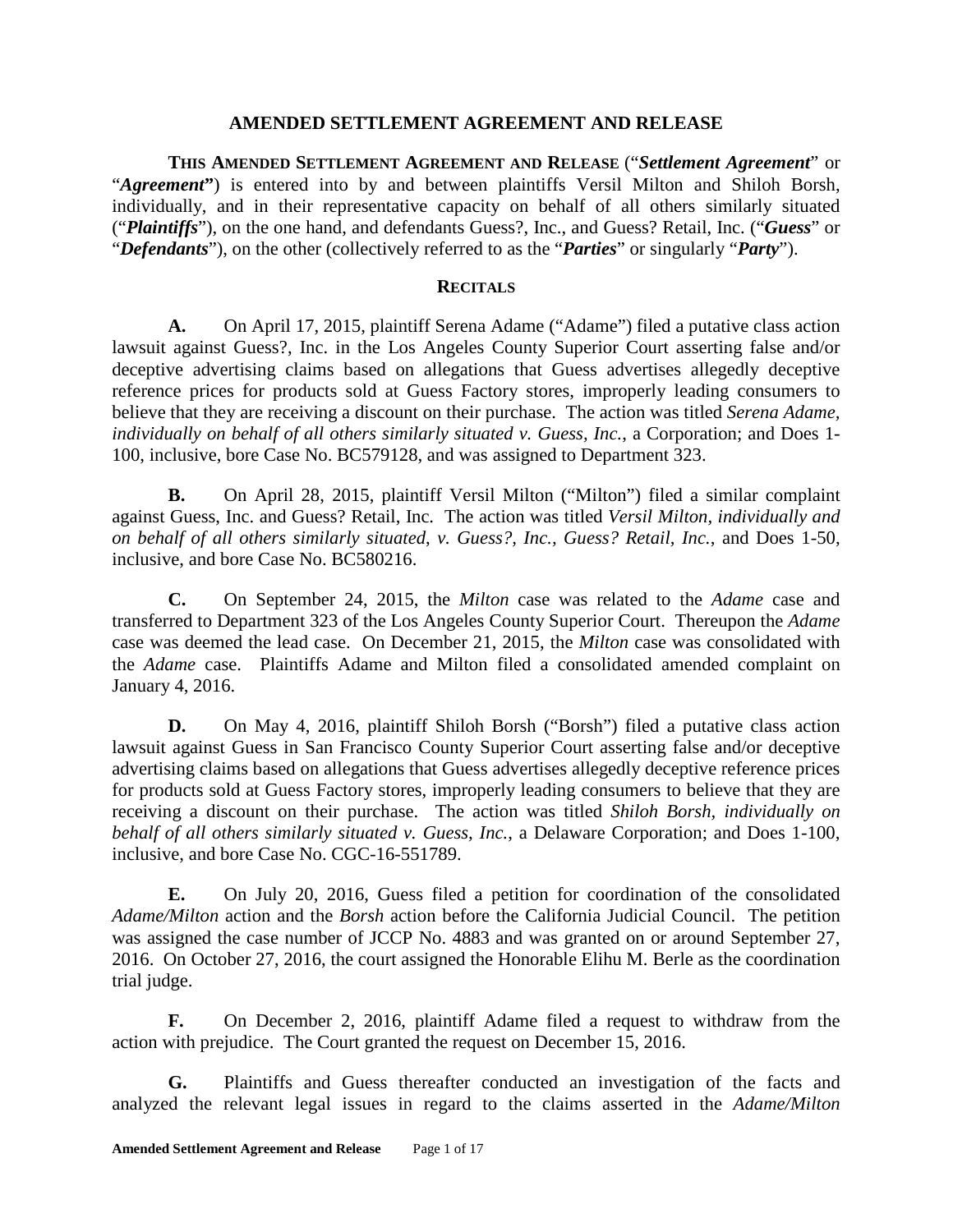consolidated amended complaint and the *Borsh* complaint, and Guess's potential defenses, including the production of both formal and informal discovery responses by Guess.

**H.** The Parties participated in two full day mediation sessions in Los Angeles, California before Hon. Edward A. Infante (ret.) of JAMS, Inc. on January 19, 2017 and September 25, 2017.

**I.** As a result of the progress made at the mediation sessions and the subsequent discussions, the Parties have reached a Settlement of the Action (defined below), the terms of which are set forth in this Settlement Agreement.

**J.** Plaintiffs and their Counsel believe that the claims asserted in the Complaint (defined below) have merit. Guess has denied and continues to deny any and all allegations of wrongdoing alleged in the Action (defined below) and believes the claims asserted by Plaintiffs are without merit. Nonetheless, the Parties have concluded that litigation could be protracted and expensive and that it is desirable that the Action be fully and finally settled in the manner and upon the terms and conditions set forth in this Settlement Agreement in order to limit further expense, inconvenience, and uncertainty. The Parties also have considered the uncertainties of trial and the benefits to be obtained under the proposed Settlement and have considered the costs, risks, and delays associated with the prosecution of this complex and time-consuming litigation and the likely appeals of any rulings in favor of either Plaintiffs or Guess.

**K.** It is now the intention of the Parties and the objective of this Settlement Agreement to avoid the costs of trial and settle and dispose of, fully and completely and forever, any and all claims and causes of action in the Action.

### **AGREEMENT**

NOW, THEREFORE, in consideration of the covenants and agreements set forth herein, Plaintiffs, the Class and Guess, agree to Settlement of the Action, subject to Court approval, under the following terms and conditions.

**1. DEFINITIONS.** In addition to the definitions included in the Recitals above, and in later sections of the Agreement, the following shall be defined terms for purposes of this Settlement Agreement. Some of the definitions in this section use terms that are defined later in the section. All defined terms are capitalized and listed in alphabetical order:

**1.1** As used herein, the term "*Action*" means the coordinated proceeding Guess Outlet Stores Pricing, JCCP No. 4883; *Milton v. Guess?, Inc., et al.*, Los Angeles County Superior Court Case No. BC580216; and *Borsh v. Guess?, Inc.*, San Francisco County Superior Court Case No. CGC-16-551789.

**1.2** As used herein, the term "*Authorized Claimant*" means any Class Member who timely submits a complete and sufficient Claim Form according to the terms of this Settlement Agreement and does not validly request exclusion from the Class.

**1.3** As used herein, the term "*Claim*" means a request made by a Class Member in order to receive a Settlement Voucher pursuant to the procedures stated in Section 3.5.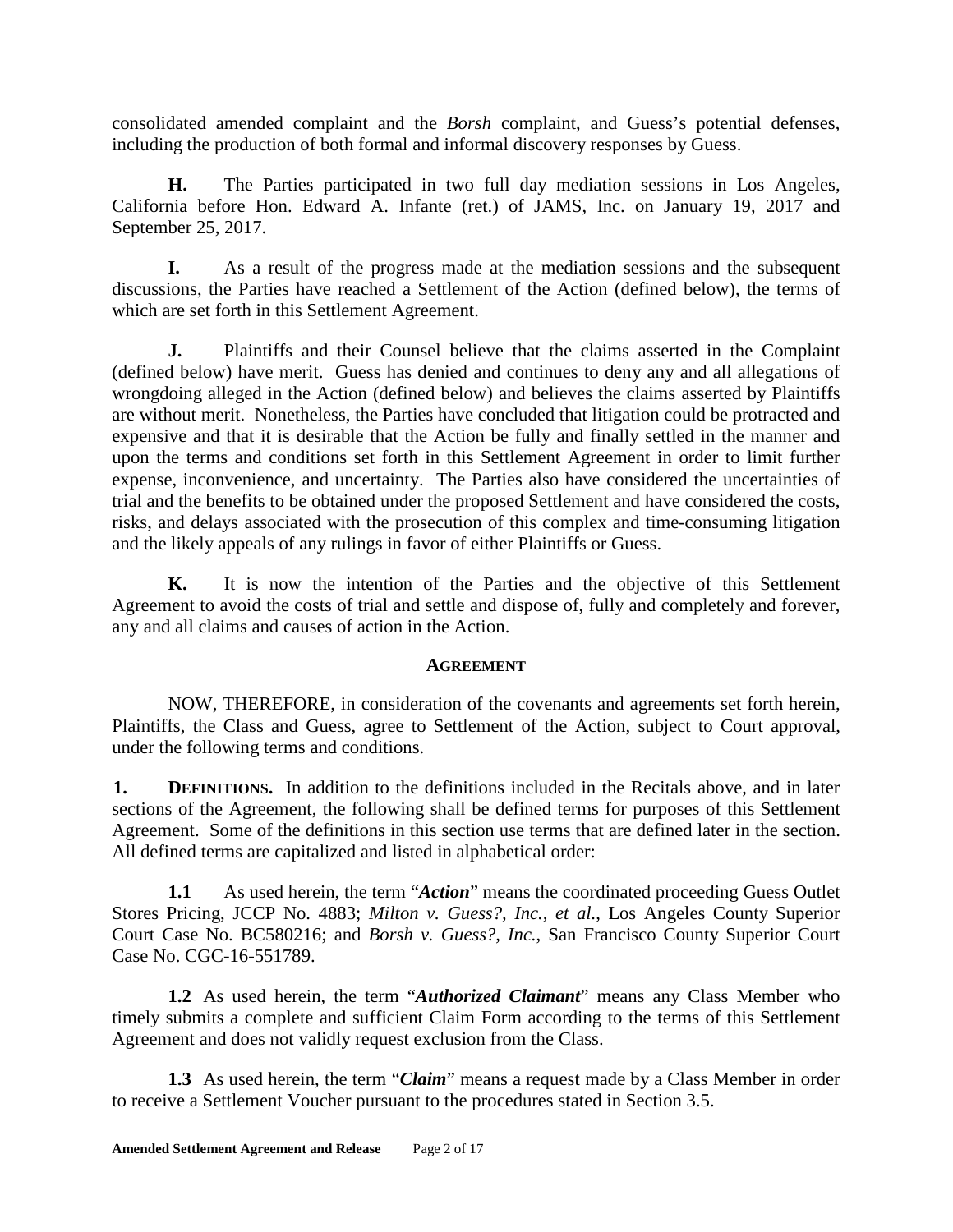**1.4** As used herein, the term "*Claim Form*" means the form Class Members must complete to submit a claim and/or to elect the form of Settlement Voucher(s) he or she wishes to receive under this Agreement. The Claim Form must be substantially similar to the form attached as **Exhibit F.**

**1.5** As used herein, the term "*Claimant*" means any Class Member who submits a Claim Form under this Agreement.

**1.6** As used herein, the term "*Claims Administrator*" means JND Legal Administration, and any successors to that entity, that Guess designates (with approval from Class Counsel, whose approval shall not be unreasonably withheld), to administer the notice, claims, and Settlement relief distribution process provided for in the Settlement Agreement.

**1.7** As used herein, the term "*Claims Administrator Costs*" means all costs incurred by the Claims Administrator, including the cost of providing notice to the Class and administering the Settlement.

**1.8** As used herein, the terms "*Class*" and "*Class Members*" mean: All individuals who, between April 17, 2011 and the date of entry of the Preliminary Approval Order, purchased an item from any Guess Factory store in the state of California where a higher reference price was displayed. Excluded from the Class are Defendants' Counsel, Defendants' officers, directors, and employees, and the judge presiding over the Action.

**1.9** As used herein, the term "*Class Period*" means: April 17, 2011 through the date of entry of the Preliminary Approval Order.

**1.10**As used herein, the term "*Class Released Claims*" means all manner of action, causes of action, claims, demands, rights, suits, obligations, debts, contracts, agreements, promises, liabilities, damages, charges, penalties, losses, costs, expenses, and attorneys' fees, of any nature whatsoever, in law or equity, fixed or contingent, which they have or may have, arising out of or relating to any of the acts, omissions or other conduct that have been alleged or otherwise referred to in the Complaint, or any preceding version thereof filed in the Action, including, but not limited to, any and all claims related in any way to the advertisement of prices at Guess Factory stores in California.

**1.11**As used herein, the term "*Class Releasors*" means Plaintiffs and all Class Members who do not timely and sufficiently request to be excluded from the proposed settlement, and each of their respective successors, assigns, legatees, heirs, and personal representatives.

**1.12**As used herein, the term "*Complaint*" means, collectively, the consolidated amended complaint filed by plaintiffs Adame and Milton in Case No. BC579128, and the complaint filed by plaintiff Borsh in Case No. CGC-16-551789.

**1.13**As used herein, the term "*Court*" means the Los Angeles County Superior Court.

**1.14**As used herein, the term "*Defendants*" means Guess?, Inc., and Guess? Retail, Inc.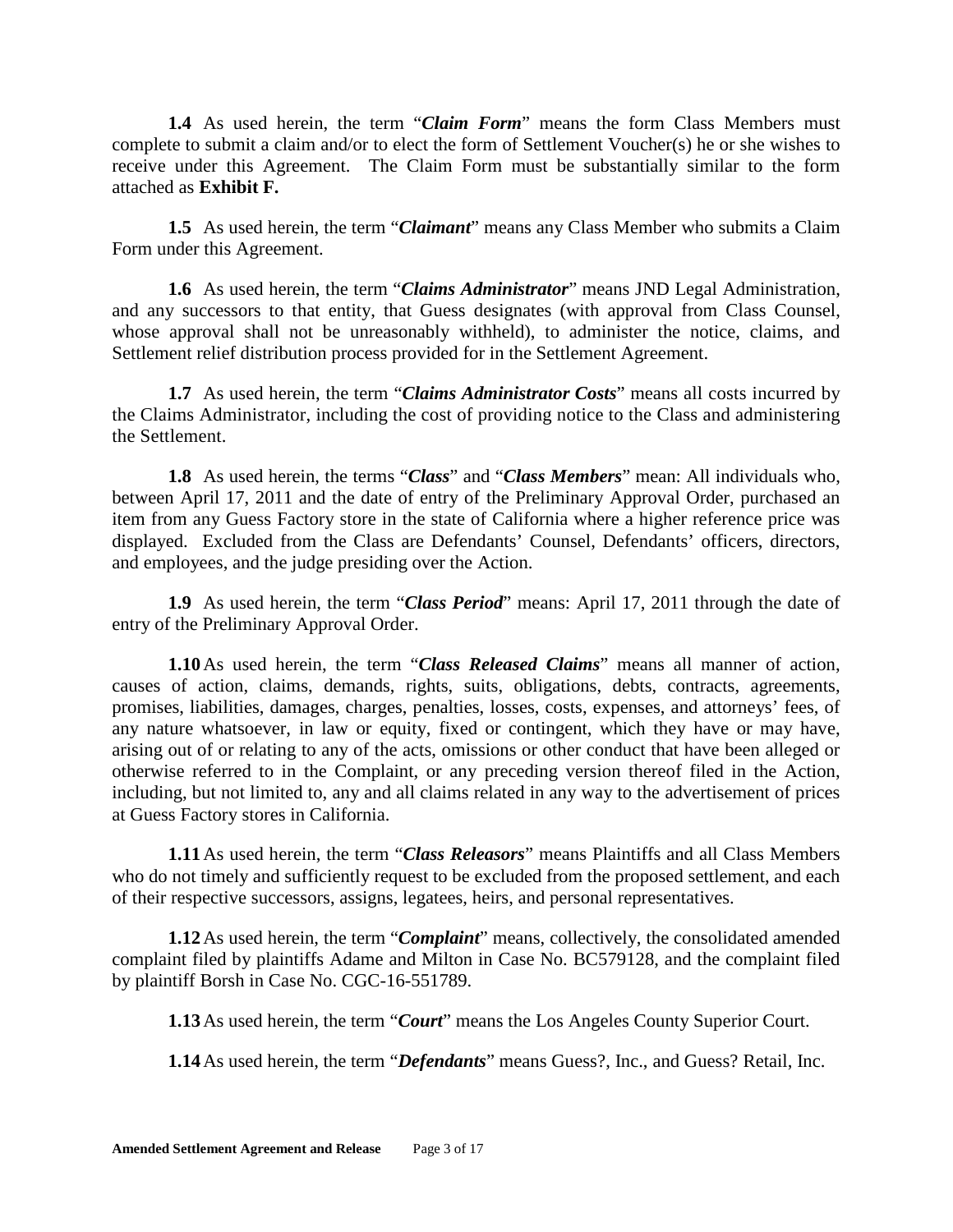**1.15**As used herein, the terms "*Defendants' Counsel*" and "*Guess's Counsel*" means the law firm of Cooley LLP.

**1.16**As used herein, the term "*Email Notice*" means the legal notice summarizing the proposed Settlement terms, as approved by Class Counsel, Guess's Counsel, and the Court, to be provided to Class Members under Section 3.3 of this Settlement Agreement via electronic mail. The Email Notice must be substantially similar to the form attached as **Exhibit C**.

**1.17**As used herein, the term "*Fairness Hearing*" means the hearing(s) to be held by the Court to consider and determine whether the proposed Settlement of this Action as contained in this Settlement Agreement should be approved as fair, reasonable, and adequate, and whether the Final Order and Judgment approving the Settlement contained in this Settlement Agreement should be entered.

**1.18**As used herein, the terms "*Final Order*" and **"***Order Granting Final Approval of Class Settlement*" mean the Court order granting final approval of the Settlement of this Action following the Fairness Hearing. The proposed Final Order that Plaintiffs submit to the Court for its approval must be substantially similar to the form attached as **Exhibit G**.

**1.19**As used herein, the term "*Final Settlement Date*" means two Court days after the Final Order and Judgment become "final." For the purposes of this section, "final" means after [i] sixty-one (61) calendar days after notice of the entry of the Final Order and Judgment is served on the Parties, if no timely motions for reconsideration and/or no appeals or other efforts to obtain review have been filed; or [ii] in the event that an appeal or other effort to obtain review has been initiated, the date after any and all such appeals or other review(s) have been finally concluded in favor of the Final Order and Judgment, any mandates have been returned to the Court, and the Final Order and Judgment is no longer subject to review, whether by appeal, petitions for rehearing, petitions for rehearing en banc, petitions for certiorari, or otherwise.

**1.20**As used herein, the term "*Full Notice*" means the full legal notice of the proposed Settlement terms, as approved by Class Counsel, Guess's counsel, and the Court, to be provided to Class Members under Section 3.3 of this Settlement Agreement. The Full Notice must be substantially similar to the form attached as **Exhibit B**.

**1.21**As used herein, the term *"Final Order and Judgment"* means a proposed order and judgment approving the Settlement of this Action. The proposed Final Order and Judgment submitted to the Court for its approval must be substantially similar to the form attached as **Exhibit H**.

**1.22**As used herein, the term "*Named Plaintiffs*" means Versil Milton and Shiloh Borsh in their individual capacities only.

**1.23**As used herein, the terms "*Plaintiffs' Counsel*" and "*Class Counsel*" mean the law firms of Aiman-Smith & Marcy and Stonebarger Law A.P.C.

**1.24**As used herein, the term "*Postcard Notice*" means the legal notice summarizing the proposed Settlement terms, as approved by Class Counsel, Guess's Counsel, and the Court, to be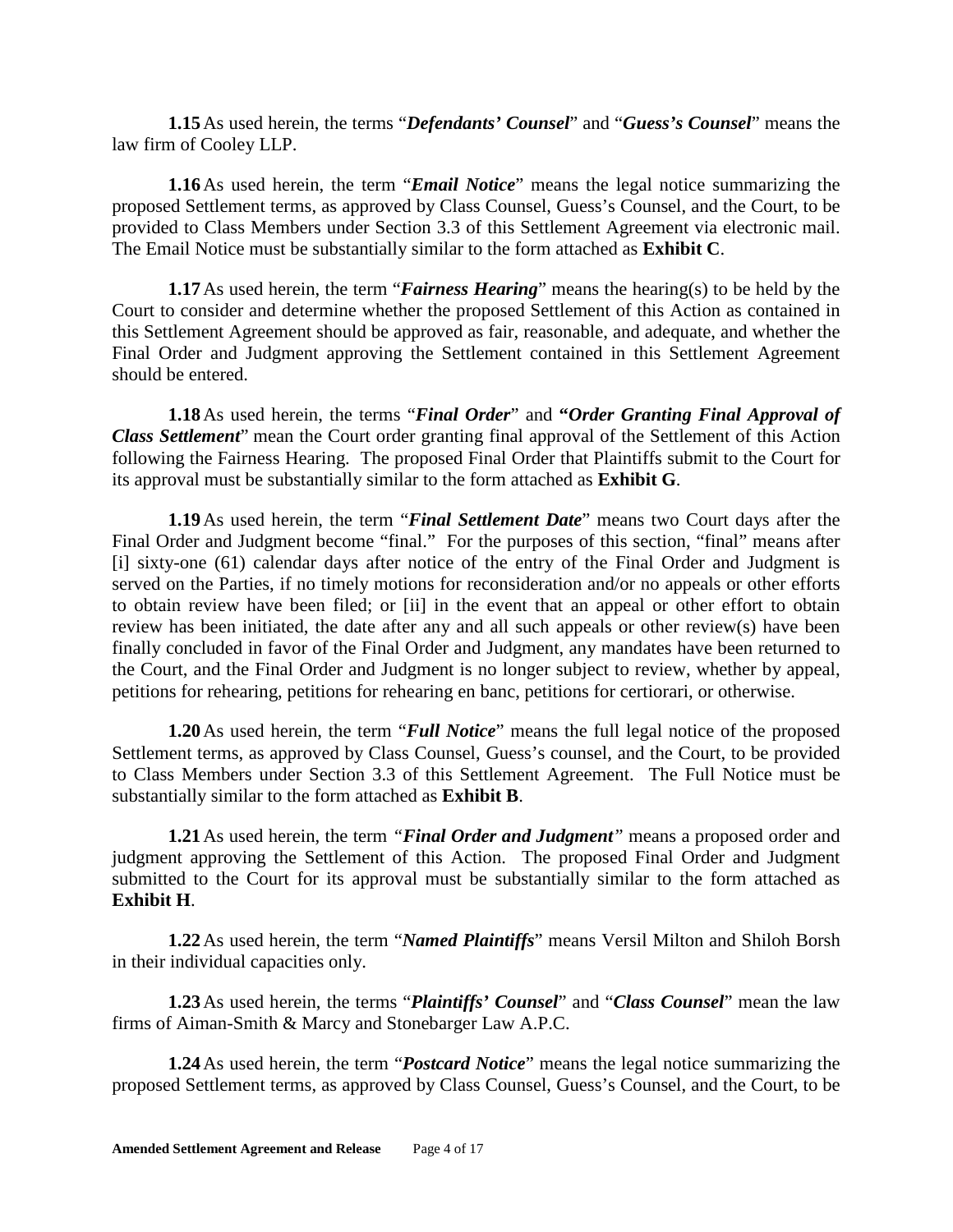provided to Class Members under Section 3.3 of this Settlement Agreement via postal mail. The Postcard Notice must be substantially similar to the form attached as **Exhibit D**.

**1.25**As used herein, the terms "*Preliminary Approval Order*" or "*Preliminary Approval and Provisional Class Certification Order*" mean the order provisionally certifying the Class for settlement purposes only, approving and directing notice, and setting the Fairness Hearing. The proposed Preliminary Approval Order that Plaintiffs submit to the Court for its approval must be substantially similar to the form attached as **Exhibit A**.

**1.26**As used herein, the term "*Qualifying Purchase*" means a purchase of any product where a higher reference price was displayed in a Guess Factory store in the state of California.

**1.27**As used herein, the term "*Released Parties*" means Guess?, Inc., and Guess? Retail, Inc., and each of their direct or indirect parents, wholly or majority-owned subsidiaries, affiliated and related entities, predecessors, successors and assigns, partners, privities, and any of their present and former directors, officers, employees, shareholders, agents, representatives, attorneys, accountants, insurers, and all persons acting by, through, under or in concert with them, or any of them.

**1.28**As used herein, the term "*Response Deadline*" means the deadline by which Class Members must deliver Claim Forms, objections or requests for exclusion. The Response Deadline shall be one hundred and five (105) calendar days after entry of the Preliminary Approval Order. Thus, Class Members shall have sixty (60) days to deliver Claim Forms, objections or requests for exclusion.

**1.29**As used herein, the term "*Settlement*" means the Settlement of the Action and related claims effectuated by this Settlement Agreement.

**1.30**As used herein, the term "*Settlement Website*" means the website that shall be created for settlement administration purposes and administered by the Claims Administrator.

**1.31**As used herein, the term *"Store Notice"* means the legal notice summarizing the proposed Settlement terms, as approved by Class Counsel, Guess's Counsel, and the Court, to be provided to Class Members under Section 3.3 by posting in California Guess Factory stores. The Store Notice must be substantially similar to the form attached as **Exhibit E**.

**1.32**As used herein, the term "*Settlement Voucher*" means a single-use voucher good for a purchase of merchandise in a Guess Factory store in California, for either (i) \$4, \$8, \$9, or \$12 off any purchase or (ii) \$5 off a purchase of \$20 or more, or \$10 off a purchase of \$35 or more. The Claim Form will provide a place for Class Members to elect the type of Settlement Voucher he or she wishes to receive. Settlement Vouchers will be valid for twelve (12) months. Up to three (3) of the \$4, \$8, \$9, or \$12 Settlement Vouchers are stackable with each other. The \$5 or \$10 off Settlement Vouchers (with minimum purchase amounts) are not stackable and may not be combined with any other coupon or promotional offer. The Settlement Vouchers may be used on items that are on sale or otherwise discounted. The Settlement Vouchers shall not be redeemable for cash, may not be used to purchase gift cards, and will not be replaced if lost, stolen or damaged. The Settlement Vouchers are transferable.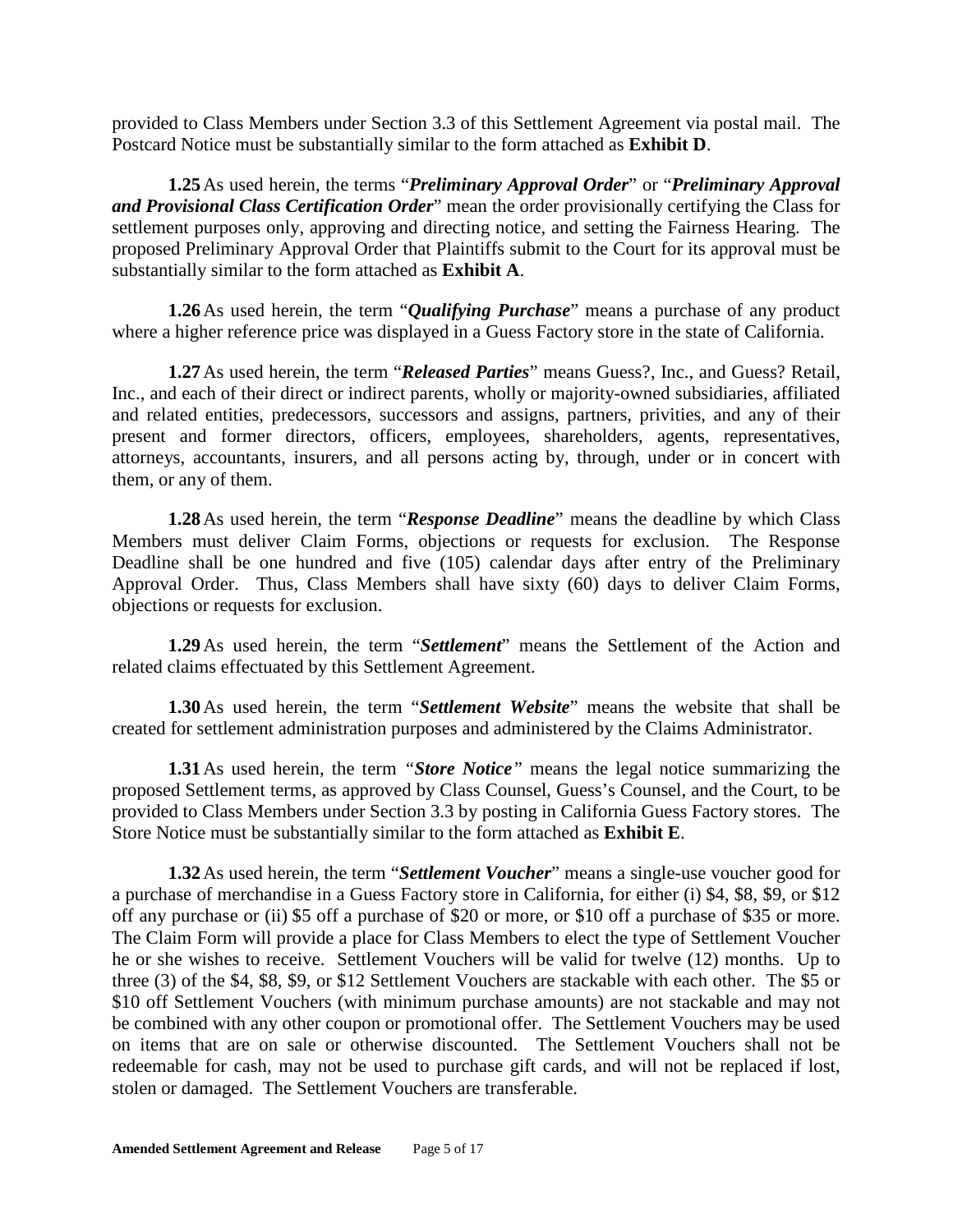#### **2. SETTLEMENT TERMS.**

**2.1 Tiers.** Authorized Claimants will be categorized into tiers based on the total dollar amount of their Qualifying Purchase(s) during the Class Period:

- **(a)** Tier 1 Authorized Claimants: A Tier 1 Authorized Claimant is one who does not submit proof of Qualifying Purchase(s), or submits proof of Qualifying Purchase(s) that are less than \$25, with his or her timely and valid Claim Form.
- **(b)** Tier 2 Authorized Claimants: A Tier 2 Authorized Claimant is one who has Qualifying Purchase(s) during the Class Period totaling \$25.01–\$75 and submits proof of such purchase(s) with their timely and valid Claim Form.
- **(c)** Tier 3 Authorized Claimants: A Tier 3 Authorized Claimant is one who has Qualifying Purchase(s) during the Class Period totaling \$75.01–\$250 and submits proof of such purchase(s) with their timely and valid Claim Form.
- **(d)** Tier 4 Authorized Claimants: A Tier 4 Authorized Claimant is one who has Qualifying Purchase(s) during the Class Period totaling more than \$250.01 and submits proof of such purchase(s) with their timely and valid Claim Form.

### **2.2 Award to the Class.**

- **(a)** Authorized Claimant Awards. The Claim Form shall have a space for Claimants to elect the type of Settlement Voucher he or she wishes to obtain that corresponds with his or her tier. Below are the Settlement Vouchers associated with each tier:
	- **(i)** Tier 1 Authorized Claimants: To each Tier 1 Authorized Claimant, Guess shall issue one (1) Settlement Voucher for \$4 off any purchase or \$5 off a purchase of \$20 or more.
	- **(ii)** Tier 2 Authorized Claimants: To each Tier 2 Authorized Claimant, Guess shall issue one (1) Settlement Voucher for \$8 off any purchase or \$10 off a purchase of \$35 or more.
	- **(iii)** Tier 3 Authorized Claimants: To each Tier 3 Authorized Claimant, Guess shall issue one (1) Settlement Voucher for \$9 off any purchase or two (2) Settlement Vouchers, each good for \$10 off a purchase of \$35 or more.
	- **(iv)** Tier 4 Authorized Claimants: To each Tier 4 Authorized Claimant, Guess shall issue one (1) Settlement Voucher for \$12 off any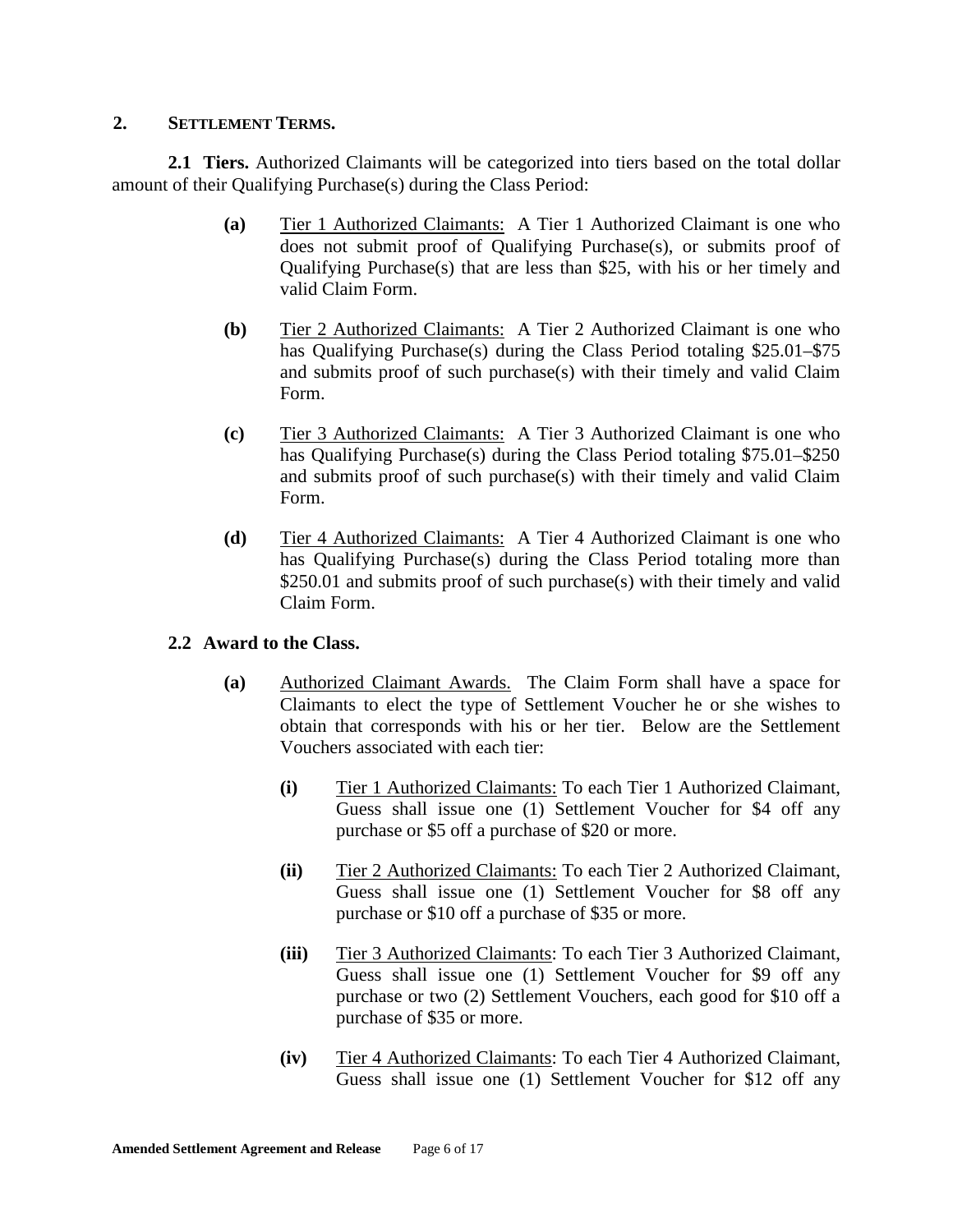purchase or three (3) Settlement Vouchers, each good for \$10 off a purchase of \$35 or more.

**(b)** Award to Class Members for Whom Guess Has Certain Contact Information. Class Members who receive direct notice pursuant to Section 3.3(b) or (c), shall receive one (1) Settlement Voucher for \$8 off any purchase, unless such Class Member timely and validly completes a Claim Form and elects different relief.

**2.3 Distribution.** If the Court approves the Settlement of this Action, within sixty (60) calendar days of the Final Settlement Date, Guess, through the Claims Administrator, shall distribute the Settlement Vouchers to:

- **(a)** Authorized Claimants: to the email address Authorized Claimants designate on their Claim Form, and
- **(b)** Persons Receiving Settlement Vouchers Pursuant to Section 2.2(b): to the email address or postal address used for direct notice pursuant to Section 3.3(b) and (c).

**2.4 Individual Settlement Award to Named Plaintiffs.** The Parties acknowledge that Named Plaintiffs must petition the Court for approval of any award to Named Plaintiffs for an incentive award (the "Individual Settlement Award"). Named Plaintiffs agree that they will not seek an Individual Settlement Award of greater than \$2,000 each. Guess agrees not to object to Named Plaintiffs' request for an Individual Settlement Award of up to a maximum payment of \$2,000 each. Named Plaintiffs further agree that, in any event, Guess will not be obligated to pay any Individual Settlement Award in excess of \$2,000 for each Named Plaintiff. If the Court approves the Settlement of this Action and an Individual Settlement Award to Named Plaintiffs, Guess agrees to pay the award approved by the Court up to \$2,000 for each Named Plaintiff within ten (10) calendar days after both of the following events occur (a) the Final Settlement Date, and (b) Named Plaintiffs provide Guess with their Form W-9s. No interest shall be paid on the Individual Settlement Award.

**2.5 Attorneys' Fees and Costs.** The Parties acknowledge that Plaintiffs must petition the Court for approval of any award to Class Counsel for attorneys' fees and costs. Plaintiffs and Class Counsel agree that Class Counsel will not seek an award greater than \$494,000 (total) for fees and costs. Guess agrees not to object to Class Counsel's request for up to a maximum payment of \$494,000 (total) for attorneys' fees and costs. Plaintiffs and Class Counsel further agree that, in any event, Guess will not be obligated to pay any award to Class Counsel and any and all Additional Counsel (defined below) in excess of \$494,000 (total) for attorneys' fees and costs. If the Court approves the Settlement of this Action and an award of attorneys' fees and costs to Class Counsel, unless the Court orders a different timetable, Guess agrees to pay the attorneys' fees and costs approved by the Court up to \$494,000 (total) to Class Counsel upon the occurrence of both of the following events (a) the Final Settlement Date, and (b) Class Counsel's delivery to Guess of the relevant Form W-9. Unless the Court orders a different timetable, any such payment shall be made within ten (10) calendar days of the occurrence of the later of these events and shall be made to the law firm of Stonebarger Law A.P.C. Stonebarger Law A.P.C.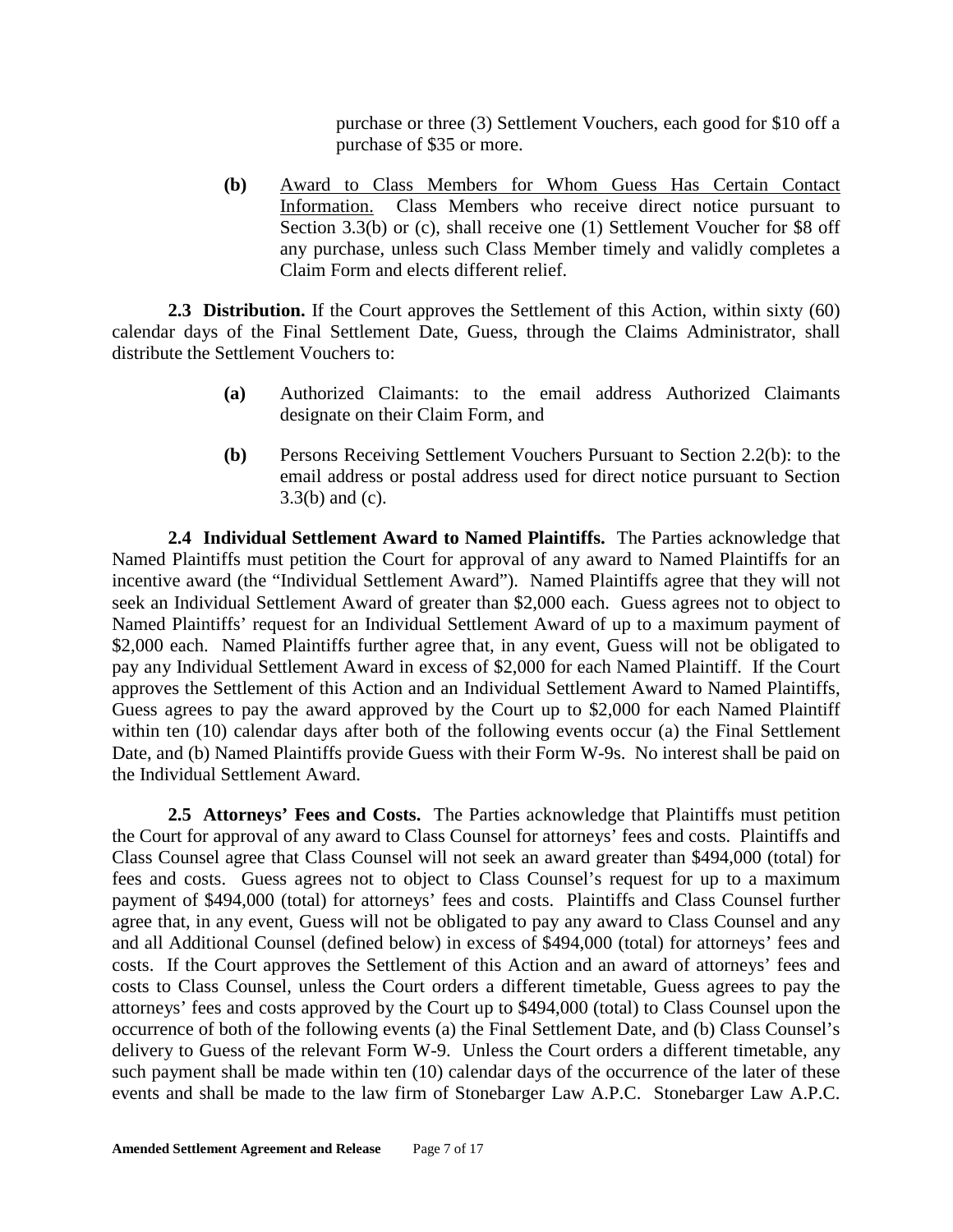shall have control over and responsibility to distribute any payment of fees and costs to any other attorney or law firm that may claim entitlement to fees and costs under this Settlement or as a result of the Action (each, and "Additional Counsel"). No interest shall be paid on the attorneys' fees and costs award.

**2.6 Reduction in Plaintiffs' Incentive Awards or Class Counsel's Attorneys' Fees.** A reduction by the Court or by an appellate court of the attorneys' fees or litigation costs or the Individual Settlement Awards sought by Plaintiffs and Class Counsel shall not affect any of the Parties' other rights and obligations under the Settlement Agreement.

**2.7 No Tax Liability.** Under no circumstances will Guess or Guess's Counsel have any liability for taxes or tax expenses under the Settlement. Plaintiffs and/or Class Counsel are responsible for any taxes on any recovery or award. Nothing in this Settlement, or statements made during the negotiation of its terms, shall constitute tax advice by Guess or Guess's Counsel.

**2.8 Settlement Implementation Costs.** Guess shall bear the costs of providing notice to the Class in the manner prescribed in Section 3.3 of this Settlement Agreement and the costs associated with independent administration of benefits by the Claims Administrator.

**2.9 Release as to All Class Members.** Upon entry of the Final Order and Judgment, Class Releasors shall waive and forfeit, and be deemed to have fully, finally and forever released and discharged all Class Released Claims against all Released Parties.

**2.10Release by Named Plaintiffs.** In addition to the releases made by the Class Members set forth in Section 2.9 above, effective upon entry of the Final Order and Judgment, Named Plaintiffs make the additional following general release of all claims, known or unknown. Upon entry of the Final Order and Judgment, the Named Plaintiffs, and each of their successors, assigns, legatees, heirs, and personal representatives release and forever discharge the Released Parties, from all manner of action, causes of action, claims, demands, rights, suits, obligations, debts, contracts, agreements, promises, liabilities, damages, charges, penalties, losses, costs, expenses, and attorneys' fees, of any nature whatsoever, known or unknown, in law or equity, fixed or contingent.

In addition, Named Plaintiffs, and each of Named Plaintiffs' successors, assigns, legatees, heirs, and personal representatives, expressly waive and relinquish, to the fullest extent permitted by law, the provisions, rights and benefits of Section 1542 of the California Civil Code, or any other similar provision under federal or state law, which provides:

### **A GENERAL RELEASE DOES NOT EXTEND TO CLAIMS WHICH THE CREDITOR DOES NOT KNOW OR SUSPECT TO EXIST IN HIS OR HER FAVOR AT THE TIME OF EXECUTING THE RELEASE, WHICH IF KNOWN BY HIM OR HER MUST HAVE MATERIALLY AFFECTED HIS OR HER SETTLEMENT WITH THE DEBTOR.**

Named Plaintiffs fully understand that the facts on which the Settlement Agreement is to be executed may be different from the facts now believed by Named Plaintiffs and Plaintiffs' Counsel to be true and expressly accept and assume the risk of this possible difference in facts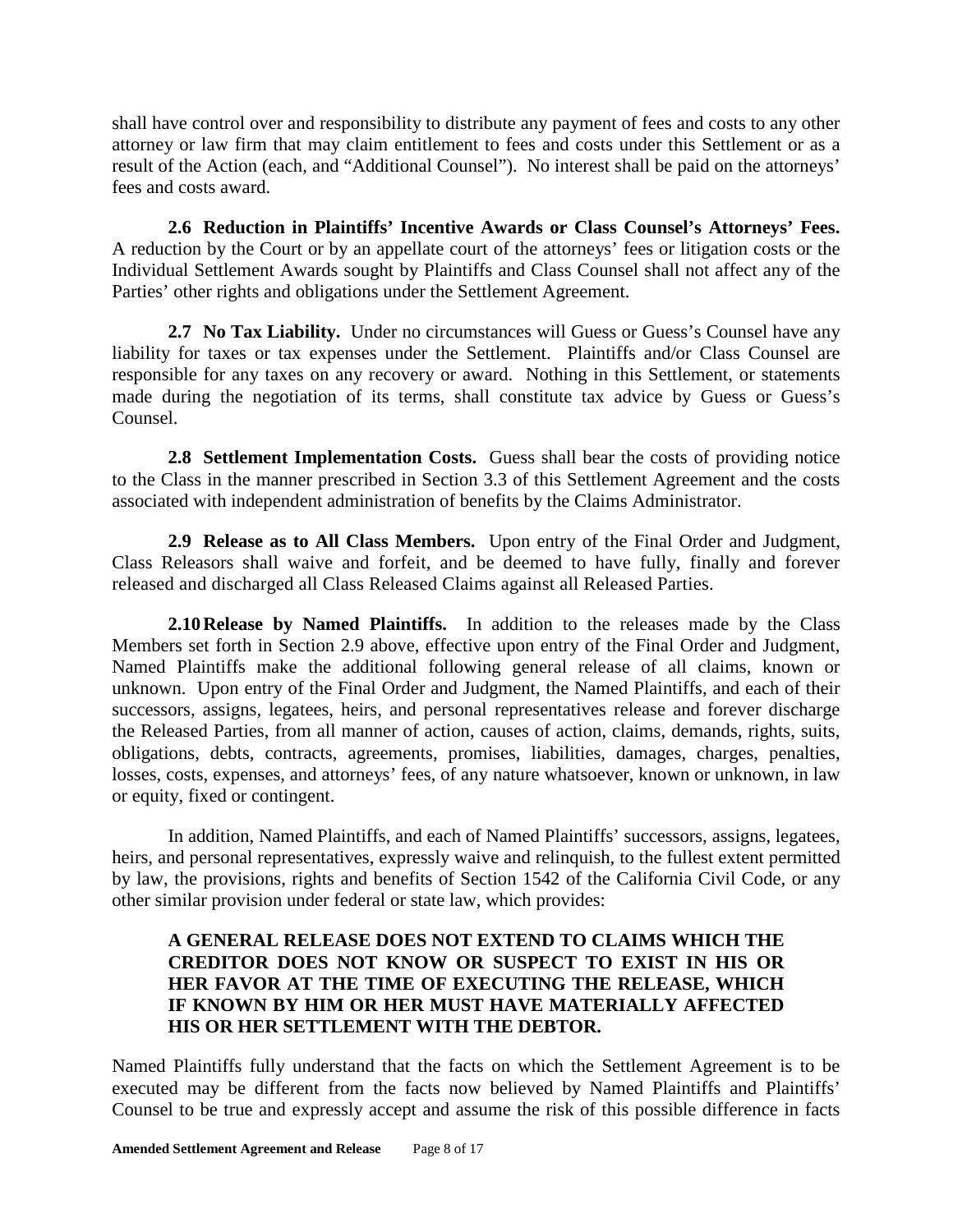and agrees that the Settlement Agreement will remain effective despite any difference in facts. Further, Named Plaintiffs agree that this waiver is an essential and material term of this release and the settlement that underlies it and that without such waiver the Settlement would not have been accepted.

**2.11No Admission of Liability or Wrongdoing.** This Settlement Agreement reflects the Parties' compromise and Settlement of disputed claims. Its constituent provisions, and any and all drafts, communications, and discussions relating thereto, shall not be construed as or deemed to be evidence of an admission or concession of any point of fact or law (including, but not limited to, matters respecting class certification) by any person, including Guess, and shall not be offered or received in evidence or requested in discovery in this Action or any other action or proceeding as evidence of an admission or concession. Guess has denied and continues to deny each of the claims and contentions alleged by Plaintiffs in the Action. Guess has repeatedly asserted and continues to assert defenses thereto, and has expressly denied and continues to deny any wrongdoing or legal liability arising out of any of the facts or conduct alleged in the Action.

#### **3. CLASS SETTLEMENT PROCEDURES**.

**3.1 Cooperation to Obtain Court Approval.** The Parties will jointly take all reasonable steps necessary to secure the Court's approval of this Agreement and Settlement.

**3.2 Preliminary Approval and Provisional Class Certification.** Plaintiffs shall file their motion for preliminary approval of the Settlement Agreement as soon as feasibly possible. The motion for preliminary approval of the class action settlement and provisional class certification must request that the Court:

- **(a)** preliminarily approve this Settlement Agreement;
- **(b)** preliminarily approve the form, manner, and content of the Full Notice, Email Notice, Postcard Notice, Store Notice, and Claim Form described in Section 3.3 of this Settlement Agreement, and attached as **Exhibits B – F**;
- **(c)** set the date and time of the Fairness Hearing;
- **(a)** provisionally certify the Class under CAL. R. CT. 3.769(d) for settlement purposes only;
- **(d)** stay all proceedings in the Action against Guess until the Court renders a final decision on approval of the Settlement and sets a briefing schedule for the papers in support of the Final Order;
- **(e)** conditionally appoint Named Plaintiffs as the Class Representatives for settlement purposes only; and
- **(f)** conditionally appoint the law firms of Aiman-Smith & Marcy and Stonebarger Law A.P.C. as Class Counsel for settlement purposes only.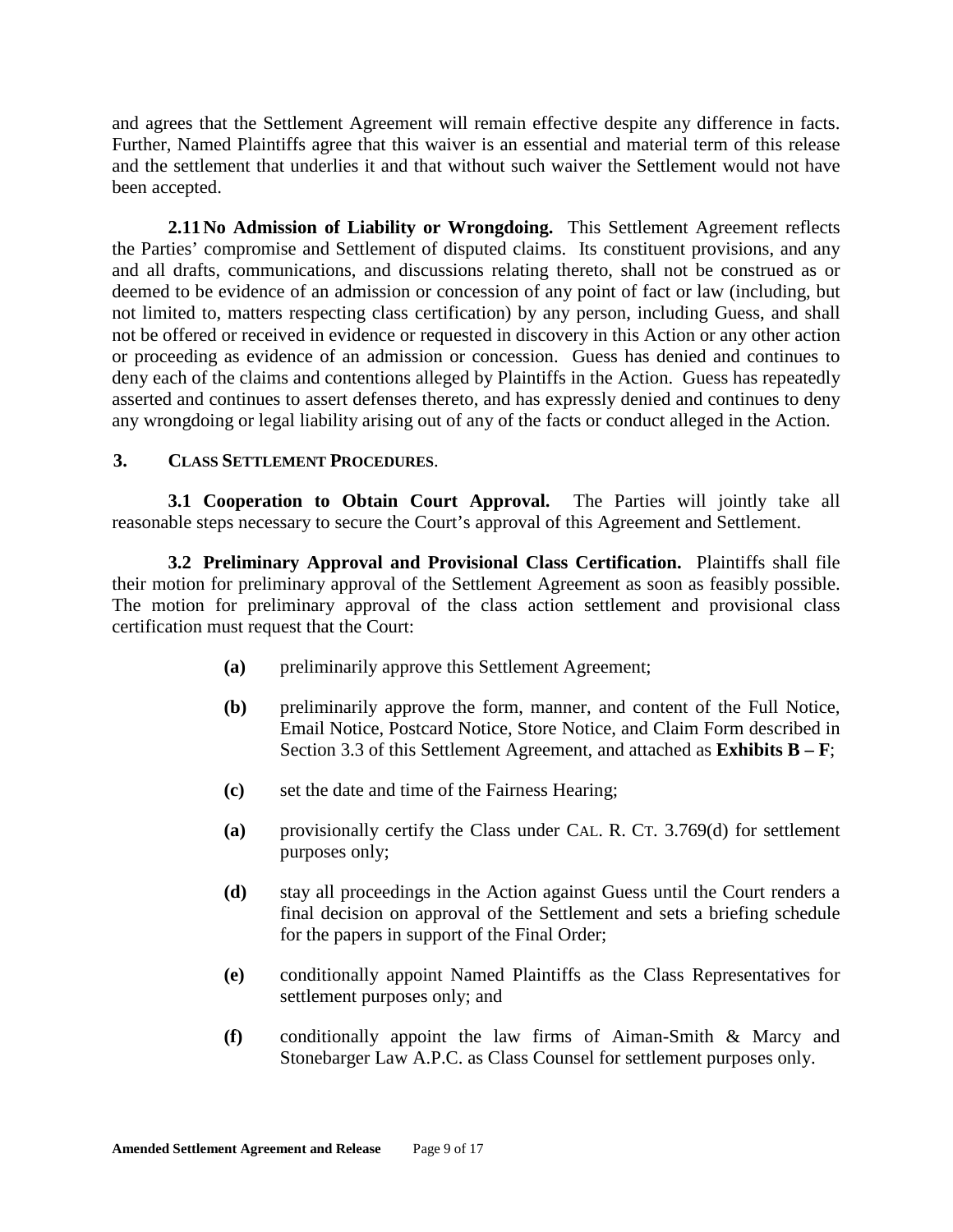The proposed Preliminary Approval and Provisional Class Certification Order must be substantially similar to the form attached as **Exhibit A**. Class Counsel must draft the motion papers and give Guess's Counsel drafts of the motion and proposed order to review at least five (5) calendar days before the motion's filing and service date/deadline. Guess shall be permitted, but not required, to file its own brief or statement of non-opposition in support of the Preliminary Approval and Provisional Class Certification Order.

**3.3 Class Notice.** Subject to the Court entering the Preliminary Approval Order, the Parties agree that Guess and its retained Claims Administrator will provide the Class with notice of the proposed Settlement by the following methods.

- **(a) Settlement Website**. The claims administrator will post the Full Notice on an Internet website ("Internet Posting") specifically created for the settlement of this Action. The Full Notice will be substantially similar to the form attached as **Exhibit B**. The Internet Posting will also contain the Claim Form, Complaint, Settlement Agreement, and Preliminary Approval Order. Within seven (7) court days of when Class Counsel files a motion for attorneys' fees and costs, the Internet Posting will also post the fees and costs motion. The Internet Posting shall be operative starting on or before forty-five (45) calendar days after entry of the Preliminary Approval Order. The Internet Posting shall remain active at least until the Final Settlement Date.
- **(b) Email Notice.** Guess shall use reasonable efforts to identify those Guess Factory customers who may be Class Members and for whom it has a valid email address. Through the Claims Administrator, for those Class Members for whom Guess has a valid email address, Guess will send an Email Notice to such Class Members. The Email Notice will be substantially similar to the form attached as **Exhibit C**, and will provide the web address of the Settlement Website and an email and mailing address to contact the Claims Administrator. Guess, through the Claims Administrator, will provide the Email Notice on or before forty-five (45) calendar days after entry of the Preliminary Approval Order.
- **(c) Postcard Notice**. Guess shall use reasonable efforts to identify those Guess Factory customers who may be Class Members and for whom it has a valid postal address, but no valid email address. Through the Claims Administrator, for those Class Members for whom Guess does not have a valid email address, but does have a valid postal address, Guess will send a Postcard Notice to such Class Members. The Postcard Notice will be substantially similar to the form attached as **Exhibit D**, and will provide the web address of the Settlement Website and an email and mailing address to contact the Claims Administrator. Guess, through the Claims Administrator, will provide the Postcard Notice on or before forty-five (45) calendar days after entry of the Preliminary Approval Order.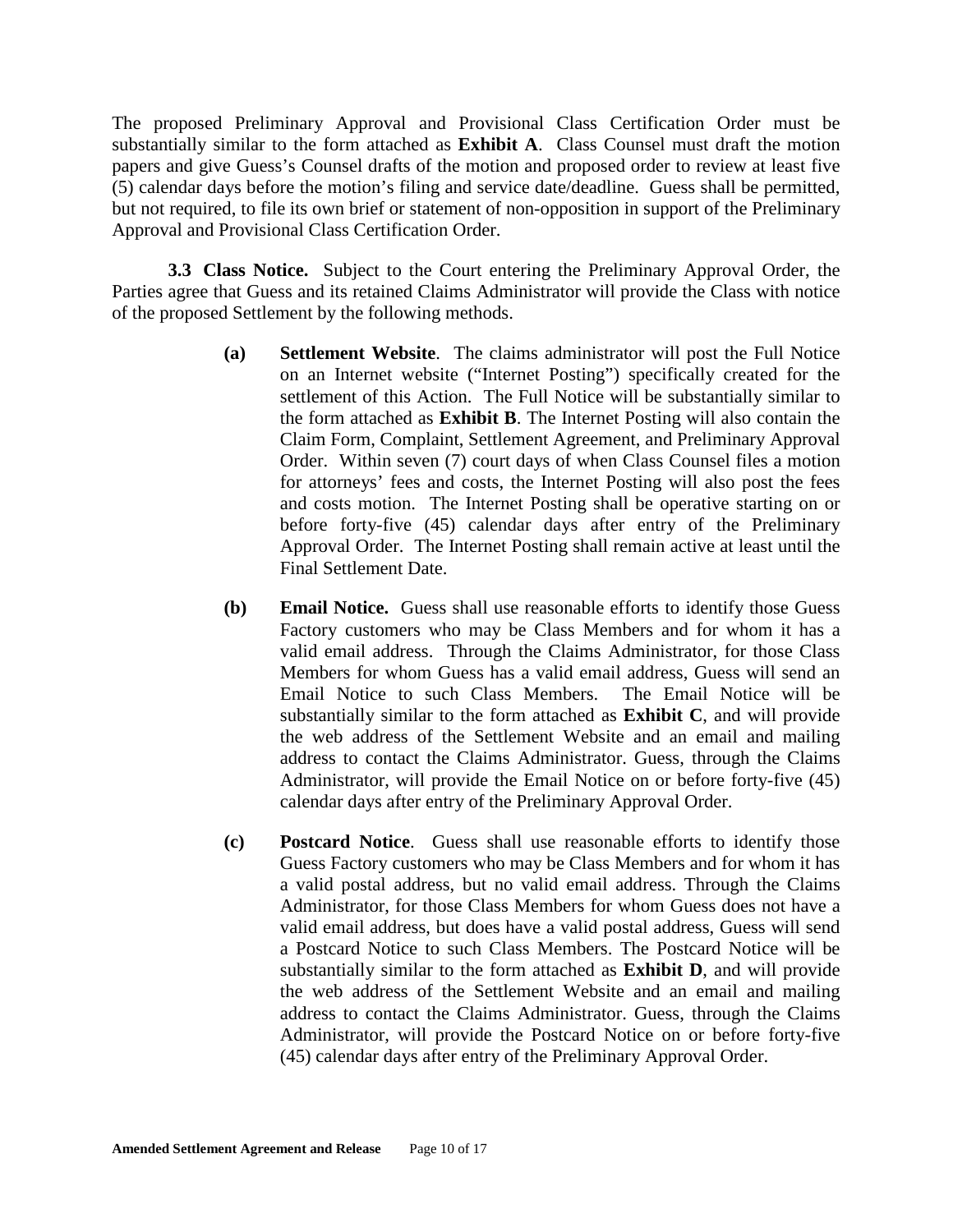**(d) Store Notice**. Guess will provide Store Notice in all of its California Guess Factory stores in a location visible to customers. This sign will be substantially similar to the form attached as **Exhibit E**, and will provide the web address of the Settlement Website and an email and mailing address to contact the Claims Administrator. Guess will provide the Store Notice within forty-five (45) calendar days after entry of the Preliminary Approval Order, and the Store Notice will continue for sixty (60) days.

**3.4 Proof of Notice.** No later than ten (10) calendar days before the deadline for Plaintiffs to file their brief in support of the Final Order and Judgment, Guess and the Claims Administrator will serve upon Class Counsel a declaration confirming that notice to the Class has been provided in accordance with Section 3.3 of this Settlement Agreement.

### **3.5 Claims Procedure.**

- **(a)** Except for Class Members who received direct notice under Section 3.3(b) or (c), Class Members must submit complete, valid and sufficient Claim Forms on or before the Response Deadline in order to be included in the distribution of the Settlement Vouchers. Class Members may also be required to provide proof of Qualifying Purchase(s) as described in Section 2.1.
- **(b)** Class Members who received direct notice under Section 3.3(b) or (c), and who wish to receive a different award than an \$8 Settlement Voucher, may submit a Claim Form to do so.
- **(c) Date of Submission.** The Claim Form may be submitted electronically or by postal mail. The delivery date is deemed to be the date [i] the Claim Form is deposited in the U.S. Mail as evidenced by the postmark, in the case of submission by U.S. mail, or [ii] in the case of submission electronically through the Settlement Website, the date the Claims Administrator receives the Claim Form, as evidenced by the transmission receipt.
- **(d) Proof of Qualifying Purchase(s).** Acceptable proof of Qualifying Purchases include [i] receipt(s) clearly showing the date of purchase(s) and the total of the purchase(s), or [ii] transaction data from a credit or debit card clearly showing the date of purchase(s) and the total of the purchase(s). Copies of such documents must be attached to the Claim Form whether submitted electronically or by postal mail.

**3.6 Right to Verify.** The Claims Administrator and/or Guess may review all submitted Claim Forms and proof of Qualifying Purchase(s) for completeness, validity, accuracy, and timeliness, and may contact any Claimant to request additional information and documentation to determine the validity of any claim. In addition, the Claims Administrator and/or Guess may verify that: [i] the information set forth in or attached to a submitted Claim Form is accurate; and [ii] the Claimant is a Class Member.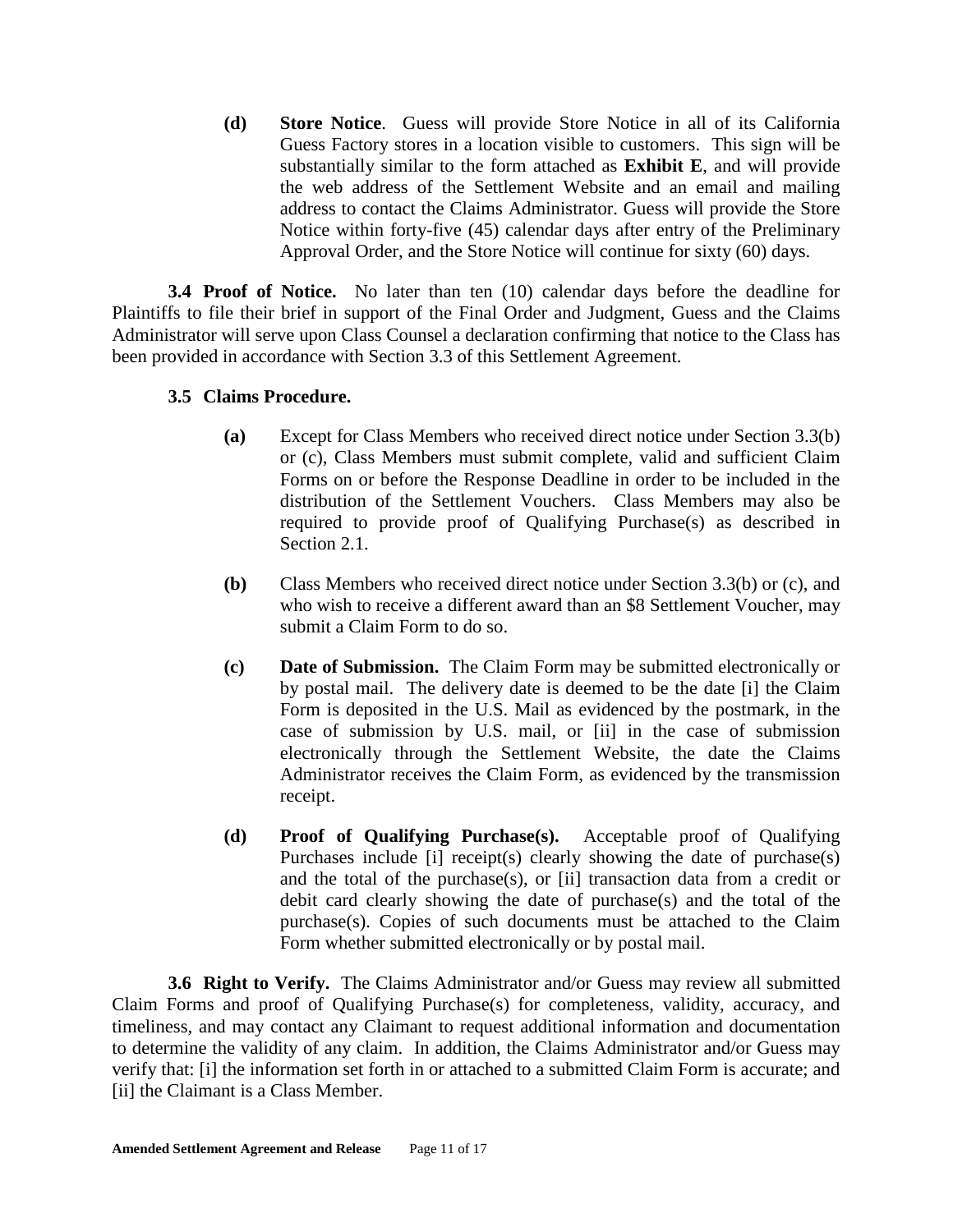**3.7 Disputed Claims.** If the Parties dispute a Claim Form's timeliness or validity, the Parties must meet and confer in good faith to resolve the dispute. Guess's records shall have a strong presumption of accuracy, which may be rebutted by clear and convincing evidence.

**3.8 Objections.** Any Class Member who has not submitted a timely written exclusion request pursuant to Section 3.9 of this Settlement Agreement and who wishes to object to the fairness, reasonableness, or adequacy of the Settlement Agreement or the proposed Settlement, may elect to object to the Settlement by delivering written objections to the Claims Administrator.

- **(a)** To be timely, a written objection must be submitted no later than the Response Deadline. The submission date is deemed to be the date the objection is deposited in the U.S. Mail as evidenced by the postmark. It shall be the objector's responsibility to ensure receipt of any objection by the Claims Administrator. The Court has the discretion to reject untimely objections.
- **(b)** Any written objections should contain: **(1)** the name and case number of the Action; **(2)** the Class Member's full name, address, and telephone number; **(3)** the words "Notice of Objection" or "Formal Objection"; **(4)** in clear and concise terms, the legal and factual arguments supporting the objection; **(5)** facts supporting the person's status as a Class Member (e.g., either any unique identifier included by the Claims Administrator in his/her notice, or the date and location of his/her relevant purchases); **(6)** the Class Member's signature and the date; and **(7)** the following language immediately above the Class Member's signature and date: "I declare under penalty of perjury under the laws of the State of California that the foregoing statements regarding class membership are true and correct to the best of my knowledge."
- **(c)** Class Members have the option to appear at the Fairness Hearing, either in person or through personal counsel hired at the Class Member's expense, to object to the fairness, reasonableness, or adequacy of the Settlement Agreement or the proposed Settlement, or to the award of attorneys' fees. However, Class Members (with or without their attorneys) intending to make an appearance at the Fairness Hearing must so-inform the Parties and the Court on or before the Response Deadline by providing a "Notice of Intention to Appear" to the Claims Administrator.

**3.9 Exclusion from the Class.** Class Members may elect not to be part of the Class and not to be bound by this Settlement Agreement. To make this election, Class Members must send a signed letter or postcard to the Claims Administrator stating: (a) the name and case number of the Action; (b) the full name, address, and telephone number of the person requesting exclusion; and (c) a statement that he/she does not wish to participate in the Settlement, postmarked no later than the Response Deadline. Guess must serve on Class Counsel a list of Class Members who have timely and validly excluded themselves from the Class no later than seven (7) calendar days before the filing date for Plaintiffs' motion in support of the Final Order and Judgment.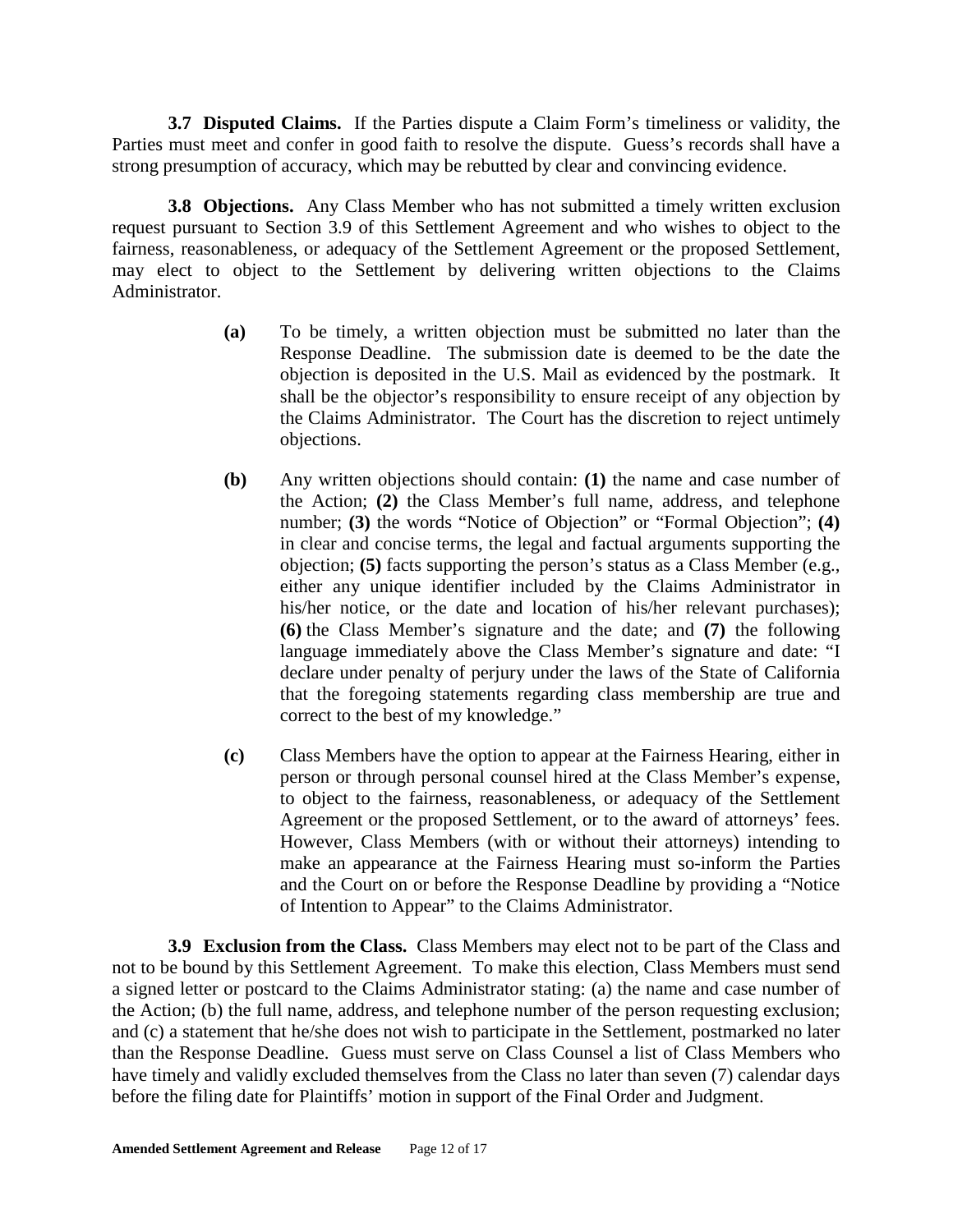**3.10Final Order and Judgment.** Before the Fairness Hearing, Plaintiffs must apply for Court approval of a proposed Final Order and Judgment, substantially similar to the form attached as **Exhibit G**. Class Counsel must also draft the motion papers and give Guess's Counsel drafts of the motion and proposed order to review at least five (5) calendar days before the motion's filing and service date/deadline. Guess shall be permitted, but not required, to file its own brief or statement of non-opposition in support of the Final Order and Judgment.

**3.11 Judgment and Enforcement.** The Parties agree that should the Court grant final approval of the proposed Settlement and enter Final Order and Judgment, the Final Order and Judgment shall include a provision for the retention of the Court's jurisdiction over the Parties to enforce the terms of this Settlement Agreement.

#### **4. Nullification of Settlement Agreement.**

**4.1 Guess's Right to Revoke.** Guess has the right in its sole and exclusive discretion to terminate and withdraw from the Settlement at any time prior to the Fairness Hearing if: (a) the Court makes an order inconsistent with any of the terms of this Settlement (except for an order reducing the Class Counsel award or the Plaintiffs' Individual Settlement Awards); or (b) any court following the signing of this Settlement Agreement but before the Fairness Hearing, certifies, whether on a conditional basis or not, a class, collective, or representative action involving a claim described in the Action by potential class members covered by this Settlement; or (c) more than one hundred (100) Class Members timely and validly opt out of the Settlement; or (d) Plaintiffs breach the Settlement Agreement.

**4.2 Effect of Agreement if Settlement Is Not Approved.** This Settlement Agreement was entered into only for the purpose of Settlement. In the event that Section 4.1 is invoked by Guess, the Court conditions its approval of either the Preliminary Approval Order or the Final Order and Judgment on any modifications of this Settlement Agreement that are not acceptable to all Parties, or if the Court does not approve the Settlement or enter the Final Order and Judgment, or if the Final Settlement Date does not occur for any reason, then this Agreement shall be deemed null and void *ab initio* and the Parties shall be deemed restored to their respective positions *status quo ante*, and as if this Agreement was never executed. In that event (a) the Preliminary Approval Order and all of its provisions will be vacated by its own terms, including, but not limited to, vacating conditional certification of the Class, conditional appointment of Plaintiffs as class representative, and conditional appointment of Plaintiffs' Counsel as Class Counsel; (b) the Action will revert to the status that existed before the Plaintiffs filed their motion for approval of the Preliminary Approval Order; and (c) no term or draft of this Settlement Agreement, or any part of the Parties' settlement discussions, negotiations or documentation will have any effect or be admissible into evidence for any purpose in the Action or any other proceeding. If the Court does not approve the Settlement or enter the Final Order and Judgment for any reason, or if the Final Settlement Date does not occur for any reason, Guess shall retain all its rights to object to the maintenance of the Action as a class action, and nothing in this Settlement Agreement or other papers or proceedings related to the Settlement shall be used as evidence or argument by any Party concerning whether the Action may properly be maintained as a class action.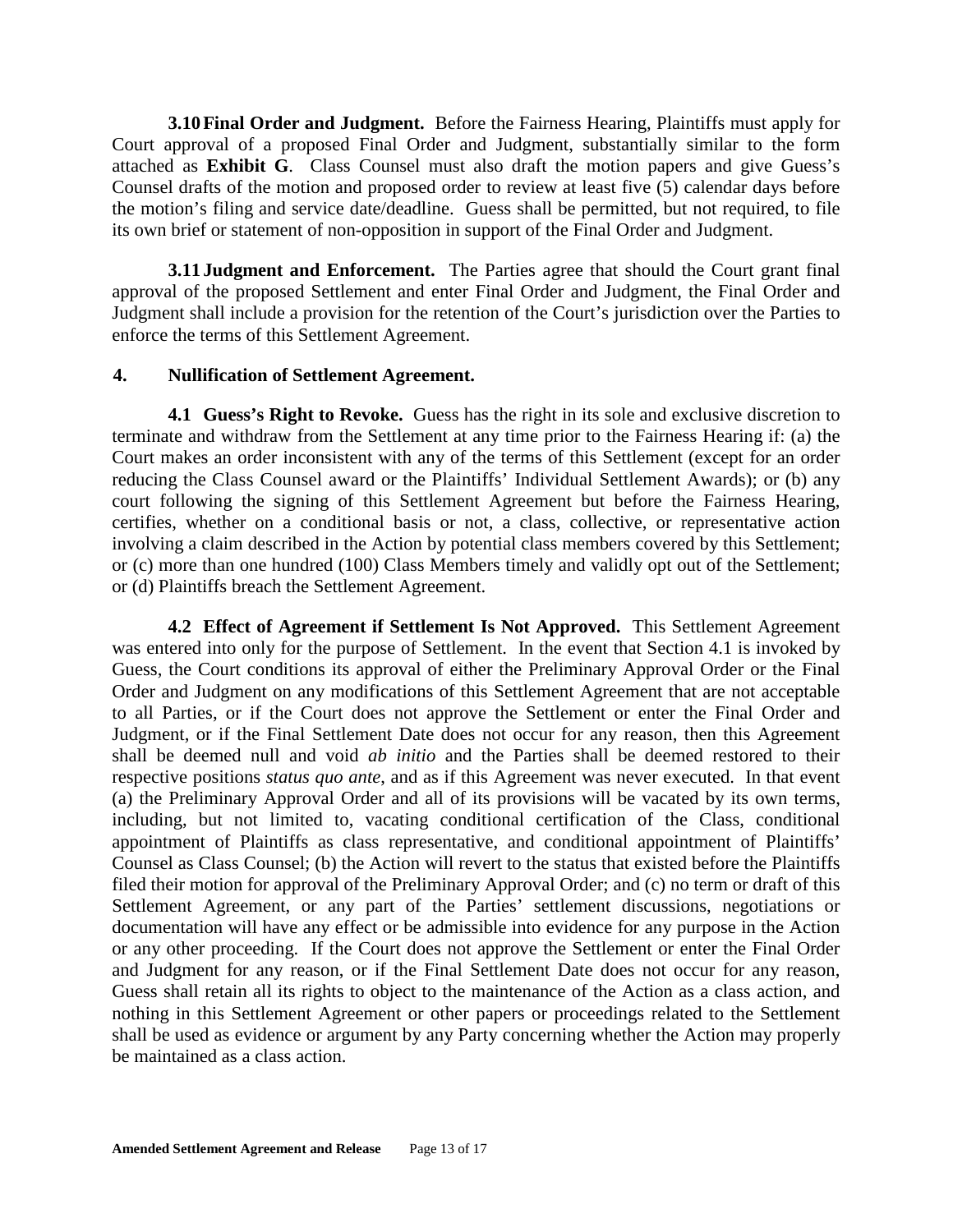### **5. ADDITIONAL PROVISIONS**.

**5.1 Change of Time Periods.** All time periods and dates described in this Settlement Agreement are subject to the Court's approval. These time periods and dates may be changed by the Court or by the Parties' written agreement without notice to the Class.

**5.2 Fair, Adequate, and Reasonable Settlement.** The Parties believe this Settlement is a fair, adequate, and reasonable settlement of the Action and have arrived at this Settlement in arms-length negotiations, taking into account all relevant factors, present and potential. This Settlement was reached after extensive negotiations, including two mediation sessions conducted with the assistance of former U.S. federal court Judge Infante.

**5.3 Real Parties in Interest.** In executing this Settlement Agreement, the Parties warrant and represent that except as provided herein, neither the claims or causes of action released herein nor any part thereof have been assigned, granted, or transferred in any way to any other person, firm, or entity.

**5.4 Voluntary Agreement.** This Settlement Agreement is executed voluntarily and without duress or undue influence on the part of or on behalf of the Parties, or of any other person, firm, or entity.

**5.5 Binding on Successors.** This Settlement Agreement shall bind and inure to the benefit of the respective successors, assigns, legatees, heirs, and personal representatives of each of the Parties.

**5.6 Parties Represented by Counsel.** The Parties hereby acknowledge that they have been represented in negotiations for and in the preparation of this Settlement Agreement by independent counsel of their own choosing, that they have read this Settlement Agreement and have had it fully explained to them by such counsel, and that they are fully aware of the contents of this Settlement Agreement and of its legal effect.

**5.7 Authorization.** Each Party warrants and represents that there are no liens or claims of lien or assignments in law or equity or otherwise of or against any of the claims or causes of action released herein and, further, that each Party is fully entitled and duly authorized to give this complete and final release and discharge.

**5.8 Entire Agreement.** This Settlement Agreement and attached exhibits contain the entire agreement between the Parties and constitute the complete, final, and exclusive embodiment of their agreement with respect to the Action. This Settlement Agreement is executed without reliance on any promise, representation, or warranty by any Party or any Party's representative other than those expressly set forth in this Settlement Agreement.

**5.9 Construction and Interpretation.** Neither the Parties nor any of the Parties' respective attorneys shall be deemed the drafter of this Settlement Agreement for purposes of interpreting any provision hereof in any judicial or other proceeding that may arise between or among them. This Settlement Agreement has been, and must be construed to have been, drafted by all the Parties to it, so that any rule that construes ambiguities against the drafter will have no force or effect.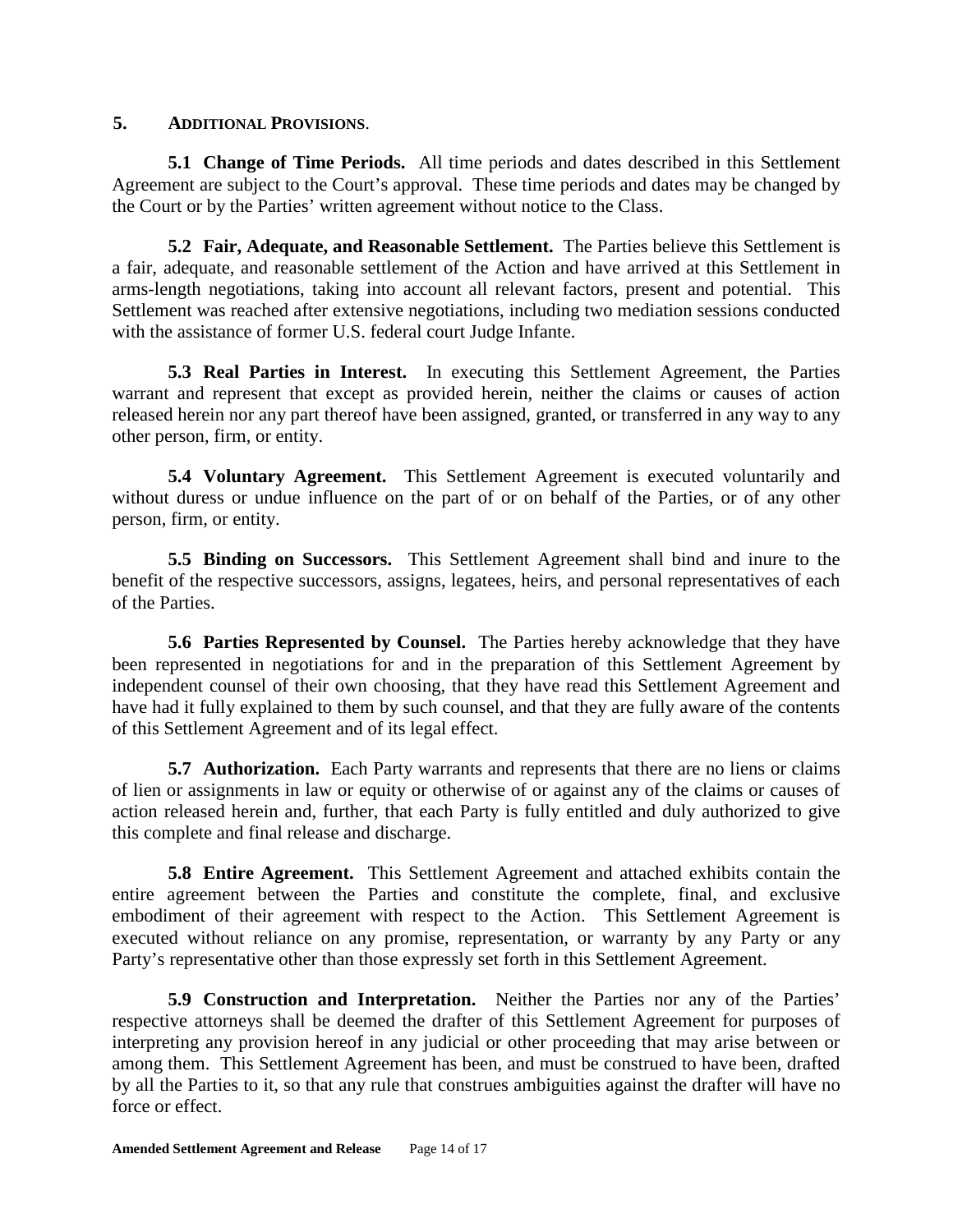**5.10Headings and Formatting of Definitions.** The various headings used in this Settlement Agreement are solely for the convenience of the Parties and shall not be used to interpret this Settlement Agreement. Similarly, bolding and italicizing of definitional words and phrases is solely for the Parties' convenience and may not be used to interpret this Settlement Agreement. The headings and the formatting of the text in the definitions do not define, limit, extend, or describe the Parties' intent or the scope of this Settlement Agreement.

**5.11Exhibits.** The exhibits to this Settlement Agreement are integral parts of the Settlement Agreement and Settlement and are hereby incorporated and made a part of this Settlement Agreement as though fully set forth in the Settlement Agreement.

**5.12Modifications and Amendments.** No amendment, change, or modification of this Settlement Agreement or any part thereof shall be valid unless in writing signed by the Parties or their counsel.

**5.13Governing Law.** This Agreement is entered into in accordance with the laws of the State of California and shall be governed by and interpreted in accordance with the laws of the State of California, without regard to its conflict of law principles.

**5.14Further Assurances.** Each of the Parties hereto shall execute and deliver any and all additional papers, documents, and other assurances and shall do any and all acts or things reasonably necessary in connection with the performance of its obligations hereunder to carry out the express intent of the Parties hereto.

**5.15Agreement Constitutes a Complete Defense.** To the extent permitted by law, this Settlement Agreement may be pled as a full and complete defense to, and may be used as the basis for an injunction against, any action, suit, or other proceedings that may be instituted, prosecuted, or attempted in breach of or contrary to this Settlement Agreement.

**5.16Execution Date.** This Settlement Agreement shall be deemed executed upon the last date of execution by all of the undersigned.

**5.17Continuing Jurisdiction.** The Court shall retain jurisdiction over the interpretation, effectuation, and implementation of this Settlement Agreement.

**5.18 Counterparts.** This Settlement Agreement may be executed in counterparts, each of which shall constitute an original, but all of which together shall constitute one and the same instrument. The several signature pages may be collected and annexed to one or more documents to form a complete counterpart. Photocopies of executed copies of this Agreement may be treated as originals.

**5.19Recitals.** The Recitals are incorporated by this reference and are part of the Settlement Agreement.

**5.20 Inadmissibility.** This Settlement Agreement (whether approved or not approved, revoked, or made ineffective for any reason) and any proceedings or discussions related to this Settlement Agreement are inadmissible as evidence of any liability or wrongdoing whatsoever in any court or tribunal in any state, territory, or jurisdiction. Further, neither this Settlement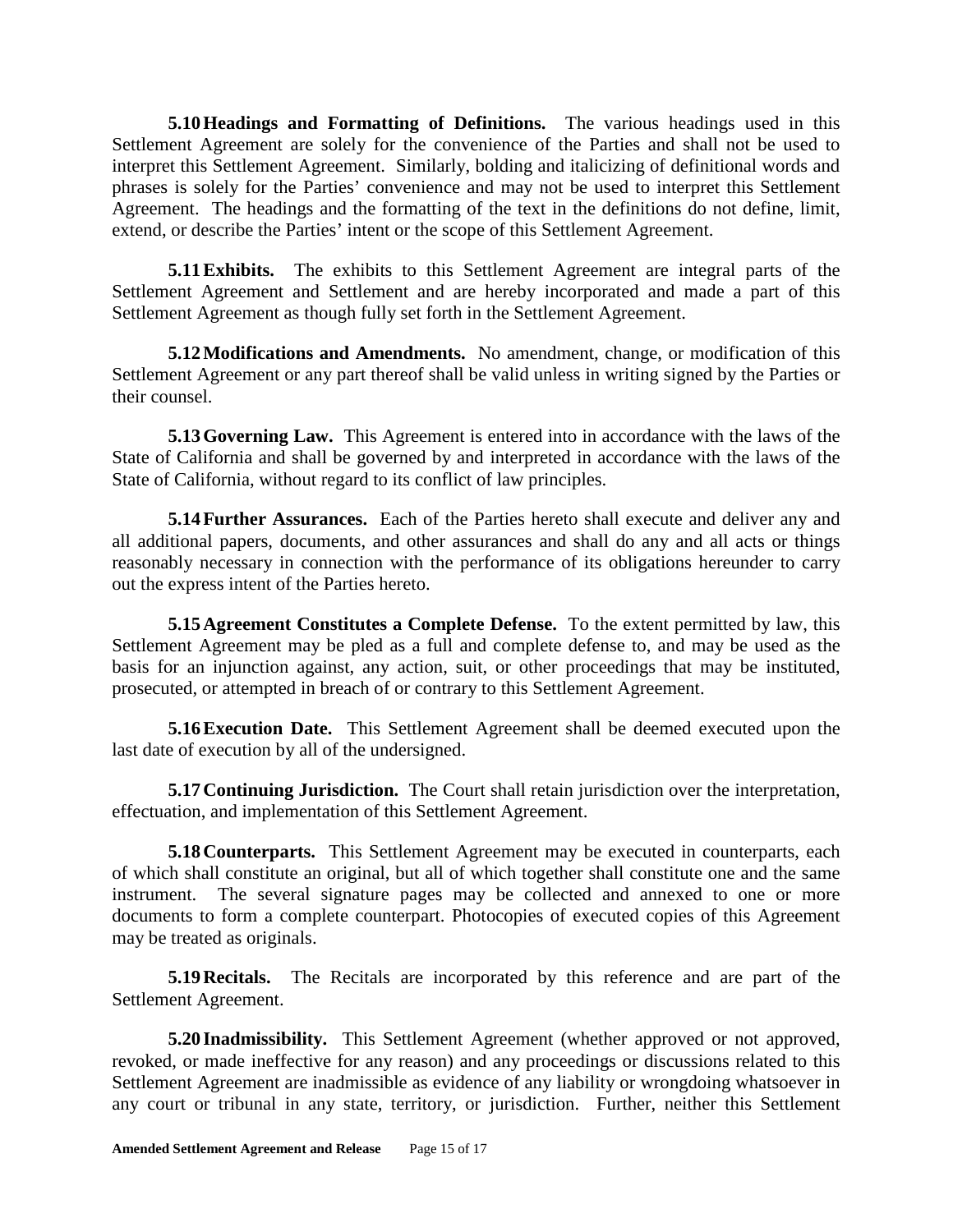Agreement, the Settlement contemplated by it, nor any proceedings taken under it, will be construed or offered or received into evidence as an admission, concession, or presumption that class certification is appropriate, except to the extent necessary to consummate this Settlement Agreement and the binding effect of the Final Order and Judgment.

**5.21 No Conflict Intended.** Any inconsistency between this Settlement Agreement and the attached exhibits will be resolved in favor of this Settlement Agreement.

**5.22Disposal of the Class List**. Within six (6) months after the Final Settlement Date and completion of the administration, or in the event the Settlement is terminated pursuant to Section 4, after providing Guess's Counsel at least ten (10) calendar days advance notice of its invocation of this section, all originals, copies, documents, transcriptions, iterations, or drafts of the contact information for Class Members or any portion thereof shall be returned to Guess by the Claims Administrator.

**5.23Notices.** Any notice, instruction, application for Court approval or application for Court orders sought in connection with the Settlement Agreement or other document to be given by any Party to any other Party shall be in writing and delivered personally or sent by registered or certified mail, postage prepaid, if to Guess to the attention of Guess's Counsel, and if to Class Members to the attention of Class Counsel on their behalf.

| <b>CLASS COUNSEL</b>           |                                 | <b>GUESS'S COUNSEL</b> |
|--------------------------------|---------------------------------|------------------------|
| Richard D. Lambert             | Hallie Von Rock                 | Michelle Doolin        |
| STONEBARGER LAW APC            | <b>AIMAN-SMITH &amp; MARCY</b>  | <b>COOLEY LLP</b>      |
| 75 Iron Point Circle, Ste. 145 | 7677 Oakport Street, Suite 1150 | 4401 Eastgate Mall     |
| Folsom, CA 95630               | Oakland, California 94621       | San Diego, CA 92121    |

**5.24List of Exhibits:** The following exhibits are attached to this Settlement Agreement:

- Exhibit A: [Proposed] Preliminary Approval and Provisional Class Certification Order
- Exhibit B: Full Notice
- Exhibit C: Email Notice
- Exhibit D: Postcard Notice
- Exhibit E: Store Notice
- Exhibit F: Claim Form
- Exhibit G: [Proposed] Final Approval Order and Judgment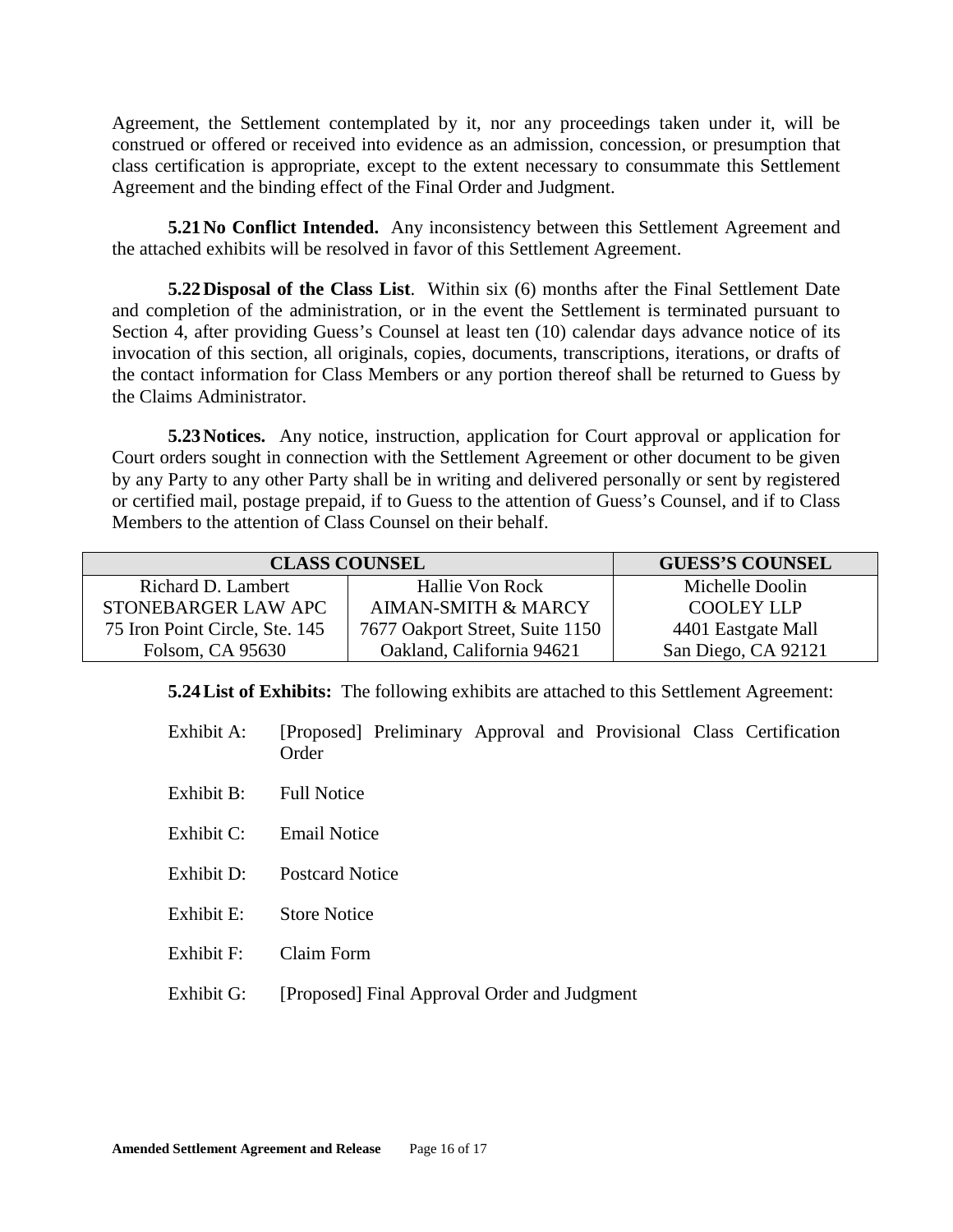IN WITNESS WHEREOF, the Parties hereto, acting by and through their respective Counsel of record, have so AGREED.

Dated:  $2 - 16 - 18$ 

Dated:  $2-13-18$ 

Dated:  $2 - 14 - 18$ 

Dated:  $2 - 16 - 18$ 

Dated: <u>Julian March 1999</u>

STONEBARGER LAW APC Attorneys for Plaintiff Shiloh Borsh and the Class

AIMAN-SMITH & MARCY Attorneys for Plaintiff Versil Milton and the Class

GUESS?, INC., AND GUESS? RETAIL, INC.

 $\mathbf{By:}$ 

Their: and the contract of the contract of the contract of the contract of the contract of the contract of the

Dated:  $\frac{1}{\sqrt{1-\frac{1}{2}}\cdot\frac{1}{2}}$ 

**COOLEY LLP Attorneys for Defendants** Guess?, Inc. And Guess? Retail, Inc.

Amended Settlement Agreement and Release Page 17 of 17

**AGE** τø

ZZ9ZT09T08

61:21 810Z/91/Z0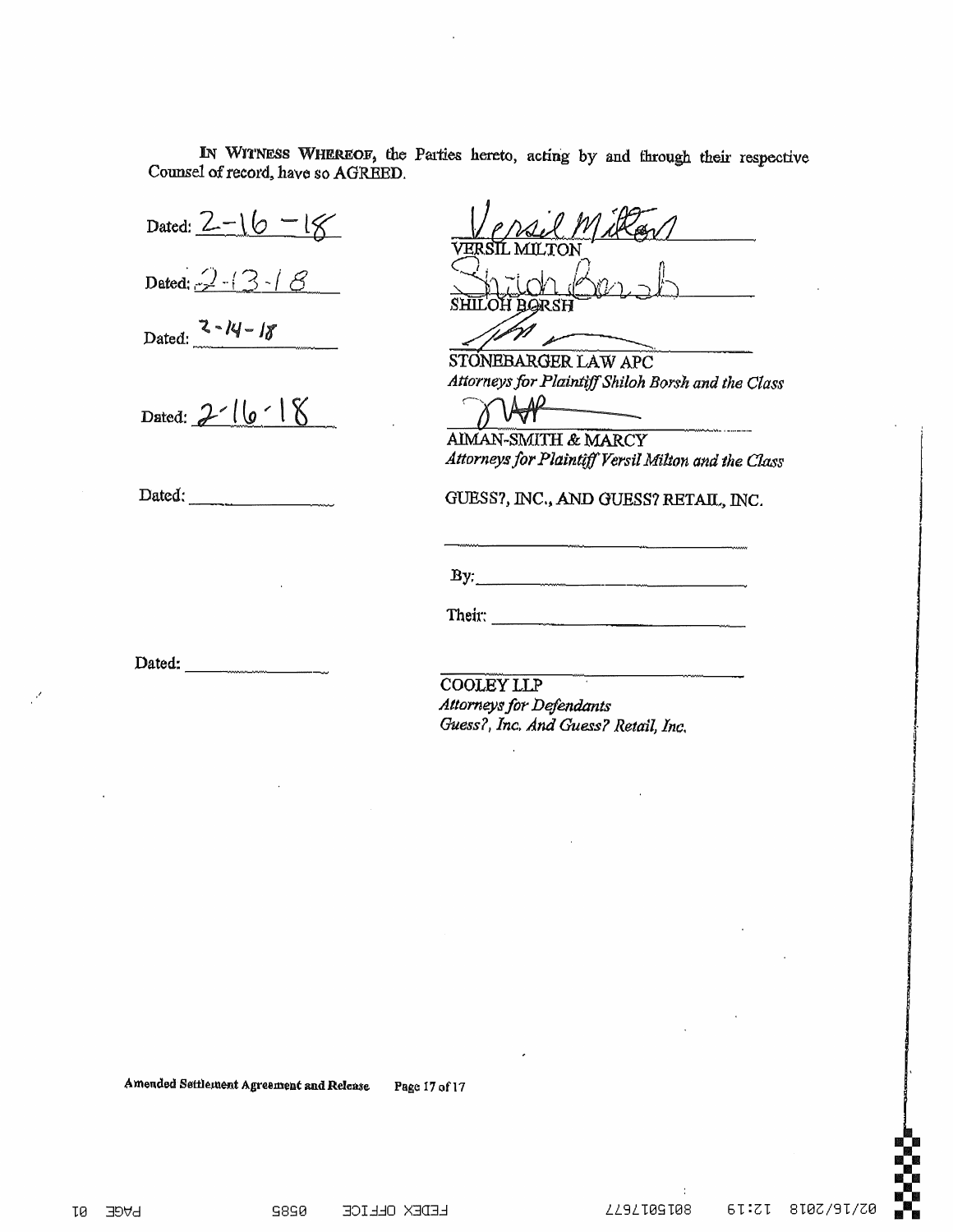**IN WITNESS WHEREOF,** the Parties hereto, acting by and through their respective Counsel of record, have so AGREED.

| Dated:                                                                                                                                                                                                                                                                                                                                                                                                       |                                                                           |
|--------------------------------------------------------------------------------------------------------------------------------------------------------------------------------------------------------------------------------------------------------------------------------------------------------------------------------------------------------------------------------------------------------------|---------------------------------------------------------------------------|
|                                                                                                                                                                                                                                                                                                                                                                                                              | <b>VERSIL MILTON</b>                                                      |
| Dated: $\frac{1}{\sqrt{1-\frac{1}{2}}\sqrt{1-\frac{1}{2}}\sqrt{1-\frac{1}{2}}\sqrt{1-\frac{1}{2}}\sqrt{1-\frac{1}{2}}\sqrt{1-\frac{1}{2}}\sqrt{1-\frac{1}{2}}\sqrt{1-\frac{1}{2}}\sqrt{1-\frac{1}{2}}\sqrt{1-\frac{1}{2}}\sqrt{1-\frac{1}{2}}\sqrt{1-\frac{1}{2}}\sqrt{1-\frac{1}{2}}\sqrt{1-\frac{1}{2}}\sqrt{1-\frac{1}{2}}\sqrt{1-\frac{1}{2}}\sqrt{1-\frac{1}{2}}\sqrt{1-\frac{1}{2}}\sqrt{1-\frac{1}{2$ | <b>SHILOH BORSH</b>                                                       |
| Dated:                                                                                                                                                                                                                                                                                                                                                                                                       |                                                                           |
|                                                                                                                                                                                                                                                                                                                                                                                                              | STONEBARGER LAW APC<br>Attorneys for Plaintiff Shiloh Borsh and the Class |
| Dated:                                                                                                                                                                                                                                                                                                                                                                                                       | <b>AIMAN-SMITH &amp; MARCY</b>                                            |
|                                                                                                                                                                                                                                                                                                                                                                                                              | Attorneys for Plaintiff Versil Milton and the Class                       |
| Dated: $Feb1\omega$ 2018                                                                                                                                                                                                                                                                                                                                                                                     | GUESS?, INC., AND GUESS? RETAIL, INC.                                     |
|                                                                                                                                                                                                                                                                                                                                                                                                              | By: Seincher                                                              |
|                                                                                                                                                                                                                                                                                                                                                                                                              | Their: $C$                                                                |
| Dated: $\frac{2/16}{2018}$                                                                                                                                                                                                                                                                                                                                                                                   | chille                                                                    |
|                                                                                                                                                                                                                                                                                                                                                                                                              | <b>COOLEY LLP</b>                                                         |
|                                                                                                                                                                                                                                                                                                                                                                                                              | <b>Attorneys for Defendants</b>                                           |
|                                                                                                                                                                                                                                                                                                                                                                                                              | Guess?, Inc. And Guess? Retail, Inc.                                      |

 $\mathbf{A}=\mathbf{0}$  . The  $\mathbf{A}^{\mathrm{H}}$ 

 $\infty$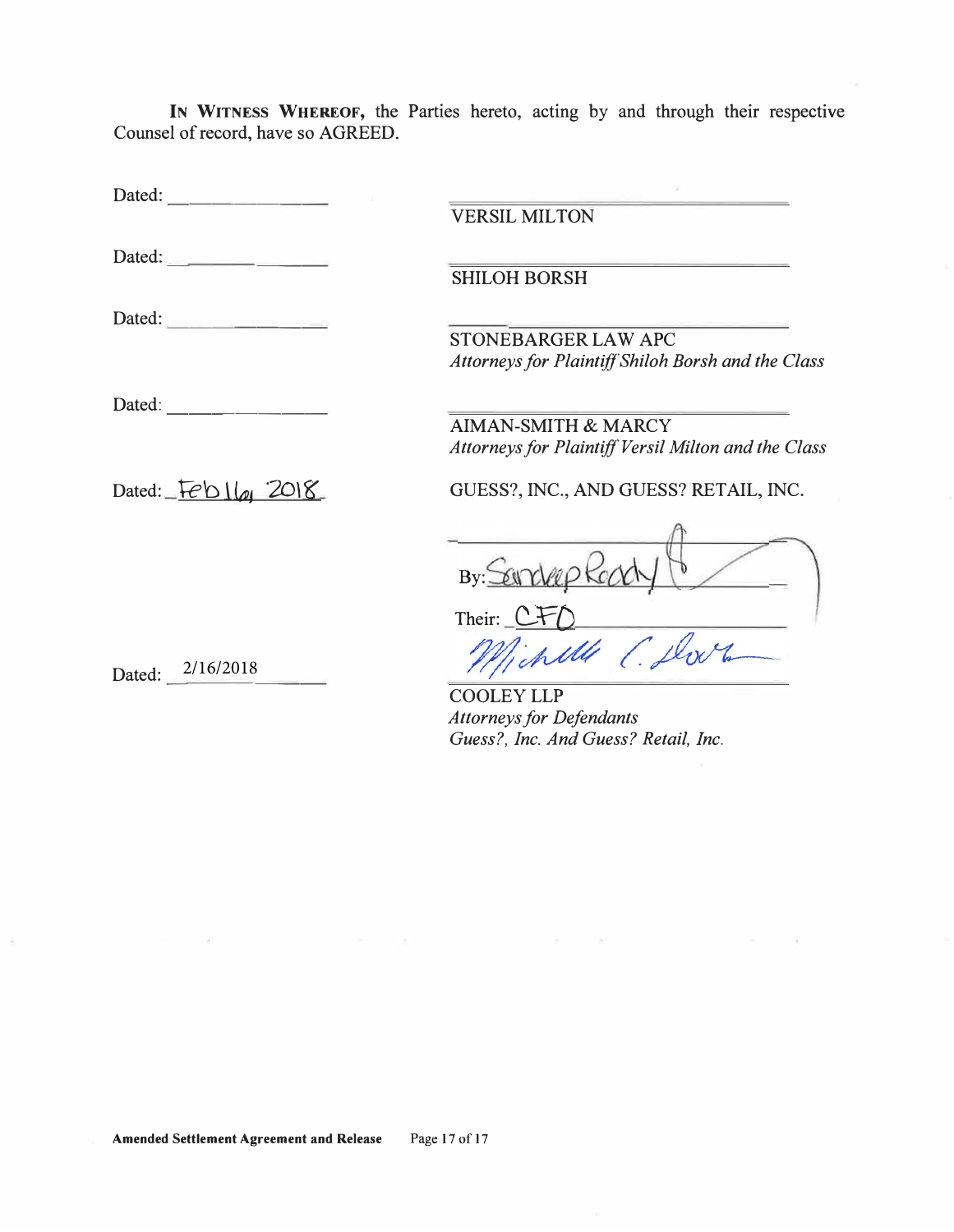**EXHIBIT A [PROPOSED] PRELIMINARY APPROVAL AND PROVISIONAL CLASS CERTIFICATION ORDER**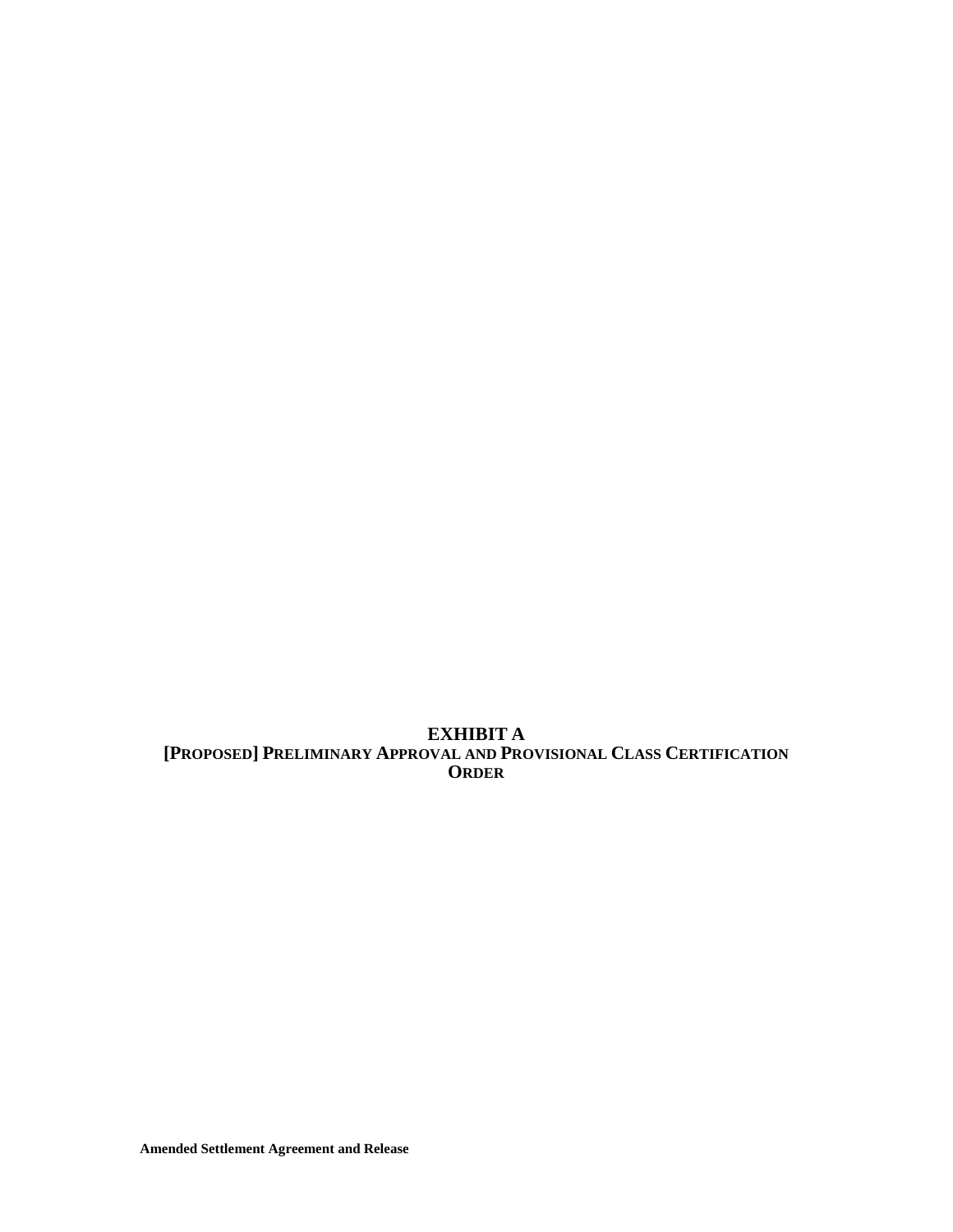| 1  |                                                                                                   |                                                                                 |  |
|----|---------------------------------------------------------------------------------------------------|---------------------------------------------------------------------------------|--|
| 2  |                                                                                                   |                                                                                 |  |
| 3  |                                                                                                   |                                                                                 |  |
| 4  |                                                                                                   |                                                                                 |  |
| 5  |                                                                                                   |                                                                                 |  |
| 6  |                                                                                                   |                                                                                 |  |
| 7  |                                                                                                   |                                                                                 |  |
| 8  | SUPERIOR COURT OF THE STATE OF CALIFORNIA<br><b>COUNTY OF LOS ANGELES</b>                         |                                                                                 |  |
| 9  |                                                                                                   |                                                                                 |  |
| 10 |                                                                                                   |                                                                                 |  |
| 11 | <b>Coordination Proceeding Special Title</b>                                                      | <b>JCCP No. 4883</b>                                                            |  |
| 12 | <b>Guess OUTLET STORES PRICING</b>                                                                | [PROPOSED] ORDER GRANTING                                                       |  |
| 13 | <b>Included Actions:</b>                                                                          | <b>PRELIMINARY APPROVAL OF</b><br><b>SETTLEMENT AND PROVISIONAL CLASS</b>       |  |
| 14 | Adame and Milton vs. Guess?, Inc., et al., Los<br>Angeles County Superior Court No. BC579128      | <b>CERTIFICATION</b>                                                            |  |
| 15 | Borsh vs. Guess?, Inc., San Francisco County                                                      | Judge:<br>Elihu M. Berle<br>Dept:<br>323                                        |  |
| 16 | Superior Court No. CGC-16-551789                                                                  |                                                                                 |  |
| 17 |                                                                                                   |                                                                                 |  |
| 18 | On                                                                                                | (month) ___ (day), 2018, this Court heard Plaintiffs Versil Milton and          |  |
| 19 | Shiloh Borsh's ("Plaintiffs") motion for preliminary approval of class settlement and provisional |                                                                                 |  |
| 20 | class certification under California Rule of Court 3.769(c) and (d). This Court reviewed the      |                                                                                 |  |
| 21 | motion, including the Amended Settlement Agreement and Release (the "Agreement" or                |                                                                                 |  |
| 22 | "Settlement"). Based on this review and the findings below, the Court finds good cause to         |                                                                                 |  |
| 23 | GRANT the motion.                                                                                 |                                                                                 |  |
| 24 | <b>FINDINGS:</b>                                                                                  |                                                                                 |  |
| 25 | 1.                                                                                                | Unless otherwise specified, defined terms in this Preliminary Approval and      |  |
| 26 | Provisional Class Certification Order have the same definition as the terms in the Agreement.     |                                                                                 |  |
| 27 | 2.                                                                                                | The Agreement, as amended, falls within the range of possible approval as fair, |  |
| 28 | reasonable and adequate.                                                                          |                                                                                 |  |
|    | 1.                                                                                                |                                                                                 |  |
|    | [PROPOSED] ORDER RE PRELIMINARY APPROVAL OF SETTLEMENT & PROVISIONAL CLASS CERTIFICATION          |                                                                                 |  |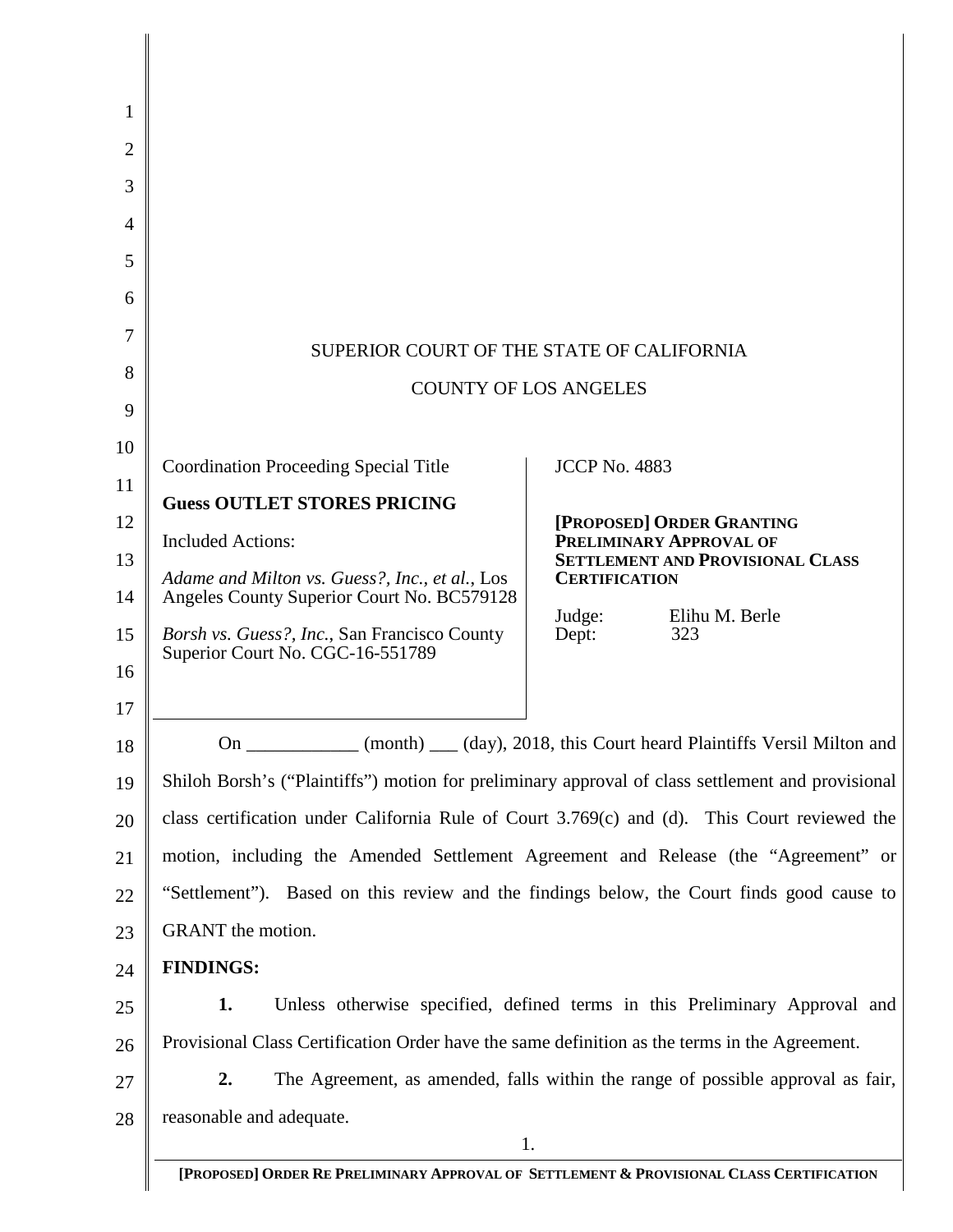25

26

27 **4. Provision of Class Notice**. Defendants Guess?, Inc., and Guess? Retail, Inc. ("Guess" or "Defendants") will notify Class Members of the Settlement in the manner specified

28

**3.** The Court finds that (a) the Full Notice, Email Notice, Postcard Notice, and Store Notice, constitute the best notice practicable under the circumstances, (b) they constitute valid, due, and sufficient notice to all members of the Class, and (c) they comply fully with the requirements of California Code of Civil Procedure section 382, California Rules of Court 3.766 and 3.769, the California and United States Constitutions, and other applicable law.

**4.** For settlement purposes only, the Class is so numerous that joinder of all Class Members is impracticable, Plaintiffs' claims are typical of the Class's claims, there are questions of law and fact common to the Class, which predominate over any questions affecting only individual Class Members, and Class certification is superior to other available methods for the fair and efficient adjudication of the controversy.

**IT IS ORDERED THAT:**

**1. Settlement Approval**. The Agreement, including the Full Notice, Email Notices, Postcard Notice, Store Notice, and Claim Form attached to the Agreement as Exhibits B-F, is preliminarily approved.

**2. Provisional Certification**. The Class is provisionally certified for settlement purposes only as a class of all individuals who, between April 17, 2011 and the date of entry of the Preliminary Approval Order, purchased an item from any Guess Factory store in the state of California where a higher reference price was displayed. Excluded from the Class are Defendants' Counsel, Defendants' officers, directors, and employees, and the judge presiding over the Action.

24 **3. Appointment of Class Representative and Class Counsel**. Plaintiffs Versil Milton and Shiloh Borsh are conditionally certified as the class representatives to implement the Parties' Settlement in accordance with the Agreement. Aiman-Smith & Marcy and Stonebarger Law A.P.C. are conditionally appointed as Class Counsel. Plaintiff and Class Counsel must fairly and adequately protect the Class's interests.

2.

**[PROPOSED] ORDER RE PRELIMINARY APPROVAL OF SETTLEMENT & PROVISIONAL CLASS CERTIFICATION**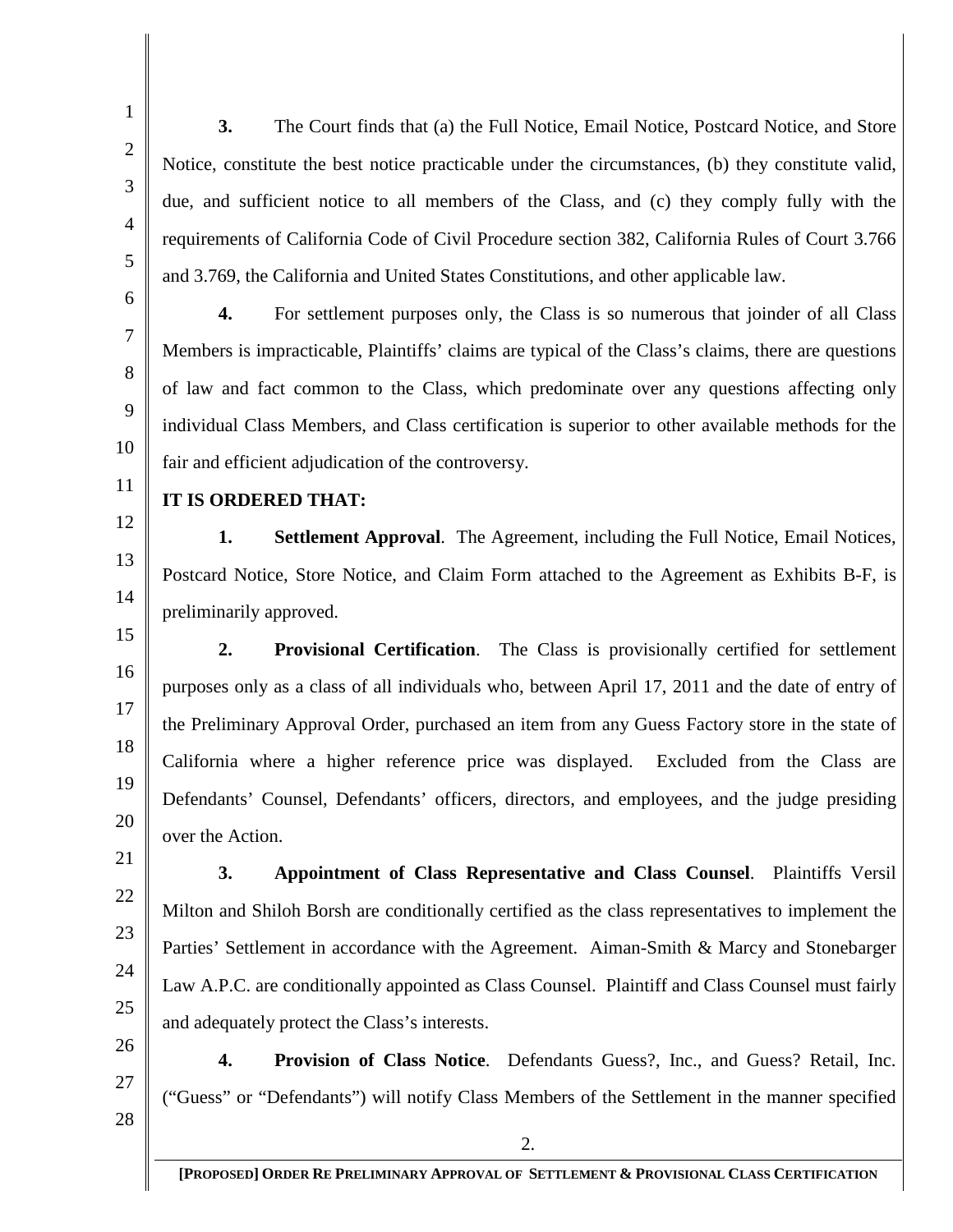under Section 3.3 of the Agreement and will pay all costs associated with claims administration and providing notice to Class Members.

10 11 12 13 14 15 16 18 19 20 22 23 24 **5. Objection to Settlement**. Class Members who have not submitted a timely written exclusion request pursuant to paragraph 7 below and who want to object to the Agreement, may file a written objection with the Court and serve such objection on Class Counsel and Guess's Counsel no later than one hundred and five (105) calendar days after entry of this Order. The delivery date is deemed to be the date the objection is deposited in the U.S. Mail as evidenced by the postmark. Written objections should state: **(1)** the name and case number of the Action; **(2)** the Class Member's full name, address, and telephone number; **(3)** the words "Notice of Objection" or "Formal Objection"; **(4)** in clear and concise terms, the legal and factual arguments supporting the objection; **(5)** facts supporting the person's status as a Class Member (e.g., either any unique identifier included by the Claims Administrator in his/her notice, or the date and location of his/her relevant purchases); **(6)** the Class Member's signature and the date; and **(7)** the following language immediately above the Class Member's signature and date: "I declare under penalty of perjury under the laws of the State of California that the foregoing statements regarding class membership are true and correct to the best of my knowledge." Class Members have the option to appear at the Fairness Hearing, either in person or through personal counsel hired at the Class Member's expense, to object to the fairness, reasonableness, or adequacy of the Settlement Agreement or the proposed Settlement, or to the award of attorneys' fees. However, Class Members (with or without their attorneys) intending to make an appearance at the Fairness Hearing must so-inform the Parties and the Court no later than one hundred and five (105) calendar days after entry of this Order by providing a "Notice of Intention to Appear" to the Claims Administrator. Only Class Members who file and serve timely Notices of Intention to Appear may speak at the Fairness Hearing.

25

17

21

- 26
- 27
- 28

**6. Failure to Object to Settlement.** Class Members who fail to object to the Agreement in the manner specified above will: (1) be deemed to have waived their right to object to the Agreement; (2) be foreclosed from objecting (whether by a subsequent objection,

3.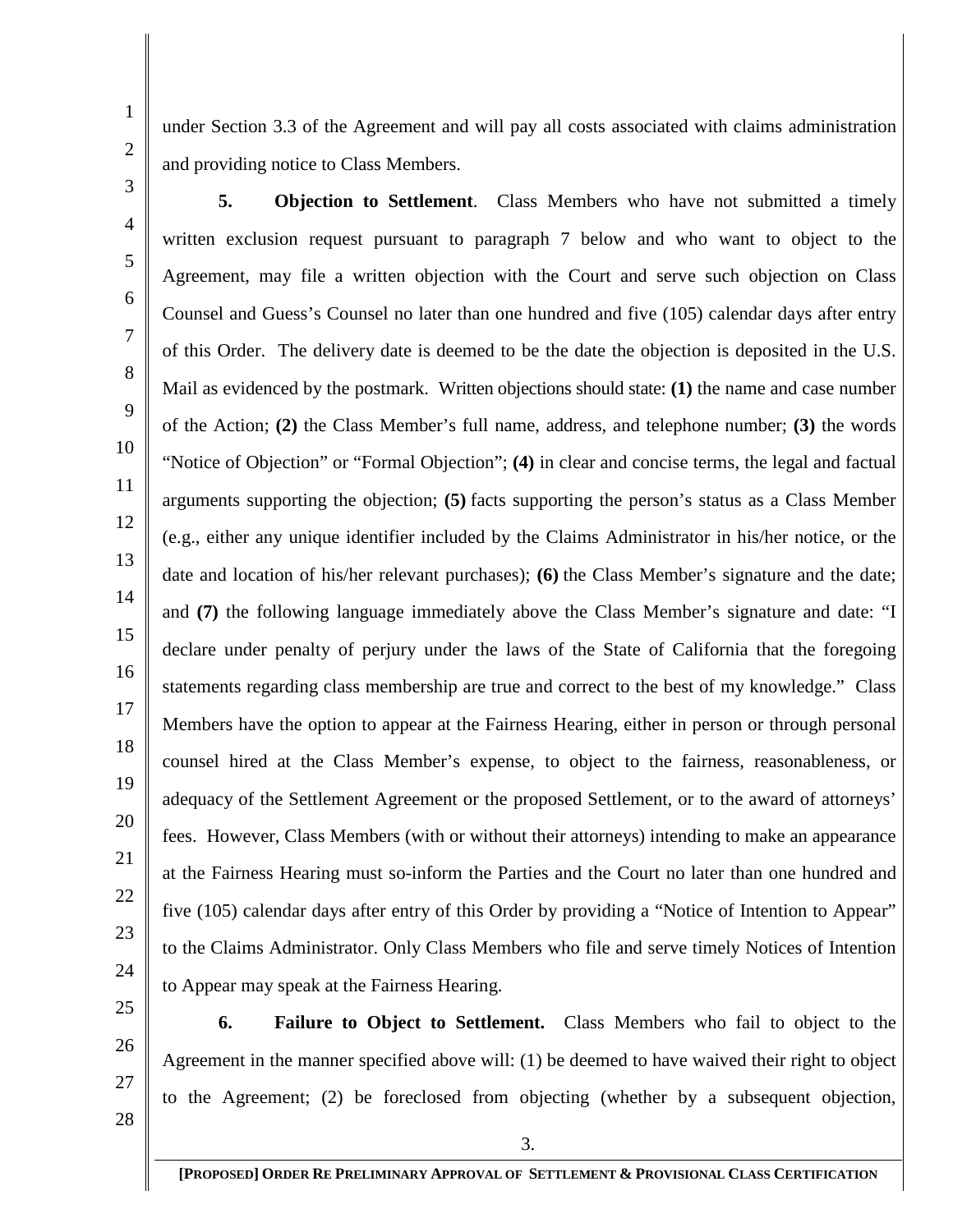intervention, appeal, or any other process) to the Agreement; and (3) not be entitled to speak at the Fairness Hearing.

**7. Requesting Exclusion**. Class Members who want to be excluded from the Settlement must send a letter or postcard to the Settlement Administrator stating: (a) the name and case number of the Action; (b) the full name, address, and telephone number of the person requesting exclusion; and (c) a statement that he/she does not wish to participate in the Settlement, postmarked no later than one hundred and five (105) calendar days after entry of this Order. If a Class Member submits a Claim Form and a request for exclusion, the request for exclusion will be deemed invalid.

**8. Claim Form**. Except for Class Members who received direct notice under Section 3.3(b) or (c) of the Agreement, Class Members must submit complete, valid and sufficient Claim Forms no later than one hundred and five (105) calendar days after entry of this Order in order to be included in the distribution of the Settlement Vouchers. Class Members may also be required to provide proof of Qualifying Purchase(s) as described in Section 2.1. The Claim Form shall have a space for Class Members to elect the type of Settlement Voucher he or she wishes to obtain that corresponds with his/or her tier as described in Section 2.2 of the Agreement. Class Members who receive direct notice pursuant to Section 3.3(b) or (c) of the Agreement, shall receive one (1) Settlement Voucher for \$8 off any purchase, unless such Class Member timely and validly completes a Claim Form and elects different relief.

**9. Termination**. If the Agreement terminates for any reason, the following will

occur: (a) this Order and all of its provisions will be vacated, including, but not limited to,

vacating conditional certification of the Class, conditional appointment of Plaintiffs as class

representative, and conditional appointment of Plaintiffs' Counsel as Class Counsel; (b) the

Action will revert to the status that existed before the Plaintiffs filed their motion for approval of

the Preliminary Approval Order; and (c) no term or draft of the Settlement Agreement, or any part

of the Parties' settlement discussions, negotiations or documentation will have any effect or be

- 21 22
- 24
- 

26

27 28

**[PROPOSED] ORDER RE PRELIMINARY APPROVAL OF SETTLEMENT & PROVISIONAL CLASS CERTIFICATION**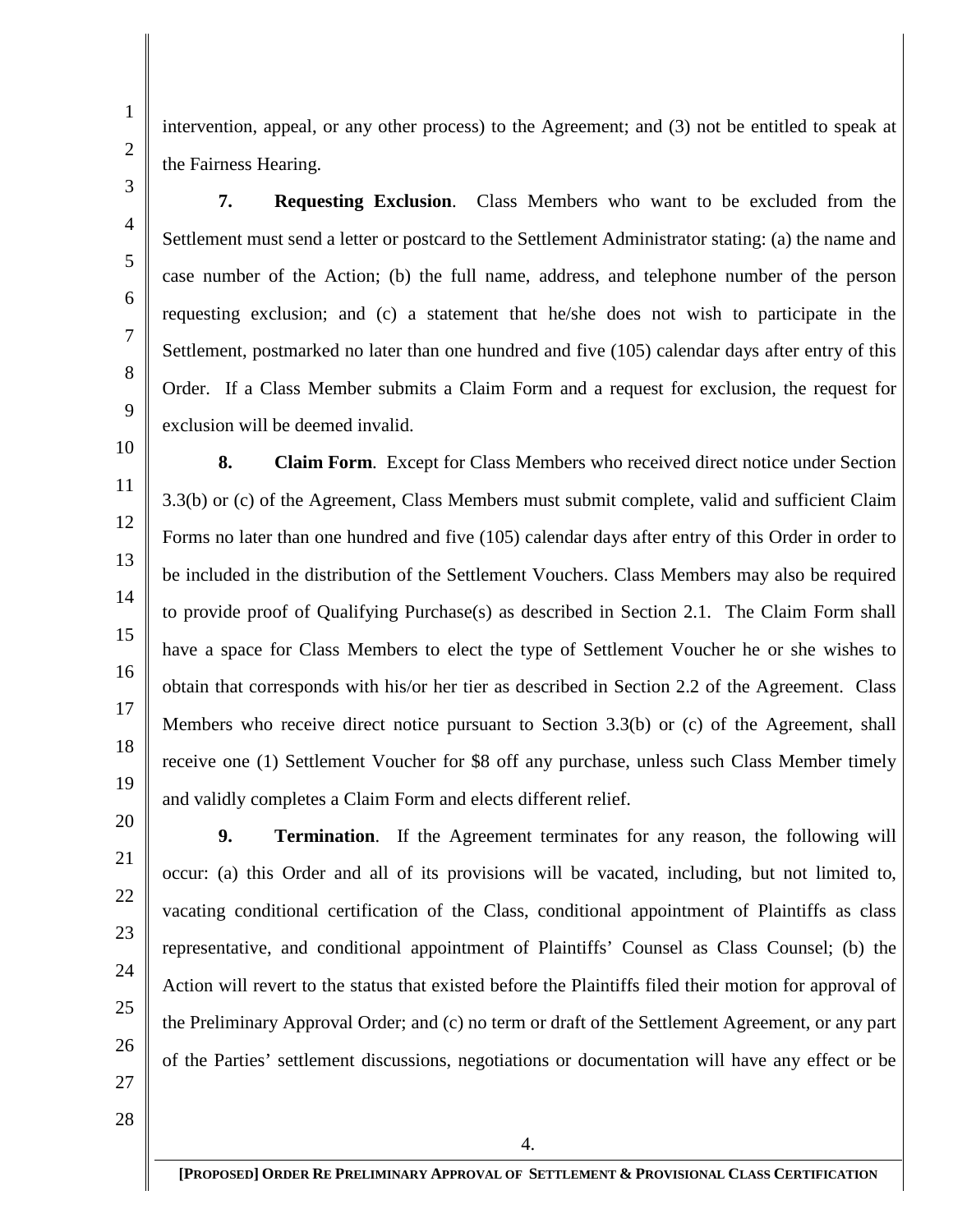14

15

admissible into evidence for any purpose in the Action or any other proceeding. This Order will not waive or otherwise impact the Parties' rights or arguments.

**10. No Admissions.** Nothing in this Order is, or may be construed as, an admission or concession on any point of fact or law by or against any Party.

**11. Stay of Dates and Deadlines.** All discovery and pretrial proceedings and deadlines, are stayed and suspended until further notice from the Court, except for such actions as are necessary to implement the Agreement and this Order.

**12. Fairness Hearing**. On , at , this Court will hold a Fairness Hearing to determine whether the Agreement should be finally approved as fair, reasonable, and adequate. All papers supporting Plaintiffs' request for attorneys' fees and costs must be filed no later than fourteen (14) calendar days before the deadline for Class Members to object to the Settlement. All papers supporting final approval of the Agreement must be filed no later than seven (7) calendar days before the Fairness Hearing. Based on the date of this Order and the date of the Fairness Hearing, the following are the certain associated dates in this Settlement:

16 17 18 19 20 21 22 23 24 25 26 27 28 5. **[PROPOSED] ORDER RE PRELIMINARY APPROVAL OF SETTLEMENT & PROVISIONAL CLASS CERTIFICATION Event Timing Date** Last day for Defendants, through the Claims Administrator, to send Email<br>Notice and Postcard Notice, start operating Settlement Website & begin to provide Store Notice 45 days after entry of this Order Last day for Plaintiffs to file fee petition 91 days after entry of this Order Last day for Class Members to file a claim, request exclusion or object to the Settlement 105 days after entry of this Order Last day for Parties to file briefs in support of the Final Order and Judgment 7 days before Fairness Hearing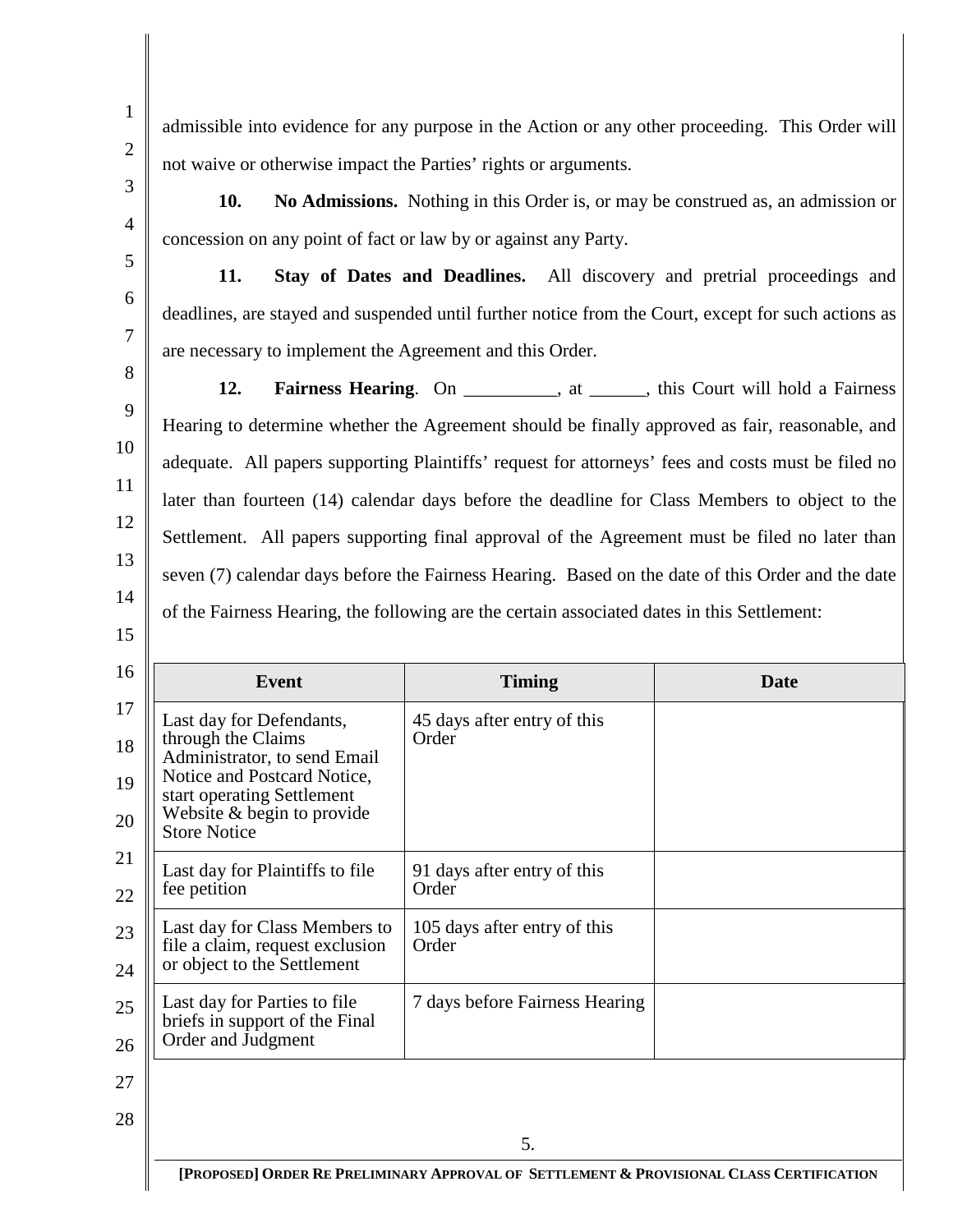| $\mathbf 1$      | This Court may order the Fairness Hearing to be postponed, adjourned, or continued. If that   |
|------------------|-----------------------------------------------------------------------------------------------|
| $\sqrt{2}$       | occurs, the updated hearing date shall be posted on the Settlement Website but other than the |
| 3                | website posting Guess will not be required to provide any additional notice to Class Members. |
| $\overline{4}$   |                                                                                               |
| $\overline{5}$   | IT IS SO ORDERED.                                                                             |
| $\boldsymbol{6}$ |                                                                                               |
| $\tau$           | JUDGE OF THE SUPERIOR COURT                                                                   |
| $8\,$            |                                                                                               |
| 9                |                                                                                               |
| 10               |                                                                                               |
| 11               |                                                                                               |
| 12               |                                                                                               |
| 13               |                                                                                               |
| 14               |                                                                                               |
| 15               |                                                                                               |
| 16               |                                                                                               |
| 17               |                                                                                               |
| $18\,$           |                                                                                               |
| 19               |                                                                                               |
| 20               |                                                                                               |
| 21               |                                                                                               |
| 22               |                                                                                               |
| 23               |                                                                                               |
| 24               |                                                                                               |
| 25               |                                                                                               |
| 26               |                                                                                               |
| 27               |                                                                                               |
| 28               |                                                                                               |
|                  | 6.                                                                                            |
|                  | [PROPOSED] ORDER RE PRELIMINARY APPROVAL OF SETTLEMENT & PROVISIONAL CLASS CERTIFICATION      |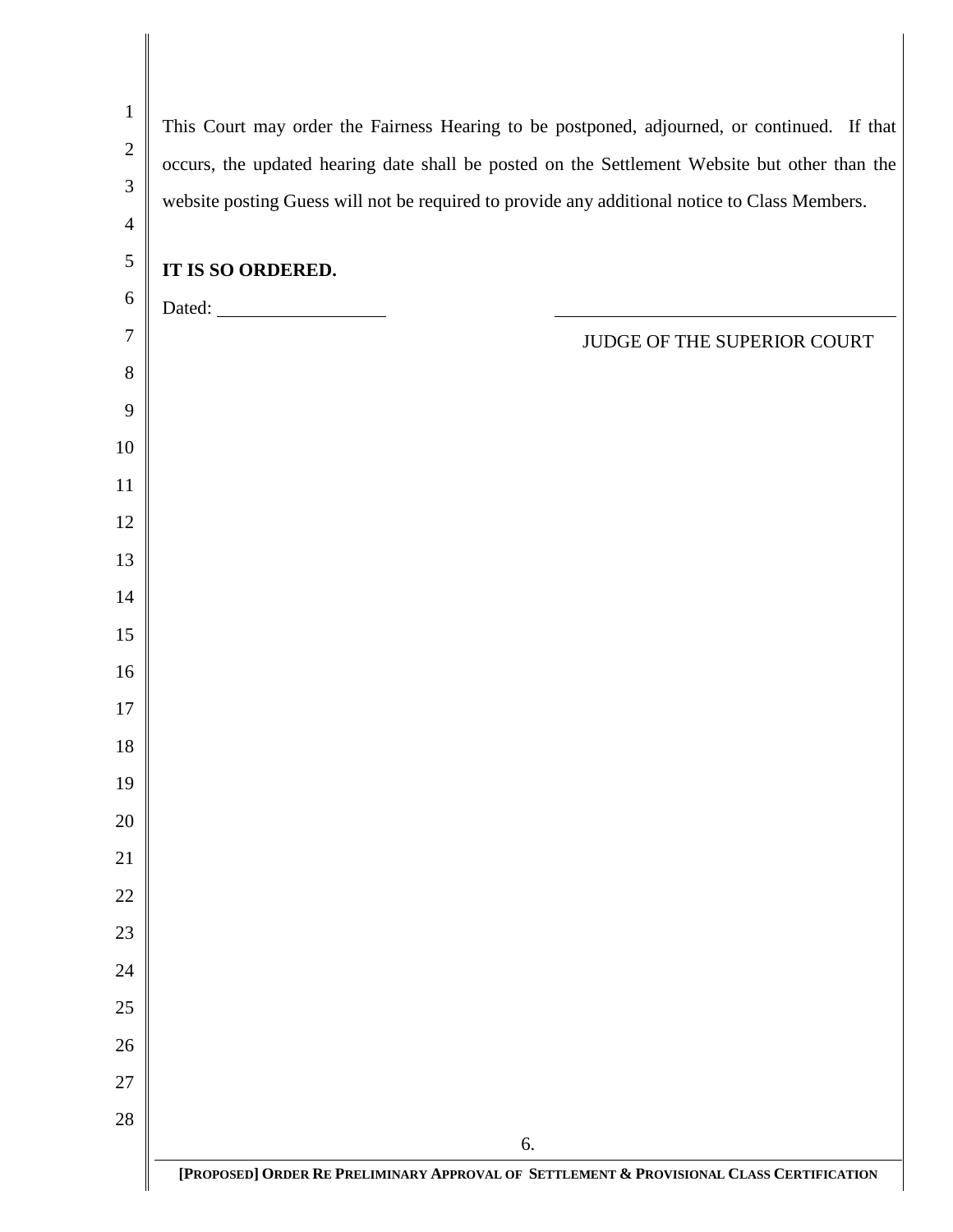**EXHIBIT B FULL NOTICE**

**Settlement Agreement and Release**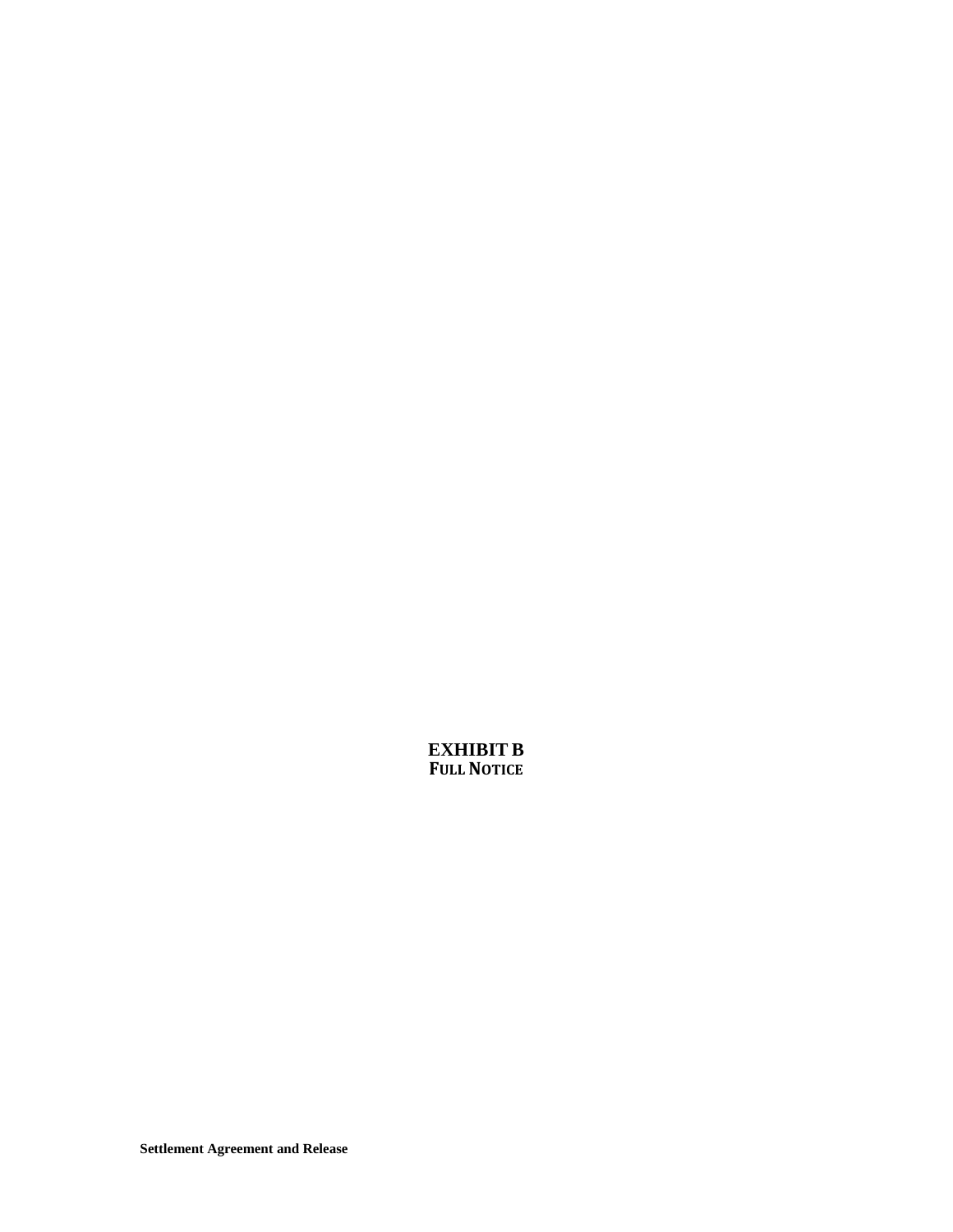#### SUPERIOR COURT OF THE STATE OF CALIFORNIA COUNTY OF LOS ANGELES

**GUESS OUTLET STORES PRICING FOR A 1983 PRICIP NO. 4883** 

# **IF YOU SHOPPED AT A GUESS FACTORY STORE IN CALIFORNIA BETWEEN APRIL 17, <sup>2011</sup> AND [MONTH] [DAY],[YEAR], YOU MAY BE ELIGIBLE TO RECEIVE AN AWARD USABLE AT GUESS FACTORY STORES IN CALIFORNIA ON FUTURE PURCHASES.**

### *A CALIFORNIA COURT AUTHORIZED THIS NOTICE. THIS IS NOT A SOLICITATION FROM A LAWYER.*

A settlement ("Settlement") has been proposed in the class action lawsuit referenced above pending in the Superior Court of the State of California in the County of Los Angeles ("Action"). If the Court gives final approval to the Settlement, Guess?, Inc., and Guess? Retail, Inc. ("Guess") will provide, for each eligible Class Member (eligibility described below) one or more Settlement Vouchers good for a purchase of merchandise in a Guess Factory store in California, for (i) \$4, \$8, \$9, or \$12 off any purchase or (ii) \$5 off a purchase of \$20 or more, or \$10 off a purchase of \$35 or more, subject to the additional conditions explained later in this notice.

Your legal rights are affected whether you act or don't act. Read this notice carefully.

| YOUR LEGAL RIGHTS AND OPTIONS IN THIS SETTLEMENT |                                                                                                                                                                                                                                                                                                                                                    |  |
|--------------------------------------------------|----------------------------------------------------------------------------------------------------------------------------------------------------------------------------------------------------------------------------------------------------------------------------------------------------------------------------------------------------|--|
| <b>SUBMIT A</b><br><b>CLAIM</b><br><b>FORM</b>   | If you did not receive direct notice of this settlement   Deadline:<br>via email or postcard, or did receive direct notice but<br>want to elect a different form of Settlement Voucher,<br>you must submit a Claim Form to receive the<br>appropriate Settlement Voucher.<br>Visit the Settlement website located<br>at<br>to obtain a Claim Form. |  |
| <b>EXCLUDE</b><br><b>YOURSELF</b>                | If you exclude yourself from the Settlement, you will<br>not receive a Settlement Voucher under the<br>Settlement. Excluding yourself is the only option that<br>allows you to bring or maintain your own lawsuit<br>against Guess regarding the allegations in the Action<br>ever again.                                                          |  |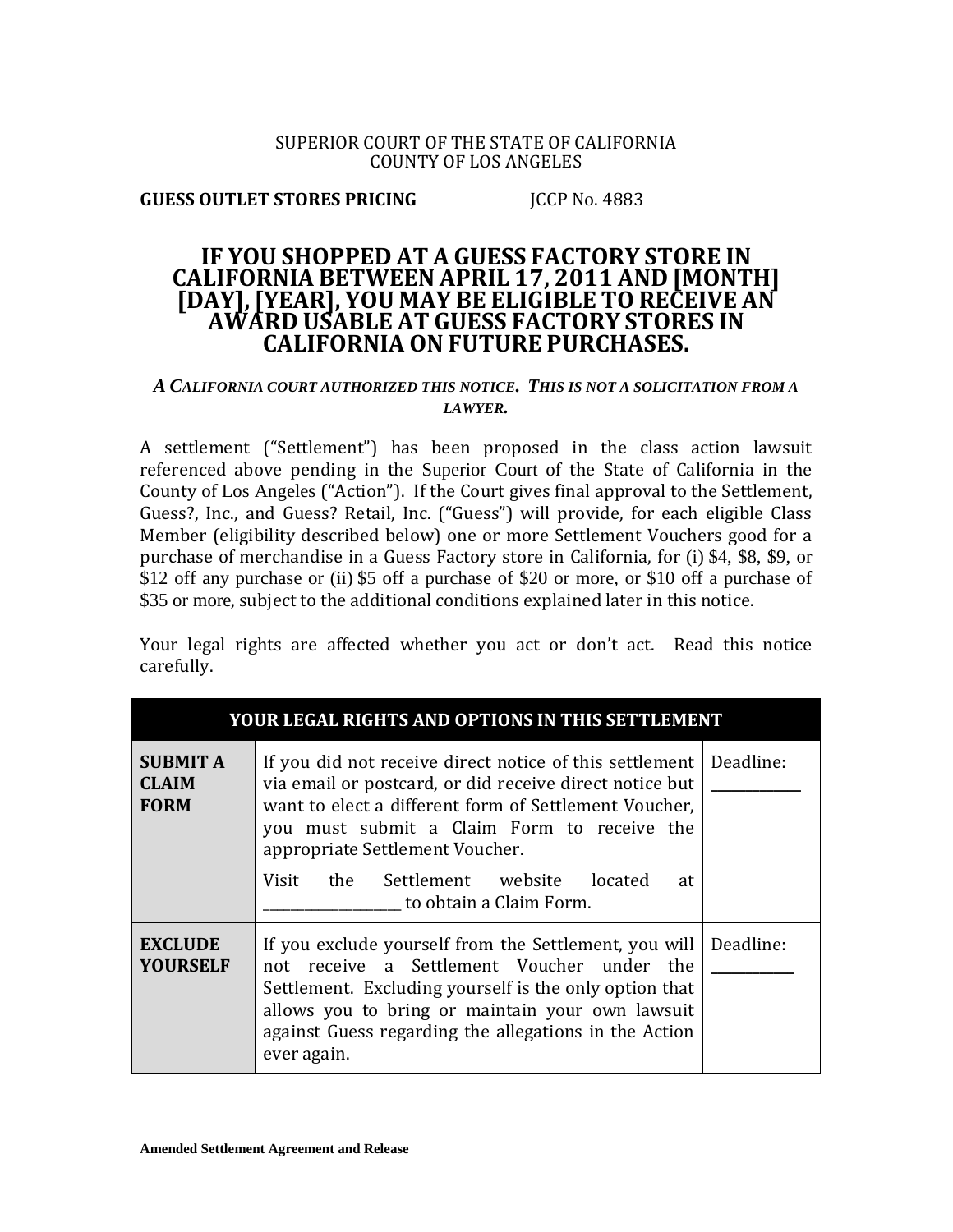| YOUR LEGAL RIGHTS AND OPTIONS IN THIS SETTLEMENT |                                                                                                                                                                                                                                                          |                                     |  |
|--------------------------------------------------|----------------------------------------------------------------------------------------------------------------------------------------------------------------------------------------------------------------------------------------------------------|-------------------------------------|--|
| <b>OBJECT</b>                                    | You may write to the Court about why you object to<br>(i.e., don't like) the Settlement and think it shouldn't<br>be approved. Submitting an objection does not<br>exclude you from the Settlement.                                                      | Deadline:                           |  |
| <b>GO TO THE</b><br>"FAIRNESS<br><b>HEARING"</b> | The Court will hold a "Fairness Hearing" to consider<br>the Settlement, the request for attorneys' fees and<br>costs of the lawyers who brought the Action, and the<br>Representative Plaintiffs' request for service awards<br>for bringing the Action. | <b>Hearing</b><br>Date and<br>Time: |  |
|                                                  | You may, but are not required to, speak at the<br>Fairness Hearing. If you intend to speak at the<br>Fairness Hearing, you must also submit a "Notice of<br>Intention to Appear" indicating your intent to do so.                                        |                                     |  |
| D <sub>0</sub><br><b>NOTHING</b>                 | If you received direct notice of this settlement via<br>email or postcard, you will receive one (1) Settlement<br>Voucher for \$8 off any purchase. If you did not receive<br>direct notice, you will receive nothing.                                   | N/A                                 |  |
|                                                  | You will also give up your right to object to the<br>Settlement and you will be not be able to be part of<br>any other lawsuit about the legal claims in this case.                                                                                      |                                     |  |

These rights and options—**and the deadlines to exercise them**—are explained in more detail below.

The Court in charge of this Action has preliminarily approved the Settlement and must decide whether to give final approval to the Settlement. The relief provided to Class Members will be provided only if the Court gives final approval to the Settlement and, if there are any appeals, after the appeals are resolved in favor of the Settlement. *Please be patient*.

## **WHAT THIS NOTICE CONTAINS**

## **BACKGROUND INFORMATION.......................................................................................................##**

- 1. Why did I get a notice?
- 2. What is this lawsuit about?
- 3. Why is this a class action?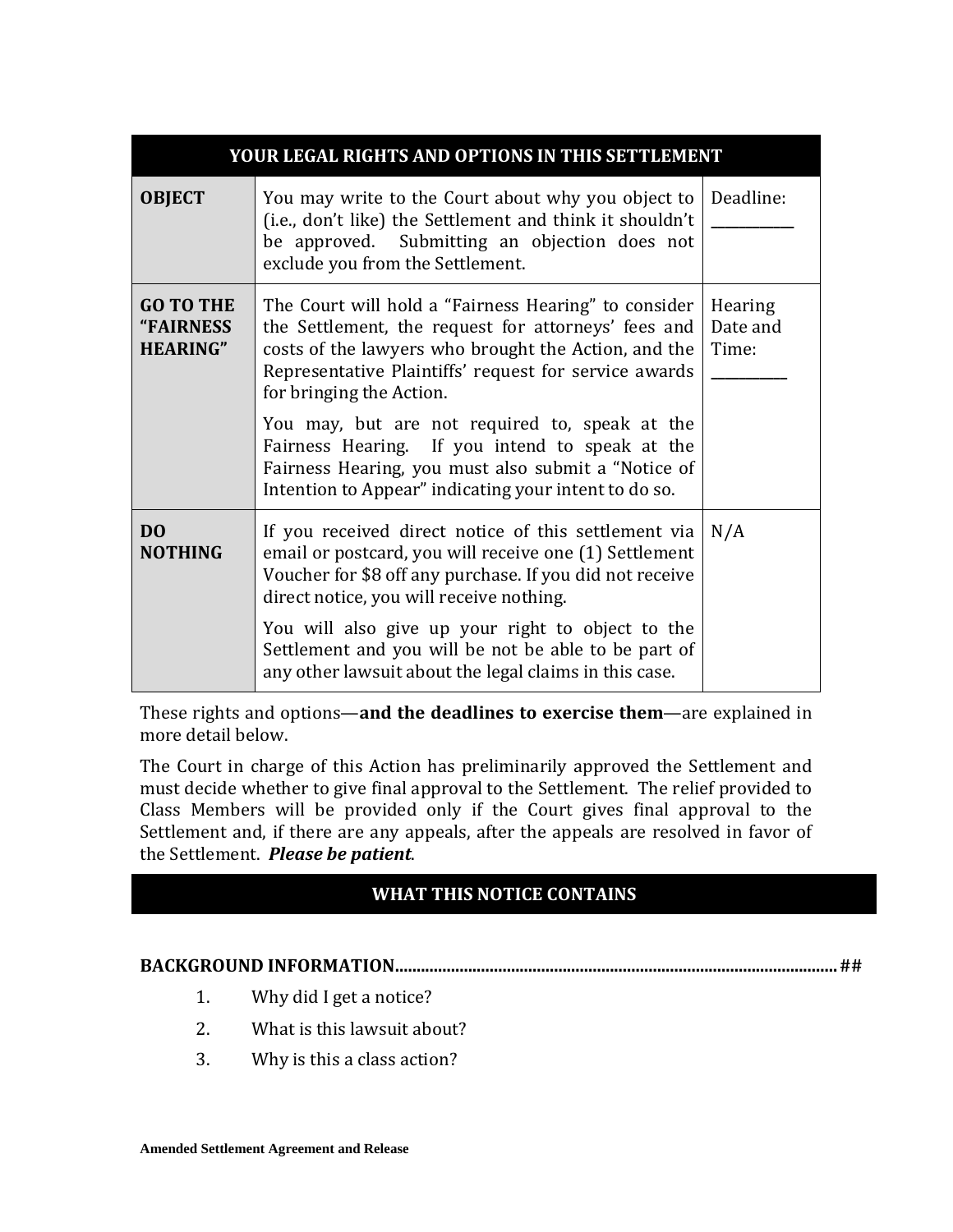| 4.  | Why is there a Settlement?                                                                                |
|-----|-----------------------------------------------------------------------------------------------------------|
| 5.  | How do I know if I am part of the Settlement?                                                             |
| 6.  | I'm still not sure if I am included.                                                                      |
|     |                                                                                                           |
| 7.  | What relief does the Settlement provide to the Class Members?                                             |
|     | HOW TO REQUEST A SETTLEMENT VOUCHER - SUBMITTING A CLAIM                                                  |
| 8.  | How can I get a Settlement Voucher or Settlement Vouchers?                                                |
| 9   | When will I get my Settlement Voucher or Settlement<br>Vouchers?                                          |
|     | THE LAWYERS IN THIS CASE AND THE REPRESENTATIVE PLAINTIFFS ##                                             |
| 10. | Do I have a lawyer in this case?                                                                          |
| 11. | How will the lawyers be paid?                                                                             |
| 12. | Will the Representative Plaintiffs receive any compensation for<br>their efforts in bringing this Action? |
|     |                                                                                                           |
| 13. | What am I giving up to obtain relief under the Settlement?                                                |
|     |                                                                                                           |
| 14. | How do I exclude myself from the Settlement?                                                              |
|     |                                                                                                           |
| 15. | How do I tell the Court that I disagree with the Settlement?                                              |
| 16. | What is the difference between excluding myself and objecting<br>to the Settlement?                       |
|     | <b>FAIRNESS HEARING</b><br>##                                                                             |
| 17. | What is the Fairness Hearing?                                                                             |
| 18. | When and where is the Fairness Hearing?                                                                   |
| 19. | May I speak at the hearing?                                                                               |
|     | ##                                                                                                        |
| 20. | How do I get more information?                                                                            |
| 21. | What if my address or other information has changed or<br>changes after I submit a Claim Form?            |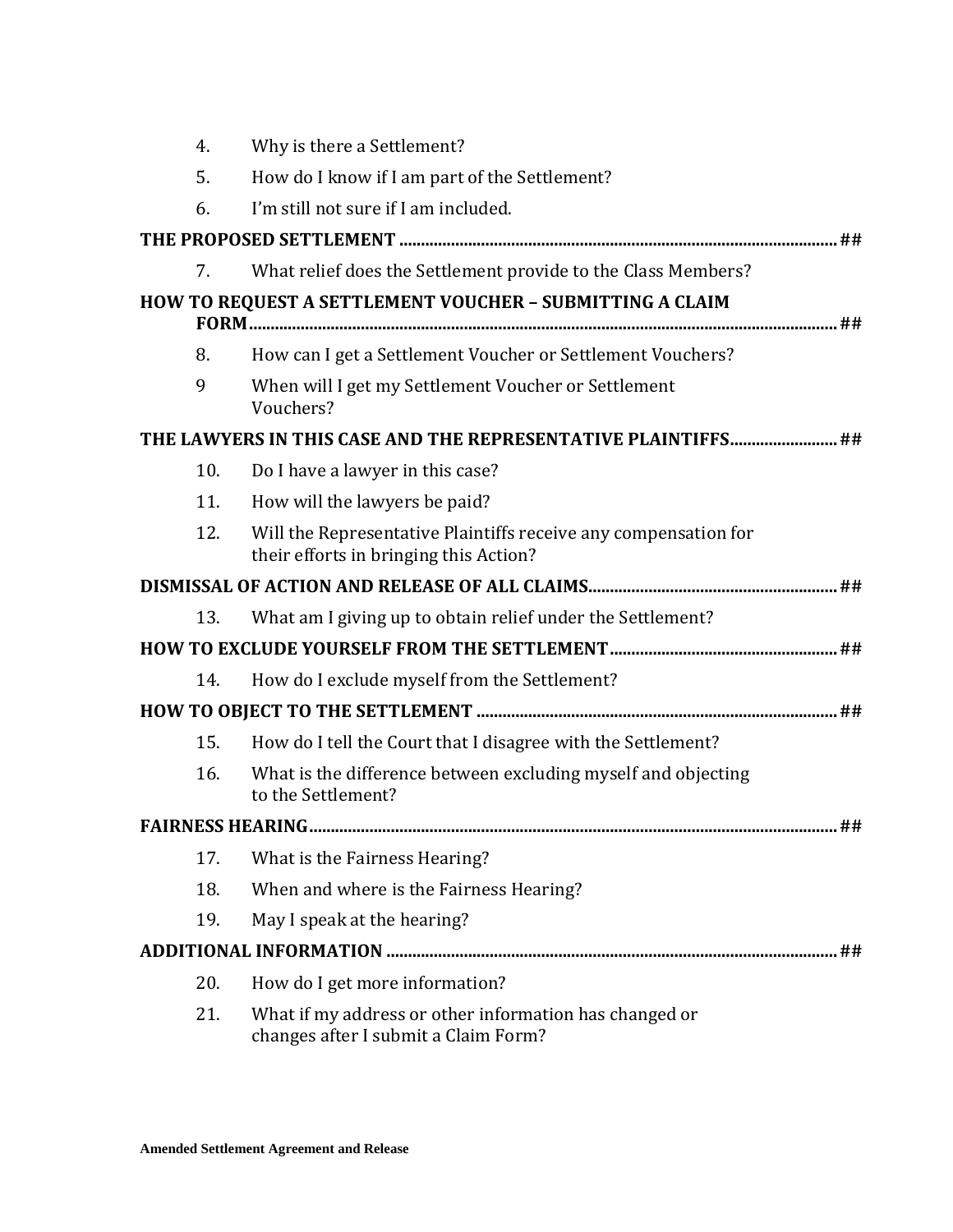## **I. BACKGROUND INFORMATION**

## **1.** *Why did I get a notice?*

You received a notice because a Settlement has been reached in this Action. According to Guess's available records you might be a member of the Settlement Class and may be eligible for the relief detailed below.

This Notice explains the nature of the Action, the general terms of the proposed Settlement, and your legal rights and obligations. To obtain more information about the Settlement, including information about how you can see a copy of the Amended Settlement Agreement (which defines certain capitalized terms used in this Notice), see Section [20](#page-35-0) below.

## **2.** *What is this lawsuit about?*

Plaintiffs Versil Milton and Shiloh Borsh (the "Representative Plaintiffs") filed a lawsuit against Guess on behalf of themselves and all others similarly situated. The lawsuit alleges that Guess engaged in deceptive advertising by advertising false reference prices on merchandise in Guess Factory stores in California.

Guess denies each and every one of the allegations of unlawful conduct, any wrongdoing, and any liability whatsoever, and no court or other entity has made any judgment or other determination of any liability. Guess further denies that any Class Member is entitled to any relief and, other than for settlement purposes, that this Action is appropriate for certification as a class action.

## **The issuance of this Notice is not an expression of the Court's opinion on the merits or the lack of merits of the Representative Plaintiffs' claims in the Action.**

For information about how to learn about what has happened in the Action to date, please see Section [20](#page-35-0) below.

## **3.** *Why is this a class action?*

In a class action lawsuit, one or more people called "Representative Plaintiff(s)" (in this Action, Versil Milton and Shiloh Borsh) sue on behalf of other people who allegedly have similar claims. For purposes of this proposed Settlement, one court will resolve the issues for all Class Members. The companies sued in this case, Guess?, Inc., and Guess? Retail, Inc., are called the Defendants.

## **4.** *Why is there a Settlement?*

The Representative Plaintiffs have made claims against Guess. Guess denies that it has done anything wrong or illegal and admits no liability. The Court has **not** decided that the Representative Plaintiffs or Guess should win this Action. Instead, both sides agreed to a settlement. That way, they avoid the cost of a trial, and the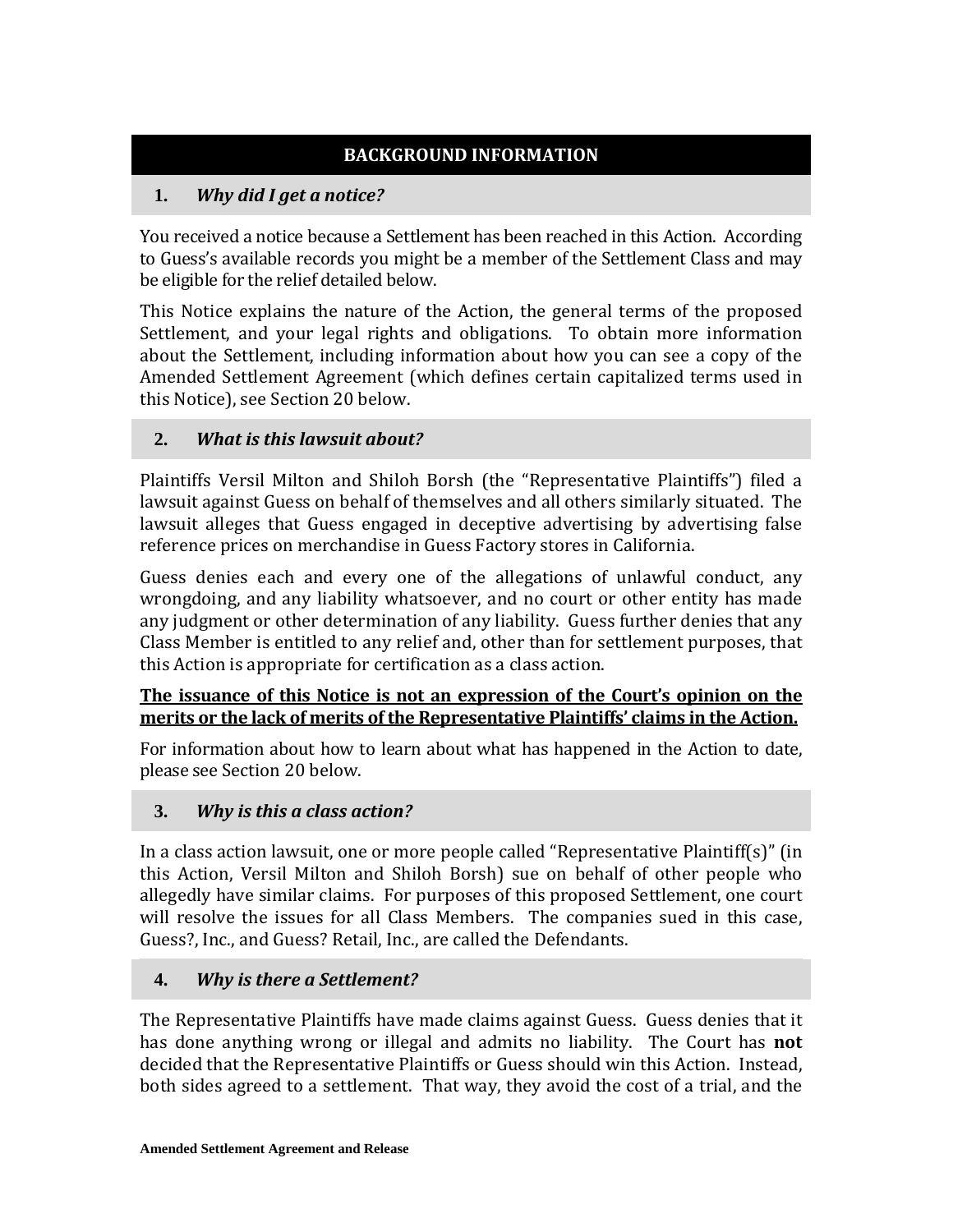Class Members will receive relief now rather than years from now, if at all.

## **5.** *How do I know if I am part of the Settlement?*

The Court has decided that everyone who fits this description is a Class Member for purposes of the proposed Settlement: All individuals who, between April 17, 2011 and the date of entry of the Preliminary Approval Order, purchased an item from any Guess Factory store in the state of California where a higher reference price was displayed. Excluded from the Class are Defendants' Counsel, Defendants' officers, directors, and employees, and the judge presiding over the Action.

## **6.** *I'm still not sure if I am included.*

\_\_\_\_\_\_\_\_\_\_\_\_\_\_\_\_\_\_\_\_\_\_\_\_\_\_\_\_.

If you are still not sure whether you are included, you can write the Claims Administrator for free help. The email address of the Claims Administrator is<br>and the U.S. postal (mailing) address is \_\_\_\_\_\_\_\_\_\_\_\_\_\_\_\_\_\_\_\_\_\_\_\_\_\_\_\_ and the U.S. postal (mailing) address is

## **II. THE PROPOSED SETTLEMENT**

## **7.** *What relief does the Settlement provide to the Class Members?*

Guess has agreed to provide Class Members with a Settlement Voucher or Settlement Vouchers good for purchase in a Guess Factory store in California. The form and amount of Settlement Voucher available to each Class Member depends on the total of the Class Member's Qualifying Purchases made between April 17, 2011 and \_\_\_\_\_\_.

A Class Member who submits a timely and sufficient Claim Form ("Authorized Claimant") shall be able to identify the form of Settlement Voucher he or she wishes to receive on the Claim Form.

- A Tier 1 Authorized Claimant is one who does not submit proof of Qualifying Purchase(s), or submits proof of Qualifying Purchase(s) that are less than \$25, with his or her timely and valid Claim Form. To each Tier 1 Authorized Claimant, Guess shall issue one (1) Settlement Voucher for \$4 off any purchase or \$5 off a purchase of \$20 or more.
- Tier 2 Authorized Claimants: A Tier 2 Authorized Claimant is one who has Qualifying Purchase(s) during the Class Period totaling \$25.01–\$75 and submits proof of such purchase(s) with their timely and valid Claim Form. To each Tier 2 Authorized Claimant, Guess shall issue one (1) Settlement Voucher for \$8 off any purchase or \$10 off a purchase of \$35 or more.
- Tier 3 Authorized Claimants: A Tier 3 Authorized Claimant is one who has Qualifying Purchase(s) during the Class Period totaling \$75.01–\$250 and submits proof of such purchase(s) with their timely and valid Claim Form.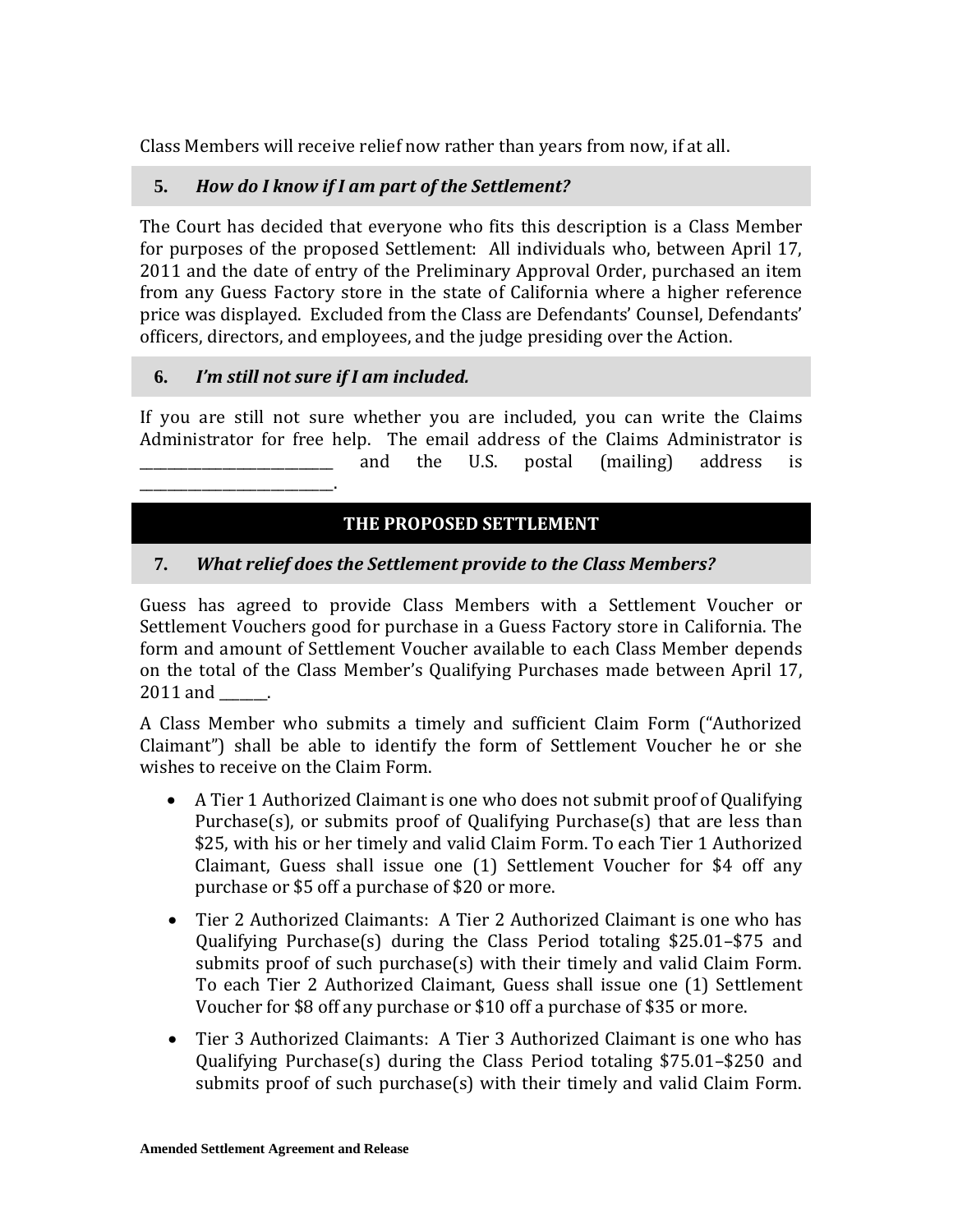To each Tier 3 Authorized Claimant, Guess shall issue one (1) Settlement Voucher for \$9 off any purchase or two (2) Settlement Vouchers, each good for \$10 off a purchase of \$35 or more.

• Tier 4 Authorized Claimants: A Tier 4 Authorized Claimant is one who has Qualifying Purchase(s) during the Class Period totaling more than \$250.01 and submits proof of such purchase(s) with their timely and valid Claim Form. To each Tier 4 Authorized Claimant, Guess shall issue one (1) Settlement Voucher for \$12 off any purchase or three (3) Settlement Vouchers, each good for \$10 off a purchase of \$35 or more.

Class Members who receive direct notice via email or postcard, shall receive one (1) Settlement Voucher for \$8 off any purchase, unless such Class Member timely and validly completes a Claim Form and elects different relief.

Settlement Vouchers are single-use vouchers usable for the purchase of merchandise and will be valid for twelve (12) months. Up to three (3) of the \$4, \$8, \$9, or \$12 Settlement Vouchers are stackable with each other. The \$5 or \$10 off Settlement Vouchers (with minimum purchase amounts) are not stackable and may not be combined with any other coupon or promotional offer. The Settlement Vouchers may be used on items that are on sale or otherwise discounted. The Settlement Vouchers shall not be redeemable for cash, may not be used to purchase gift cards, and will not be replaced if lost, stolen or damaged. The Settlement Vouchers are transferable.

## **III. HOW TO REQUEST A SETTLEMENT VOUCHER – SUBMITTING A CLAIM FORM**

## **8.** *How can I choose the Settlement Voucher or Settlement Vouchers I want?*

To choose your Settlement Voucher, you must send in a Claim Form and, depending upon the Tier sought, potentially proof of Qualifying Purchase(s) as explained in Section 7 above. A Claim Form is available by clicking HERE or on the Internet at the website **Example 2.1** The Claim Form may be submitted electronically or by postal mail. Read the instructions carefully, fill out the form, and postmark it by example or submit it online on or before 11:59 p.m.  $(Pacific)$  on

## **9.** *When will I get my Settlement Voucher or Settlement Vouchers?*

As described in Sections [17](#page-34-0) and 18, the Court will hold a hearing on at \_\_\_\_\_\_\_\_\_\_\_\_, to decide whether to approve the Settlement. If the Court approves the Settlement, after that, there may be appeals. It's always uncertain whether these appeals can be resolved, and resolving them can take time, perhaps more than a year. You can check on the progress of the case on the website dedicated to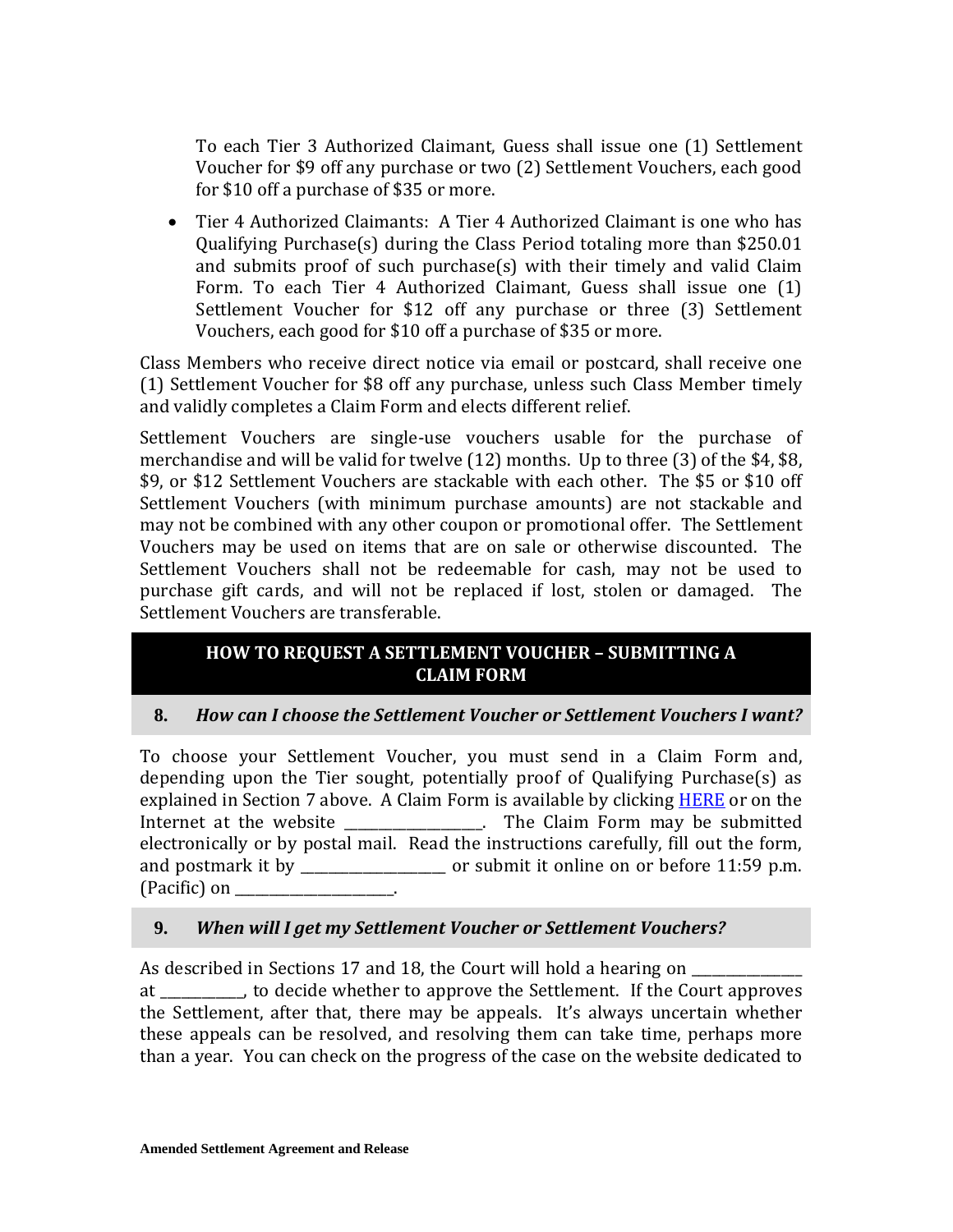the Settlement at \_\_\_\_\_\_\_\_\_\_\_\_\_\_\_\_\_\_\_. *Please be patient.*

## **IV. THE LAWYERS IN THIS CASE AND THE REPRESENTATIVE PLAINTIFFS**

## **10.** *Do I have a lawyer in this case?*

The Court has ordered that the law firms of Aiman-Smith & Marcy and Stonebarger Law A.P.C. ("Class Counsel") will represent the interests of all Class Members. You will not be separately charged for these lawyers. If you want to be represented by your own lawyer, you may hire one at your own expense.

## **11.** *How will the lawyers be paid?*

Guess has agreed to pay Class Counsel's attorneys' fees and costs up to \$494,000, subject to approval by the Court. You will not be required to pay any attorneys' fees or costs. Please see Section 2.5 of the Amended Settlement Agreement, available HERE, for additional details.

## **12.** *Will the Representative Plaintiffs receive any compensation for their efforts in bringing this Action?*

The Representative Plaintiffs will request a service award of up to \$2,000 each for their services as class representatives and their efforts in bringing the Action. The Court will make the final decision as to the amount to be paid to the class representatives.

## **V. DISMISSAL OF ACTION AND RELEASE OF ALL CLAIMS**

## **13.** *What am I giving up to obtain relief under the Settlement?*

If the Court approves the proposed Settlement, unless you exclude yourself from the Settlement, you will be releasing your claims against Guess. This generally means that you will not be able to file a lawsuit, continue prosecuting a lawsuit, or be part of any other lawsuit against Guess regarding the claims in the Action. The Amended Settlement Agreement, available on the Internet at the website \_\_\_\_\_\_\_\_\_\_\_\_\_\_\_\_\_\_ contains the full terms of the release.

## **VI. HOW TO EXCLUDE YOURSELF FROM THE SETTLEMENT**

## **14.** *How do I exclude myself from the Settlement?*

You may exclude yourself from the Class and the Settlement. If you want to be excluded, you must send a signed letter or postcard stating: (a) the name and case number of the Action; (b) the full name, address, and telephone number of the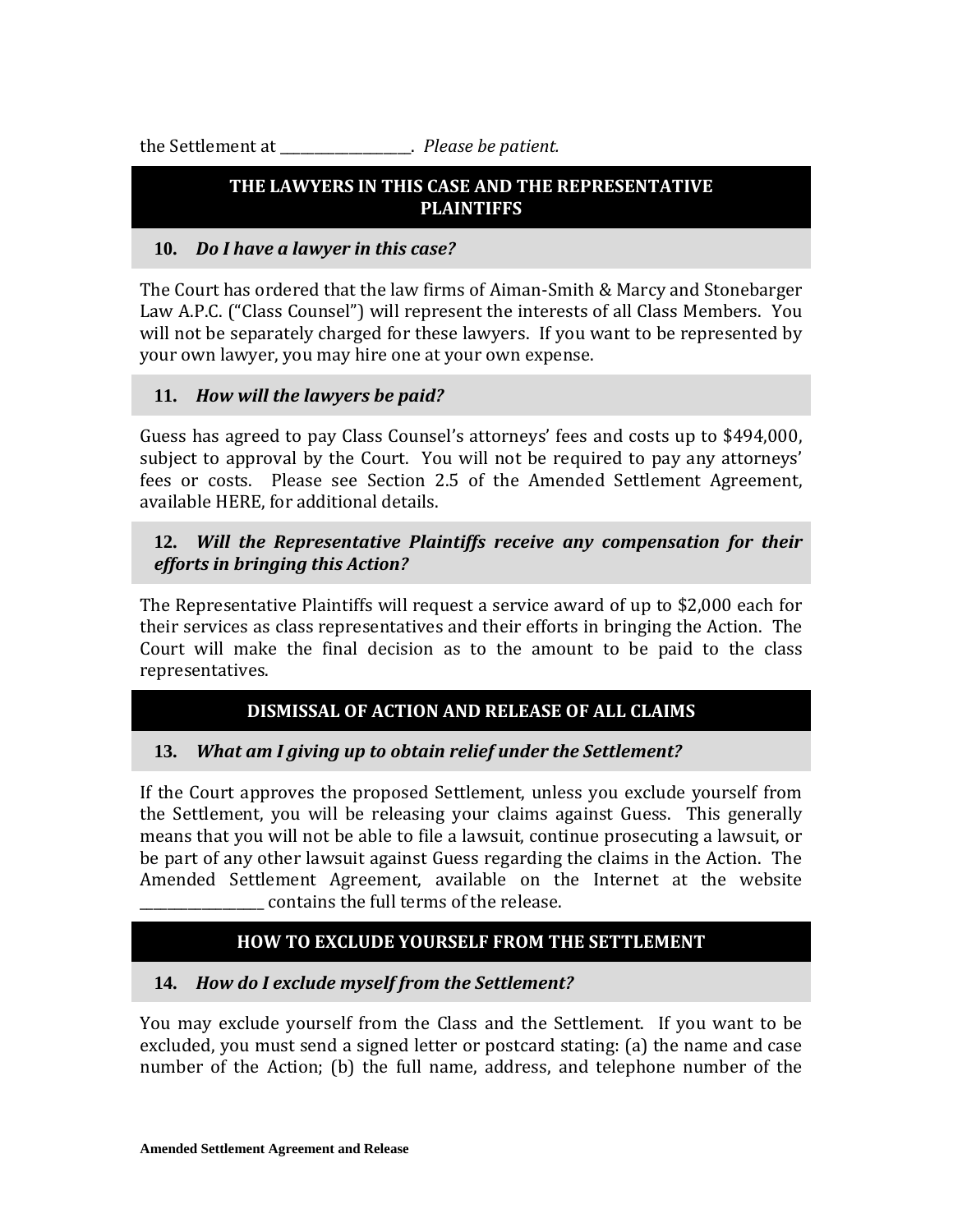person requesting exclusion; and (c) a statement that he/she does not wish to participate in the Settlement, postmarked no later than \_\_\_\_\_\_\_\_\_\_ to the Claims Administrator at:



\_\_\_\_\_\_\_\_\_\_\_\_\_\_\_\_\_\_\_\_\_\_ If you timely request exclusion from the Class, you will be excluded from the Class, you will not receive a Settlement Voucher or Settlement Vouchers under the Settlement, you will not be bound by the judgment entered in the Action, and you will not be precluded from prosecuting any timely, individual claim against Guess based on the conduct complained of in the Action.

## **VII. HOW TO OBJECT TO THE SETTLEMENT**

### **15.** *How do I tell the Court that I disagree with the Settlement?*

At the date, time, and location stated in Section [18](#page-34-1) below, the Court will hold a Fairness Hearing to determine if the Settlement is fair, reasonable, and adequate, and to also consider Class Counsel's request for an award of attorneys' fees and costs, and service awards to the Representative Plaintiffs.

If you wish to object to the fairness, reasonableness, or adequacy of the Amended Settlement Agreement or the proposed Settlement, you may submit a written objection to the Claims Administrator at the address set forth below no later than (*i.e.*, postmarked by)



Any written objections should contain: **(1)** the name and case number of the Action; **(2)** the Class Member's full name, address, and telephone number; **(3)** the words "Notice of Objection" or "Formal Objection"; **(4)** in clear and concise terms, the legal and factual arguments supporting the objection; **(5)** facts supporting the person's status as a Class Member (e.g., either any unique identifier included by the Claims Administrator in his/her notice, or the date and location of his/her relevant purchases); **(6)** the Class Member's signature and the date; and **(7)** the following language immediately above the Class Member's signature and date: "I declare under penalty of perjury under the laws of the State of California that the foregoing statements regarding class membership are true and correct to the best of my knowledge." You may, but need not, submit your objection through counsel of your choice. If you do make your objection through an attorney, you will be responsible for your personal attorney's fees and costs.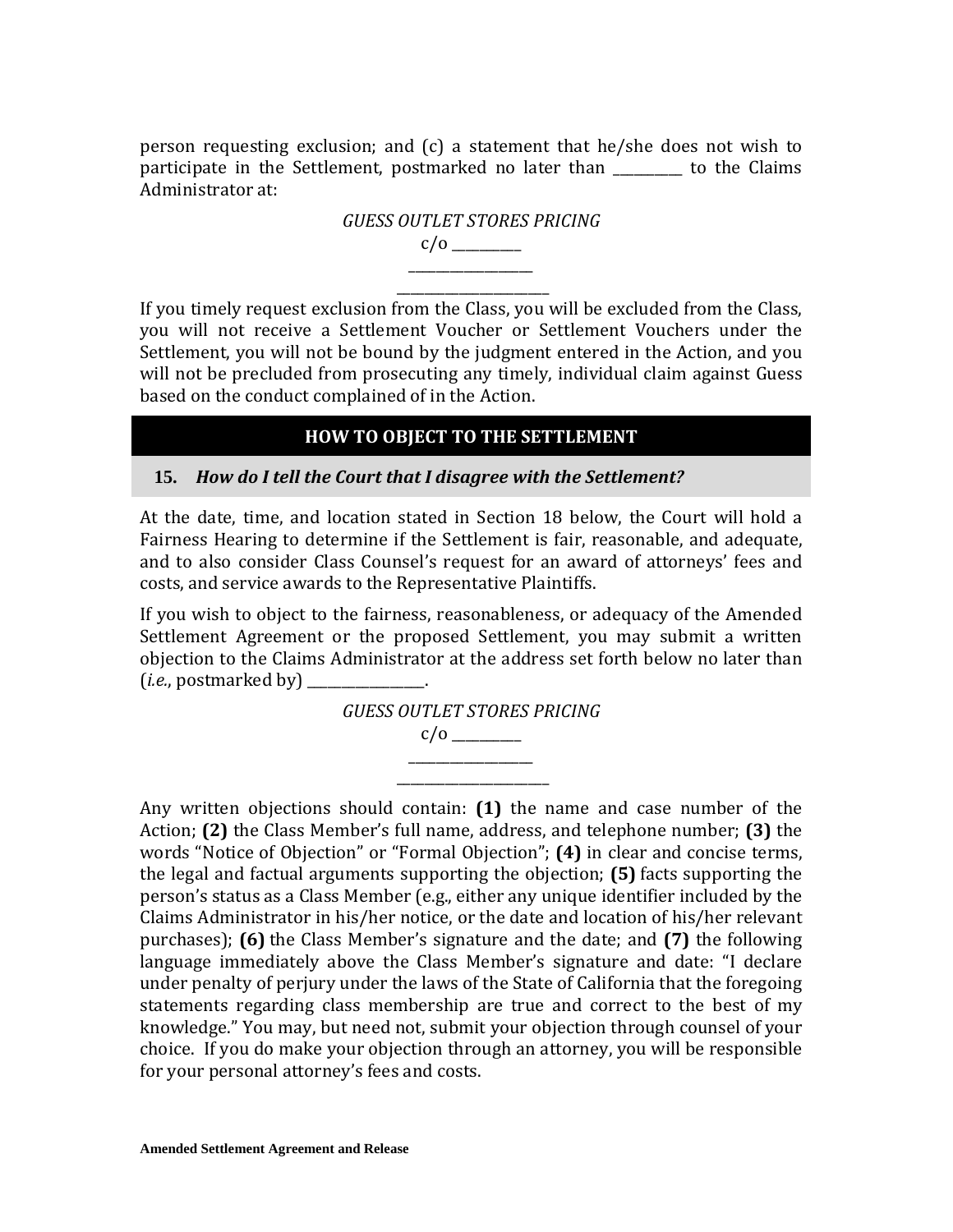Class Members have the option to appear at the Fairness Hearing, either in person or through personal counsel hired at the Class Member's expense, to object to the fairness, reasonableness, or adequacy of the Amended Settlement Agreement or the proposed Settlement, or to the award of attorneys' fees. However, Class Members (with or without their attorneys) intending to make an appearance at the Fairness Hearing must so-inform the Parties and the Court on or before by providing a "Notice of Intention to Appear" to the Claims Administrator.

### **16.** *What is the difference between excluding myself and objecting to the Settlement?*

Objecting is simply telling the Court that you disagree with something about the Settlement. You can object only if you stay in the Settlement Class. Excluding yourself is telling the Court that you don't want to be part of the Settlement Class. If you exclude yourself, you have no basis to object because the Settlement no longer affects you.

## **VIII. FAIRNESS HEARING**

## <span id="page-34-0"></span>**17.** *What is the Fairness Hearing?*

The Court has preliminarily approved the Settlement and will hold a hearing to decide whether to give final approval to the Settlement. The purpose of the Fairness Hearing will be for the Court to determine whether the Settlement should be approved as fair, reasonable, adequate, and in the best interests of the Settlement Class; to consider the award of attorneys' fees and expenses to Class Counsel; and to consider the request for service awards to the Representative Plaintiffs. You may attend, but you do not have to.

## <span id="page-34-1"></span>**18.** *When and where is the Fairness Hearing?*

On \_\_\_\_\_\_\_\_\_\_\_\_, \_\_\_\_\_\_\_ at \_\_\_\_\_\_\_\_\_ pacific, a hearing will be held on the fairness of the proposed Settlement. At the hearing, the Court will be available to hear any objections and arguments concerning the proposed Settlement's fairness. The hearing will take place before the Honorable Elihu M. Berle in Department 323 of the Central Civil West Courthouse of the Los Angeles County Superior Court, located at 600 South Commonwealth Ave., Los Angeles, CA 90005. The hearing may be postponed to a different date or time or location without notice. Please check \_\_\_\_\_\_\_\_\_\_\_\_\_\_\_\_\_\_\_.com for any updates about the Settlement generally or the Fairness Hearing specifically. If the date or time of the Fairness Hearing changes, an update to the Settlement website will be the only way you will be informed of the change.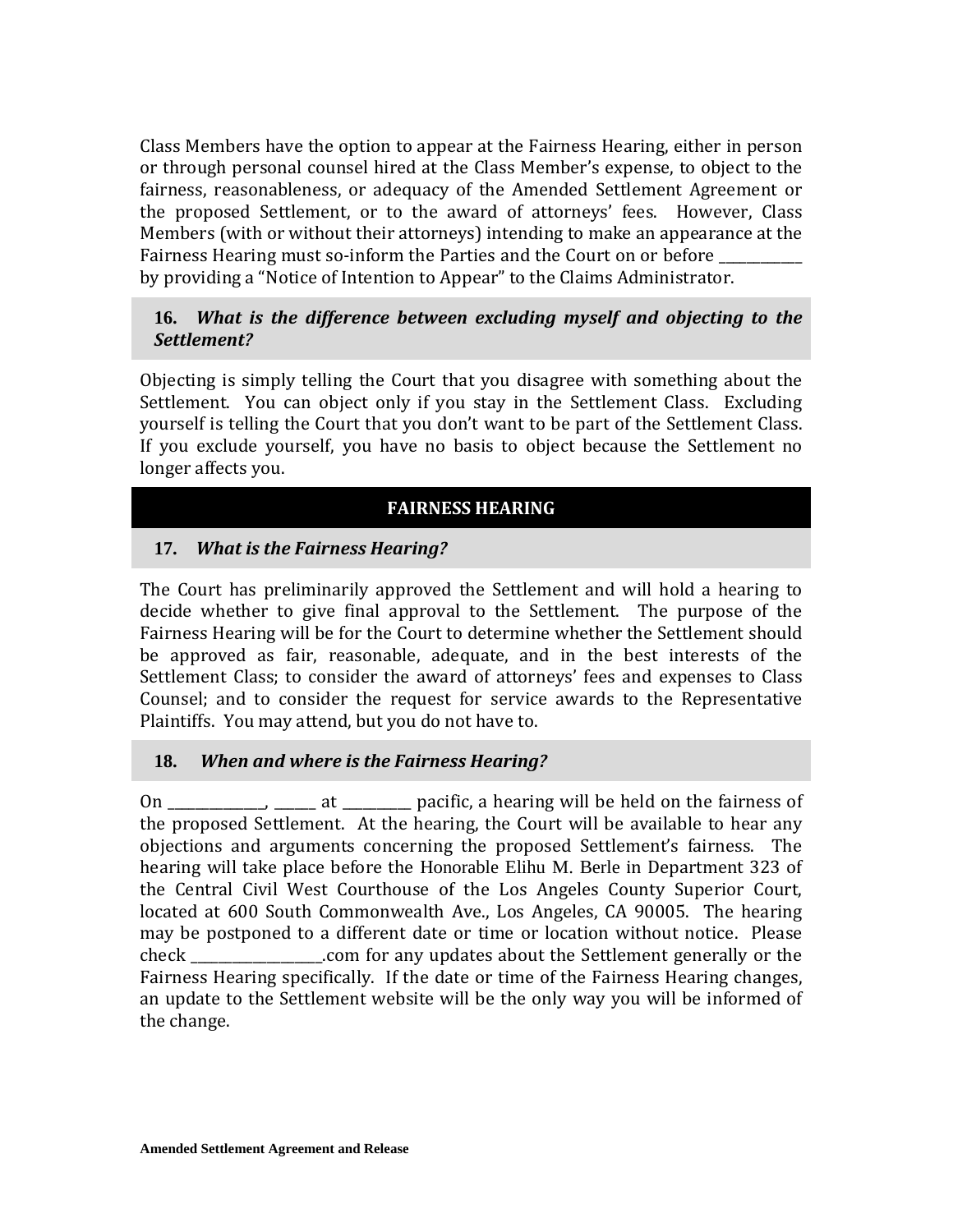### **19.** *May I speak at the hearing?*

At that hearing, the Court will be available to hear any objections and arguments concerning the fairness of the Settlement. As described above in Section 15, you may speak at the Fairness Hearing only if you have timely and validly provided a Notice of Intention to Appear.

If you have requested exclusion from the Settlement, you may not speak at the hearing.

## **IX. ADDITIONAL INFORMATION**

### <span id="page-35-0"></span>**20.** *How do I get more information?*

To see a copy of the Amended Settlement Agreement, the Court's Preliminary Approval Order, Class Counsel's application for attorneys' fees and costs, and the operative complaint filed in the Action, please visit the Settlement website located at: \_\_\_\_\_\_\_\_\_\_\_\_\_\_. Alternatively, you may contact the Claims Administrator at the email address \_\_\_\_\_\_\_\_\_\_\_\_\_\_\_\_\_\_\_ or the U.S. postal (mailing) address: \_\_\_\_\_\_\_\_\_\_\_\_\_\_\_\_\_\_\_\_\_.

This description of this Action is general and does not cover all of the issues and proceedings that have occurred. In order to see the complete file you should visit the Clerk's office at 600 South Commonwealth Ave., Los Angeles, CA 90005. The Clerk will tell you how to obtain the file for inspection and copying at your own expense.

### **21.** *What if my address or other information has changed or changes after I submit a Claim Form?*

It is your responsibility to inform the Claims Administrator of your updated information. You may do so at the address below:

> *GUESS OUTLET STORES PRICING* \_\_\_\_\_\_\_\_\_\_\_\_\_\_\_

> > \_\_\_\_\_\_\_\_\_\_\_\_\_\_\_\_\_\_\_\_

\_\_\_\_\_\_\_\_\_\_\_\_\_\_\_\_\_\_\_\_\_\_\_\_ \*\*\*\*

**DO NOT ADDRESS ANY QUESTIONS ABOUT THE SETTLEMENT OR THE LITIGATION TO THE CLERK OF THE COURT OR THE JUDGE.** 

Dated: By: Order of

HONORABLE ELIHU M. BERLE JUDGE OF THE SUPERIOR COURT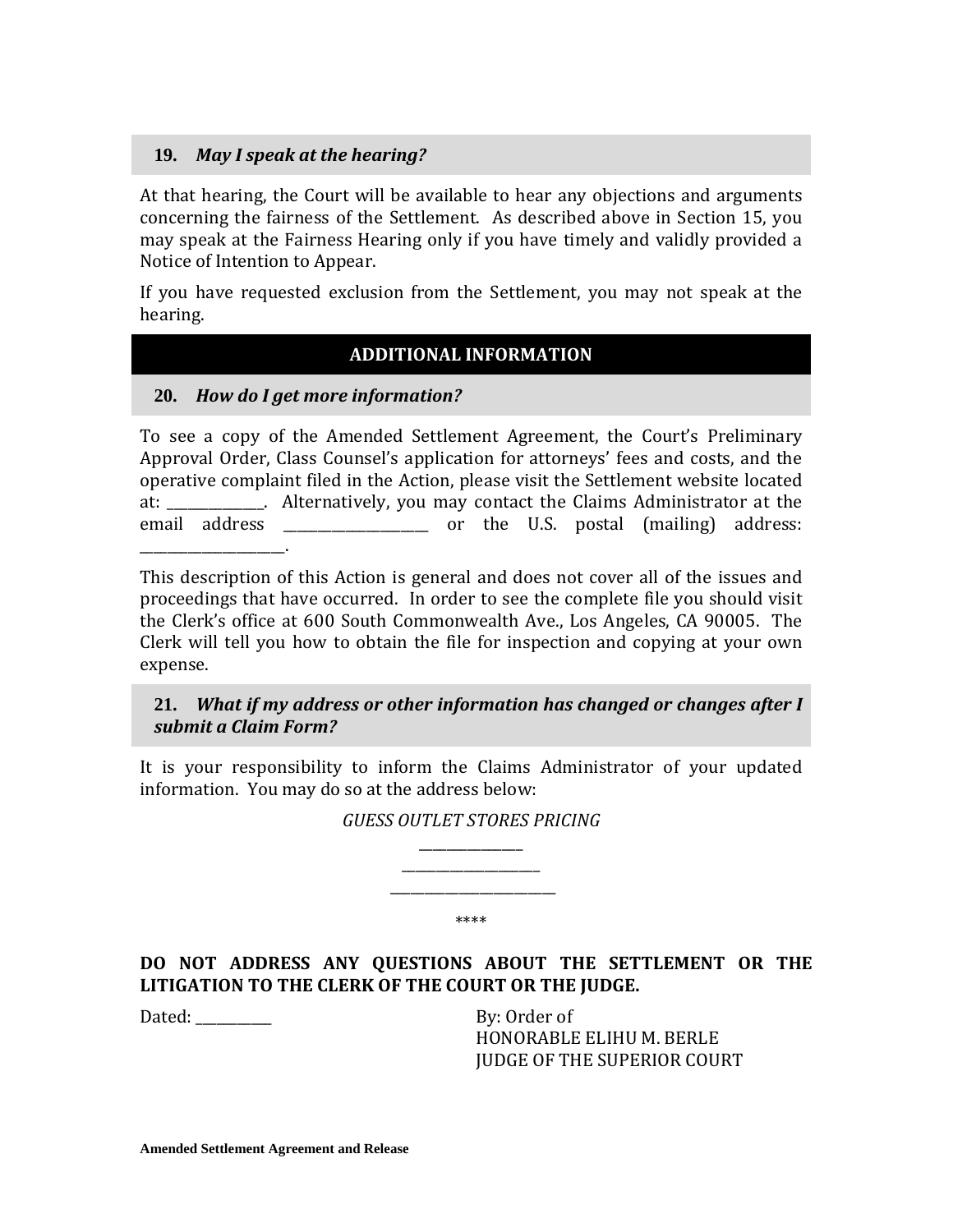**EXHIBIT C EMAIL NOTICE**

**Amended Settlement Agreement and Release**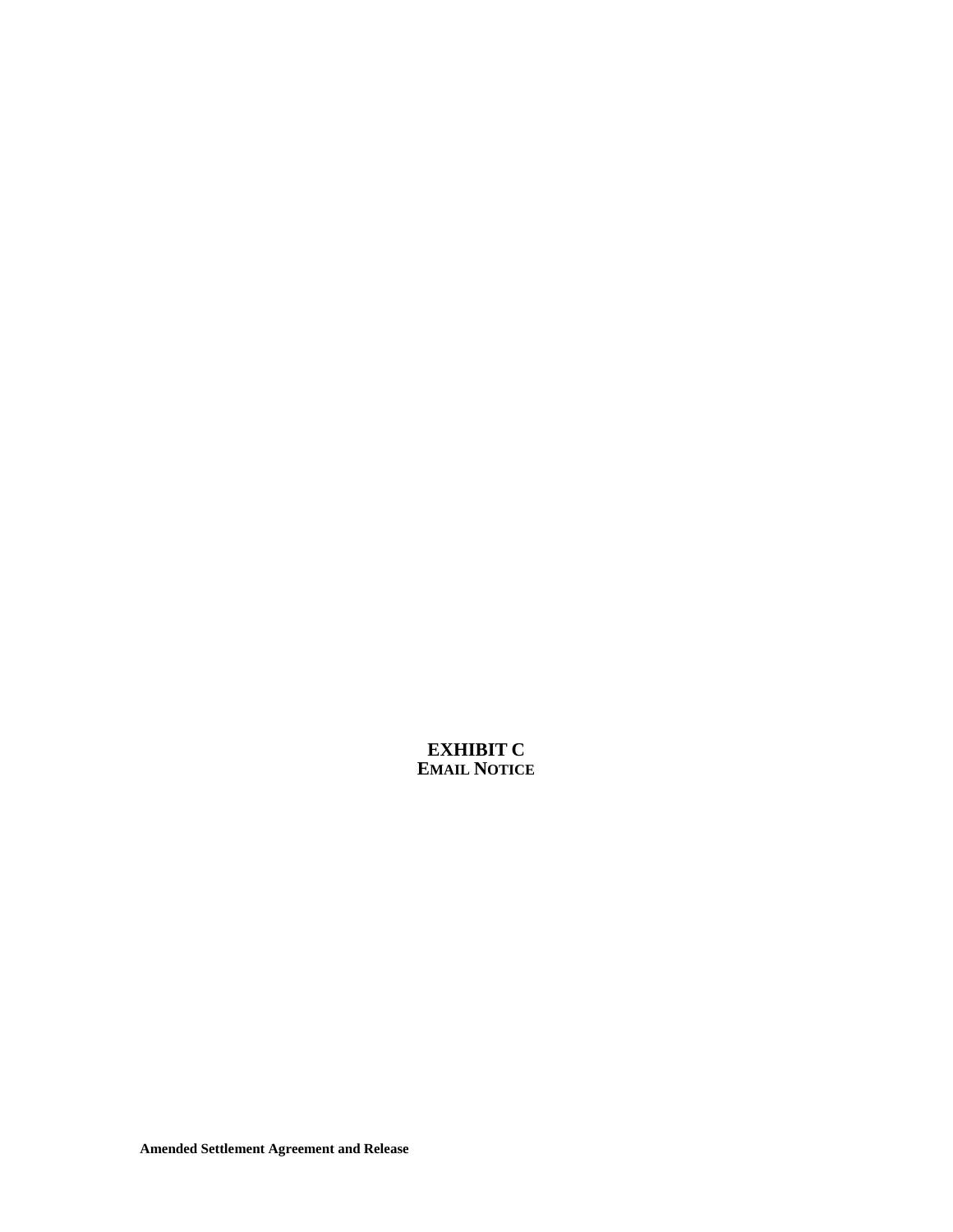From:

Re: LEGAL NOTICE OF SETTLEMENT OF CLASS ACTION

#### **IF YOU SHOPPED AT A GUESS FACTORY STORE IN CALIFORNIA BETWEEN APRIL 17, 2011 AND [MONTH] [DAY], [YEAR], YOU MAY BE ELIGIBLE TO RECEIVE AN AWARD USABLE AT GUESS FACTORY STORES IN CALIFORNIA ON FUTURE PURCHASES.**

**Why did I get this notice?** A settlement ("Settlement") has been proposed in a class action lawsuit pending in the Los Angeles County Superior Court ("Court") titled *Guess Outlet Stores Pricing* ("Action").According to available records, you might be a "Class Member." The purpose of this Email Notice is to inform you of the Action and the Settlement so that you may decide what steps to take in relation to it.

**What is the Action about?** Plaintiffs Versil Milton and Shiloh Borsh allege that Guess?, Inc., and Guess? Retail, Inc. ("Guess" or "Defendants") engaged in deceptive advertising by advertising purportedly improper reference prices on merchandise. Guess denies wrongdoing and liability and both sides disagree on how much, if anything, the Class could have recovered after trial. *No court has decided which side is right. But both sides agreed to provide benefits to Guess Factory customers and resolve the case.*

**Am I a Class Member?** You are a "Class Member" if between April 17, 2011 and [Month] [Day], [Year], you purchased any product where a higher reference price was displayed in a Guess Factory store in California, and you are not Defendants' Counsel, Defendants' officers, directors, and employees, or the judge presiding over the Action.

**What relief does the Settlement provide?** If you are a Class Member, you are eligible to receive a Settlement Voucher or Settlement Vouchers, depending on your total qualifying purchases, good for purchase at any Guess Factory store in California, for  $(i)$  \$4, \$8, \$9, or \$12 off any purchase or  $(ii)$  \$5 off a purchase of \$20 or more, or \$10 off a purchase of \$35 or more. If you received this Email Notice and do not submit a claim, you shall receive one (1) Settlement Voucher for \$8 off any purchase. To receive a different type of Settlement Voucher, you must timely complete and submit a valid Claim Form, and, if required, submit proof of such purchase(s). A Claim Form is available by clicking HERE. The deadline to submit a Claim Form is \_\_\_\_\_\_\_\_\_\_\_\_. If you wish to submit a Claim Form, your Class Member ID is  $\Box$ 

**What are my other options?** If you don't want to be legally bound by the Settlement, you must exclude yourself by \_\_\_\_\_\_\_\_\_\_\_\_, or you won't be able to sue Guess about the legal claims in the Action ever again. If you exclude yourself, you cannot receive a Settlement Voucher from this Settlement. If you stay in the Settlement, you may object to it by \_\_\_\_\_\_\_\_. The detailed notice available at \_\_\_\_\_\_\_\_\_\_\_\_\_ explains how to request exclusion or object. The Court will hold a hearing on the at the consider whether to approve the Settlement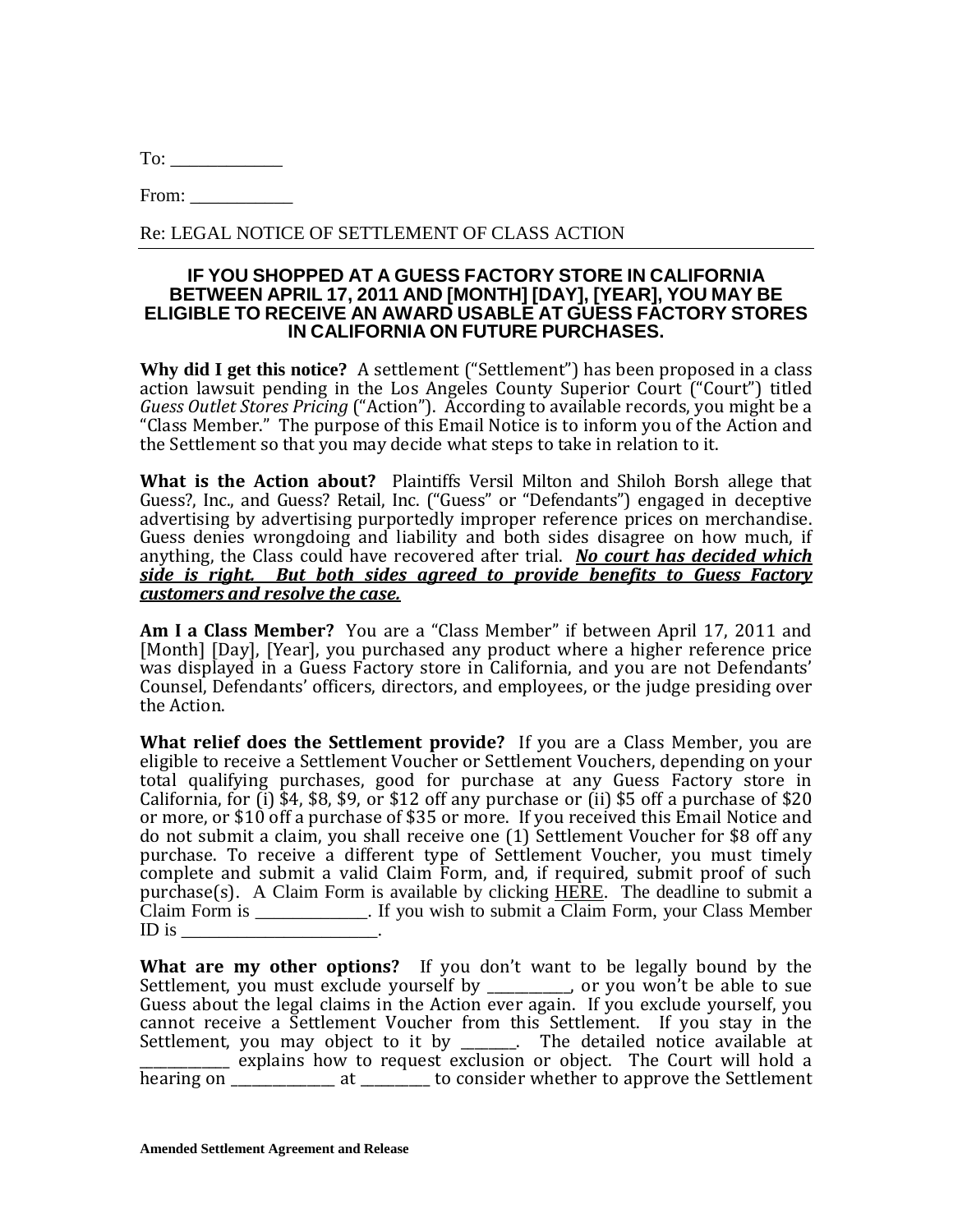and a request by the lawyers representing all Class Members (Aiman-Smith & Marcy and Stonebarger Law A.P.C.) for \$494,000 in attorneys' fees and costs, and for the class representatives' (Versil Milton and Shiloh Borsh) request for \$2,000 each for their services. You may ask to appear at the hearing, but you don't have to.

**What am I giving up if I stay in the Class?** Upon entry of the Final Order and Judgment, Class Releasors shall waive and forfeit, and be deemed to have fully, finally and forever released and discharged all Class Released Claims against all Released Parties. The term "Class Releasors" means Plaintiffs and all Class Members who do not timely and sufficiently request to be excluded from the proposed settlement, and each of their respective successors, assigns, legatees, heirs, and personal representatives. The term "Class Released Claims" means all manner of action, causes of action, claims, demands, rights, suits, obligations, debts, contracts, agreements, promises, liabilities, damages, charges, penalties, losses, costs, expenses, and attorneys' fees, of any nature whatsoever, in law or equity, fixed or contingent, which they have or may have, arising out of or relating to any of the acts, omissions or other conduct that have been alleged or otherwise referred to in the Complaint, or any preceding version thereof filed in the Action, including, but not limited to, any and all claims related in any way to the advertisement of prices at Guess Factory stores in California. The term "Released Parties" means Guess?, Inc., and Guess? Retail, Inc., and each of their direct or indirect parents, wholly or majority-owned subsidiaries, affiliated and related entities, predecessors, successors and assigns, partners, privities, and any of their present and former directors, officers, employees, shareholders, agents, representatives, attorneys, accountants, insurers, and all persons acting by, through, under or in concert with them, or any of them.

**More information?** For complete information about the Settlement, to view the Settlement Agreement, related Court documents and Claim Form, and to learn more about how to exercise your various options under the Settlement, visit You may also write to the Claims Administrator at the email address or the postal address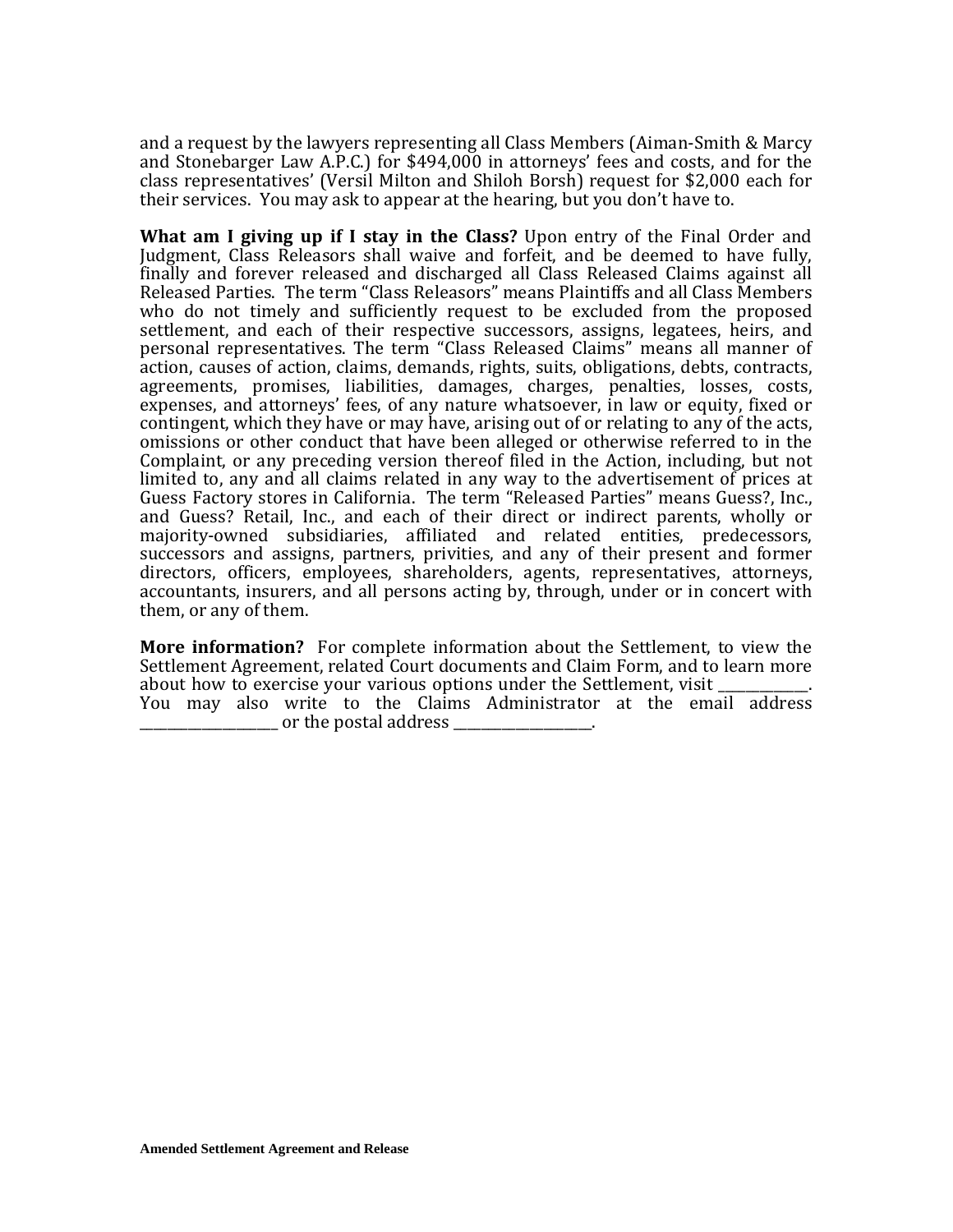**EXHIBIT D POSTCARD NOTICE**

**Amended Settlement Agreement and Release**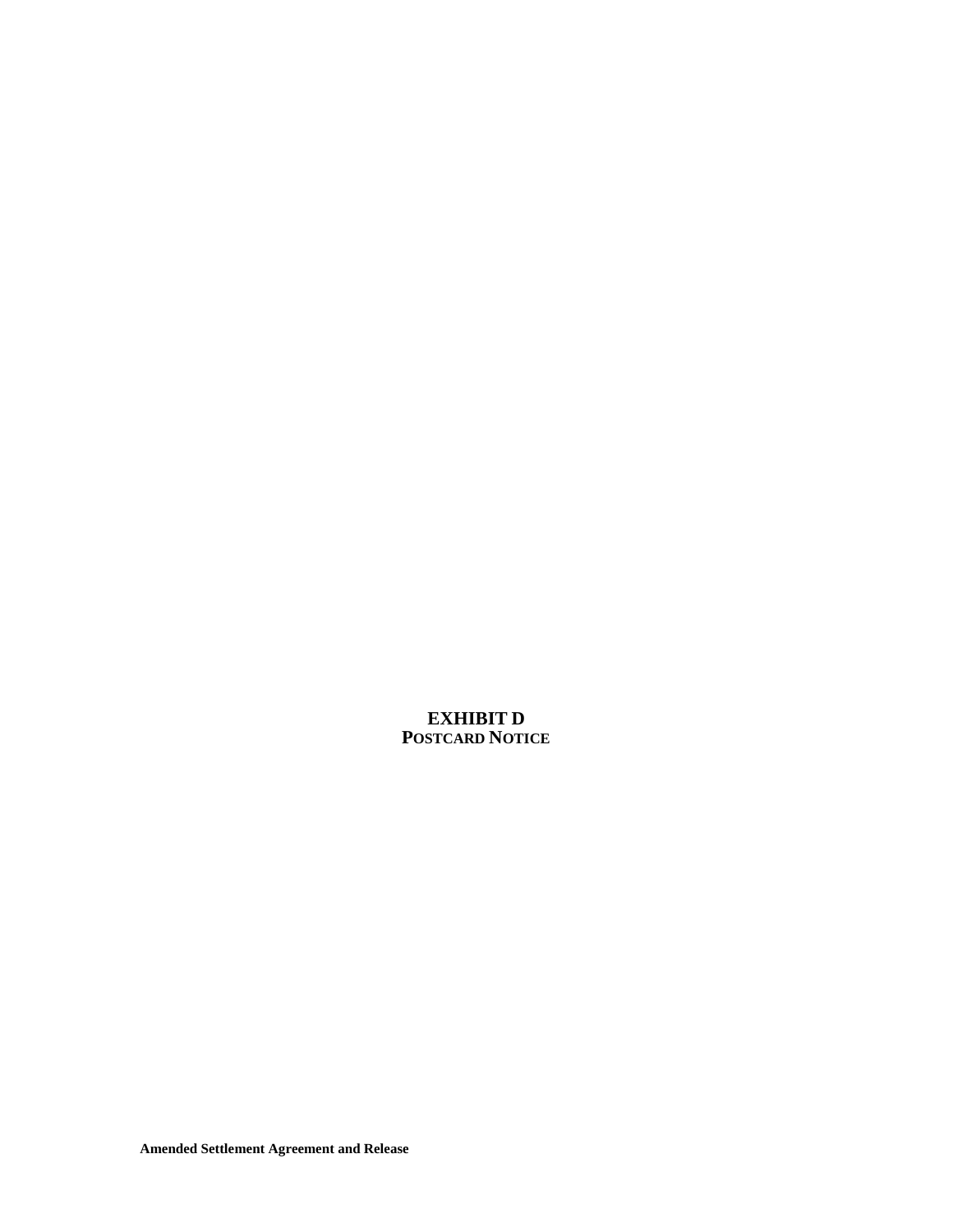#### **YOU ARE RECEIVING THIS POSTCARD BECAUSE YOU MAY HAVE SHOPPED AT A GUESS FACTORY STORE IN CALIFORNIA BETWEEN APRIL 17, 2011 AND [MONTH] [DAY], [YEAR].**

**Why did I get this notice?** A settlement ("Settlement") has been proposed in a class action lawsuit pending in the Los Angeles County Superior Court ("Court") titled *Guess Outlet Stores Pricing* ("Action").According to available records, you might be a "Class Member." The purpose of this Email Notice is to inform you of the Action and the Settlement so that you may decide what steps to take in relation to it.

**What is the Action about?** Plaintiffs Versil Milton and Shiloh Borsh allege that Guess?, Inc., and Guess? Retail, Inc. ("Guess" or "Defendants") engaged in deceptive advertising by advertising purportedly improper reference prices on merchandise. Guess denies wrongdoing and liability and both sides disagree on how much, if anything, the Class could have recovered after trial. *No court has decided which side is right. But both sides agreed to provide benefits to Guess Factory customers and resolve the case.*

**Am I a Class Member?** You are a "Class Member" if between April 17, 2011 and [Month] [Day], [Year], you purchased any product where a higher reference price was displayed in a Guess Factory store in California, and you are not Defendants' Counsel, Defendants' officers, directors, and employees, or the judge presiding over the Action.

**What relief does the Settlement provide?** If you are a Class Member, you are eligible to receive a Settlement Voucher or Settlement Vouchers, depending on your total qualifying purchases and, good for purchase at any Guess Factory store in California, for (i) \$4, \$8, \$9, or \$12 off any purchase or (ii) \$5 off a purchase of \$20 or more, or \$10 off a purchase of \$35 or more. If you received this Postcard Notice and do not submit a Claim Form, you shall receive one (1) Settlement Voucher for \$8 off any purchase. To receive a different type of Settlement Voucher, you must timely complete and submit a valid Claim Form, and, if required, submit proof of such purchase(s). A Claim Form is available by clicking HERE. The deadline to submit a Claim Form is \_\_\_\_\_\_\_\_\_\_\_\_. If you wish to submit a Claim Form, your Class Member ID is

**What are my other options?** If you don't want to be legally bound by the Settlement, you must exclude yourself by \_\_\_\_\_\_\_\_\_\_\_\_, or you won't be able to sue Guess about the legal claims in the Action ever again. If you exclude yourself, you cannot receive a Voucher from this Settlement. If you stay in the Settlement, you may object to it by  $\qquad \qquad$ . The detailed notice available at explains how may object to it by \_\_\_\_\_\_\_. The detailed notice available at \_\_\_\_\_\_\_\_\_\_\_\_ explains how<br>to request exclusion or object. The Court will hold a hearing on at to request exclusion or object. The Court will hold a hearing on  $\equiv$ 

\_\_\_\_\_\_\_\_\_\_ to consider whether to approve the Settlement and a request by the lawyers representing all Class Members (Aiman-Smith & Marcy and Stonebarger Law A.P.C.) for \$494,000 in attorneys' fees and costs, and for the class representatives' (Versil Milton and Shiloh Borsh) request for \$2,000 each for their services. You may ask to appear at the hearing, but you don't have to.

**What am I giving up if I stay in the Class?** Upon entry of the Final Order and Judgment, Class Releasors shall waive and forfeit, and be deemed to have fully, finally and forever released and discharged all Class Released Claims against all Released Parties. The term "Class Releasors" means Plaintiffs and all Class Members who do not timely and sufficiently request to be excluded from the proposed settlement, and each of their respective successors, assigns, legatees, heirs, and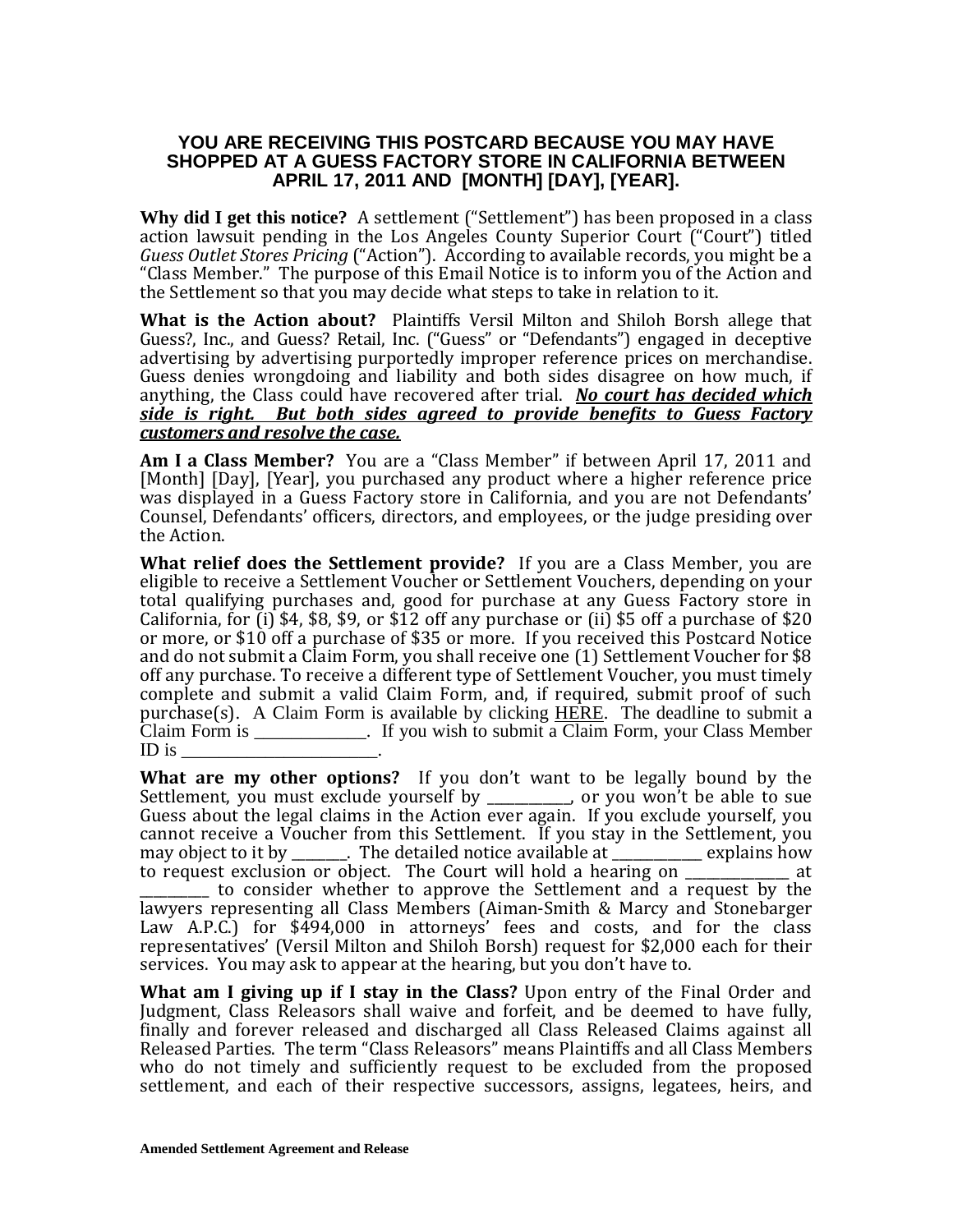personal representatives. The term "Class Released Claims" means all manner of action, causes of action, claims, demands, rights, suits, obligations, debts, contracts, agreements, promises, liabilities, damages, charges, penalties, losses, costs, expenses, and attorneys' fees, of any nature whatsoever, in law or equity, fixed or contingent, which they have or may have, arising out of or relating to any of the acts, omissions or other conduct that have been alleged or otherwise referred to in the Complaint, or any preceding version thereof filed in the Action, including, but not limited to, any and all claims related in any way to the advertisement of prices at Guess Factory stores in California. The term "Released Parties" means Guess?, Inc., and Guess? Retail, Inc., and each of their direct or indirect parents, wholly or majority-owned subsidiaries, affiliated and related entities, predecessors, successors and assigns, partners, privities, and any of their present and former directors, officers, employees, shareholders, agents, representatives, attorneys, accountants, insurers, and all persons acting by, through, under or in concert with them, or any of them.

**More information?** For complete information about the Settlement, to view the Settlement Agreement, related Court documents and Claim Form, and to learn more about how to exercise your various options under the Settlement, visit You may also write to the Claims Administrator at the email address  $\bullet$  or the postal address  $\bullet$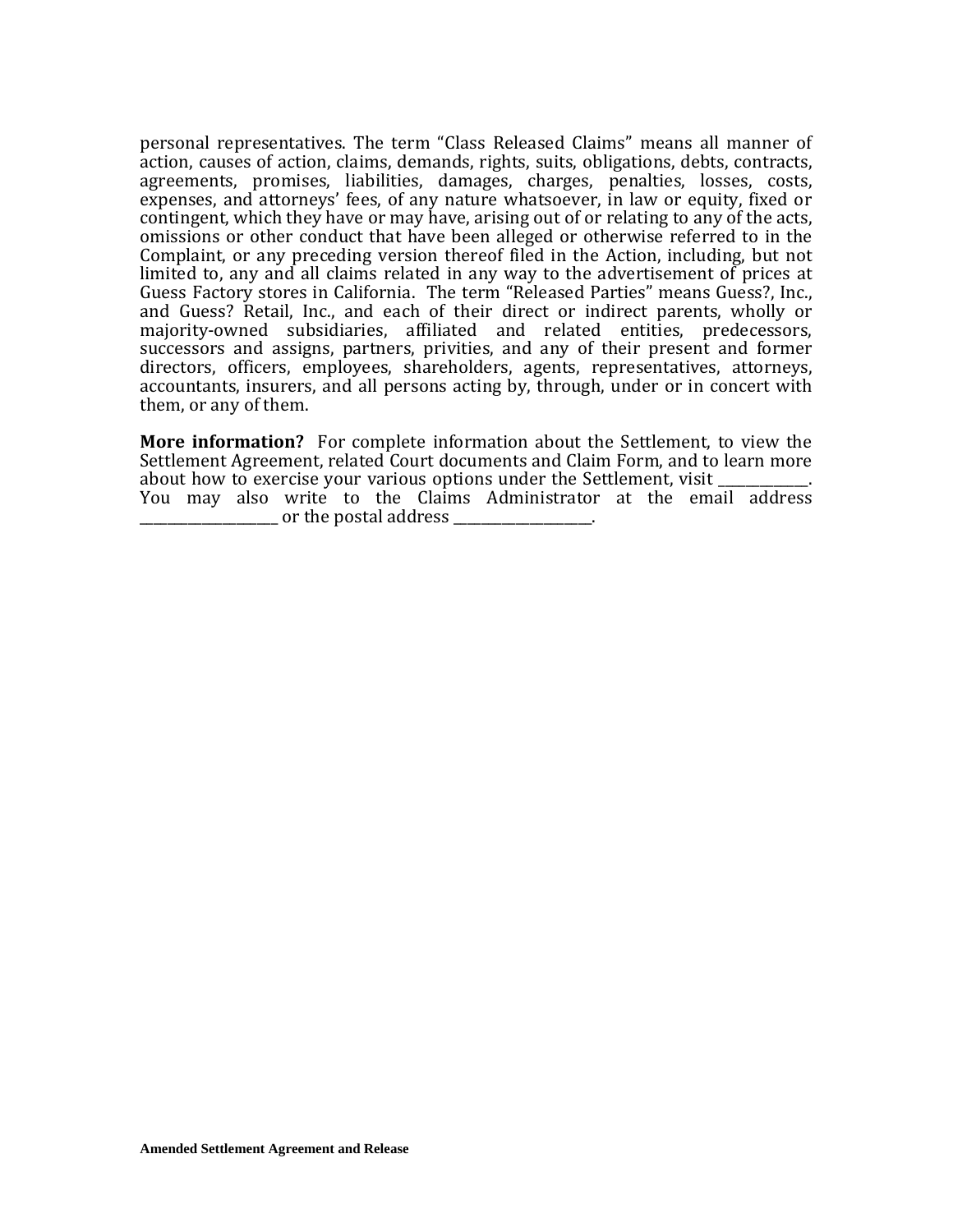**EXHIBIT E STORE NOTICE**

**Amended Settlement Agreement and Release**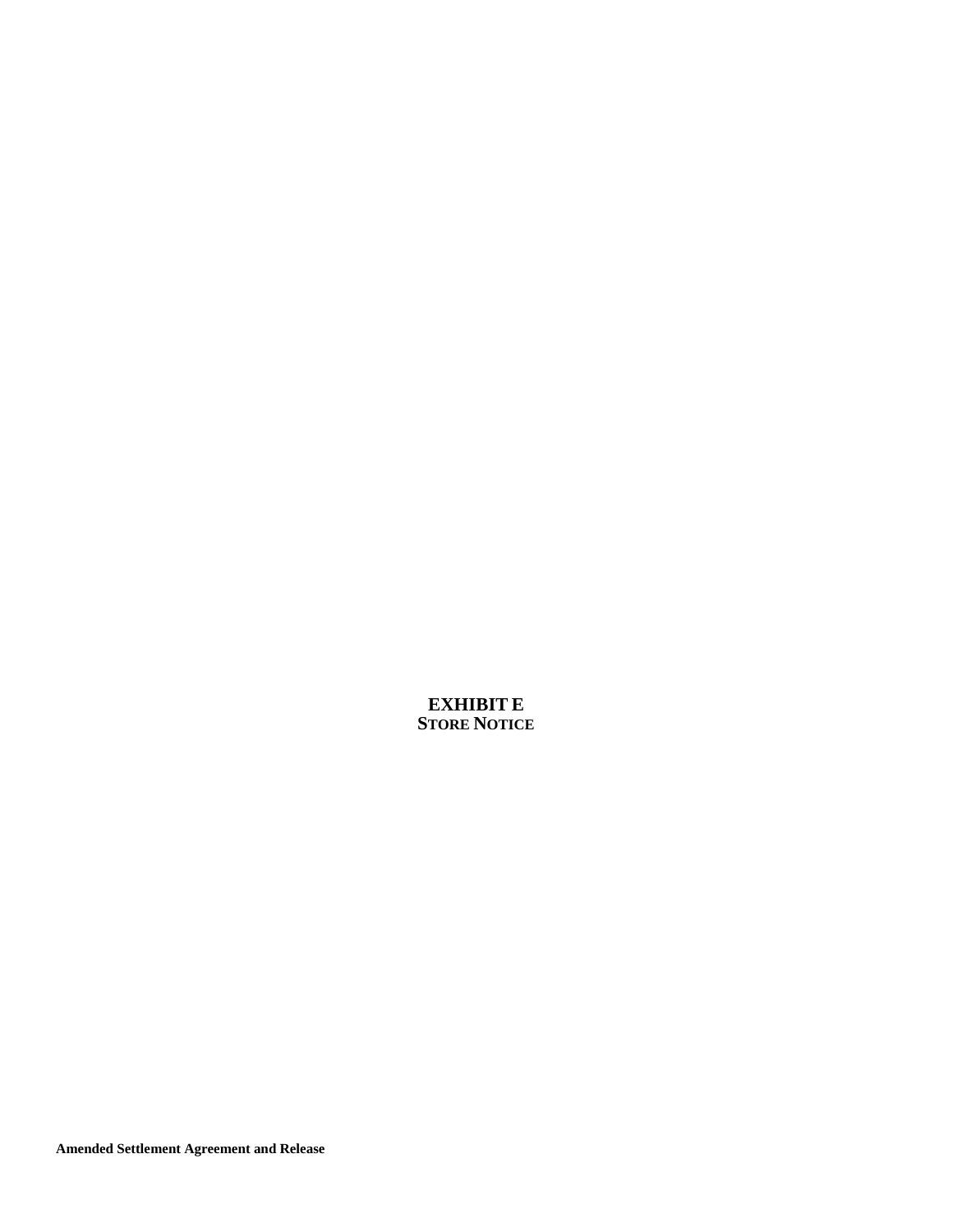#### **SUMMARY NOTICE OF CLASS ACTION AND PROPOSED SETTLEMENT**

**TO:** All persons who shopped at a Guess Factory store in California between April 17, 2011 and [Month] [Day], 2018.

#### **WHAT IS THE PURPOSE OF THIS NOTICE?**

A settlement ("Settlement") has been proposed in a class action lawsuit pending in the Los Angeles County Superior Court ("Court") titled *Guess Outlet Stores Pricing* ("Action"). The purpose of this notice is to inform you of the Action and the Settlement so that you may decide what steps to take in relation to it.

### **WHAT IS THE ACTION ABOUT?**

Plaintiffs Versil Milton and Shiloh Borsh allege that Guess?, Inc., and Guess? Retail, Inc. ("Guess" or "Defendants") engaged in deceptive advertising by advertising purportedly improper reference prices on merchandise. Guess denies wrongdoing and liability and both sides disagree on how much, if anything, the Class could have recovered after trial. *No court has decided which side is right. But both sides agreed to provide benefits to Guess Factory customers and resolve the case.*

#### **AM I A CLASS MEMBER?**

You are a "Class Member" if between April 17, 2011 and [Month] [Day], [Year], you purchased a product where a higher reference price was displayed in a Guess Factory store in California, and you are not Defendants' Counsel, Defendants' officers, directors, and employees, or the judge presiding over the Action.

#### **WHAT RELIEF DOES THE SETTLEMENT PROVIDE?**

If you are a Class Member, you are eligible to receive a Settlement Voucher or Settlement Vouchers, depending on your total qualifying purchases, good for purchase at any Guess Factory store in California, for (i) \$4, \$8, \$9, or \$12 off any purchase or (ii) \$5 off a purchase of \$20 or more, or \$10 off a purchase of \$35 or more. To receive a Settlement Voucher or Settlement Vouchers, you must timely complete and submit a valid Claim Form, and, if required, submit proof of such purchase(s). A Claim Form is available at A Claim Form is available at [settlement URL] or by writing the Claims Administrator at the address below. The deadline to submit a Claim Form is [Month] [Day], 2018.

#### **WHAT ARE MY OTHER OPTIONS?**

If you don't want to be legally bound by the Settlement, you must exclude yourself by [Month] [Day], 2018, or you won't be able to sue Guess about the legal claims in the Action ever again. If you exclude yourself, you cannot receive a Settlement Voucher from this Settlement. If you stay in the Settlement, you may object to it by [Month] [Day], 2018. The detailed notice available at [settlement URL] explains how to request exclusion or object. The Court will hold a hearing on [Month] [Day], 2018 at [Time] to consider whether to approve the Settlement and a request by the lawyers representing all Class Members (Aiman-Smith & Marcy and Stonebarger Law A.P.C.) for \$494,000 in attorneys' fees and costs, and for the class representatives' (Versil Milton and Shiloh Borsh) request for \$2,000 each for their services. You may ask to appear at the hearing, but you don't have to.

#### **WHAT AM I GIVING UP IF I STAY IN THE CLASS?**

Upon entry of the Final Order and Judgment, Class Releasors shall waive and forfeit, and be deemed to have fully, finally and forever released and discharged all Class Released Claims against all Released Parties. The term "Class Releasors" means Plaintiffs and all Class Members who do not timely and sufficiently request to be excluded from the proposed settlement, and each of their respective successors, assigns, legatees, heirs, and personal representatives. The term "Class Released Claims" means all manner of action, causes of action, claims, demands, rights, suits, obligations, debts, contracts, agreements, promises, liabilities, damages, charges, penalties, losses, costs, expenses, and attorneys' fees, of any nature whatsoever, in law or equity, fixed or contingent, which they have or may have, arising out of or relating to any of the acts, omissions or other conduct that have been alleged or otherwise referred to in the Complaint, or any preceding version thereof filed in the Action, including, but not limited to, any and all claims related in any way to the advertisement of prices at Guess Factory stores in California. "Released Parties" means Guess?, Inc., and Guess? Retail, Inc., and each of their direct or indirect parents, wholly or majority-owned subsidiaries, affiliated and related entities, predecessors, successors and assigns, partners, privities, and any of their present and former directors, officers, employees, shareholders, agents, representatives, attorneys, accountants, insurers, and all persons acting by, through, under or in concert with them, or any of them.

#### **MORE INFORMATION?**

For complete information about the Settlement, to view the Settlement Agreement, related Court documents and Claim Form, and to learn more about how to exercise your various options under the Settlement, visit [settlement URL]. You may also write to the Claims Administrator at the email address [admin@emailaddress.com] or the postal address [Number Street, City, State ZIP Code].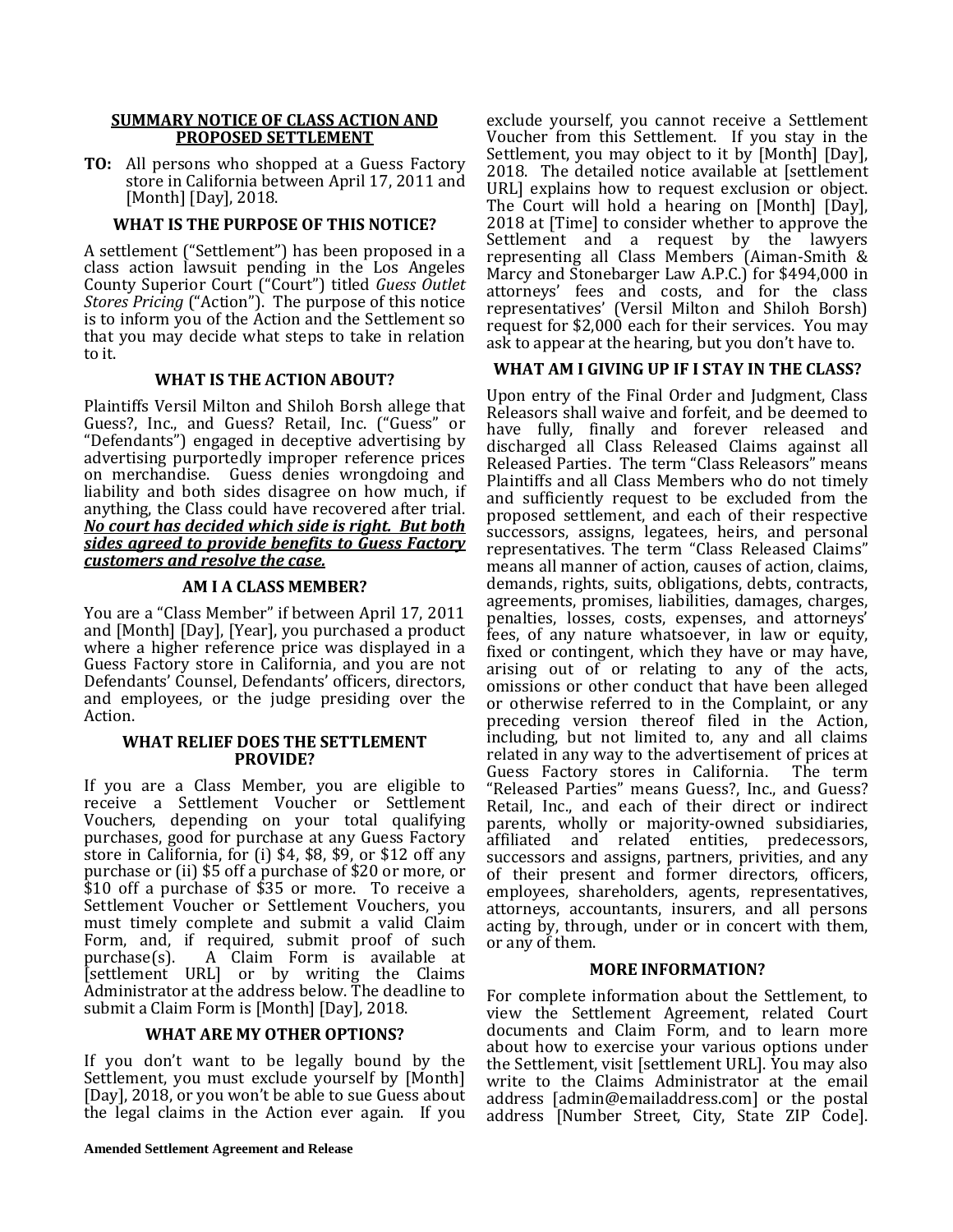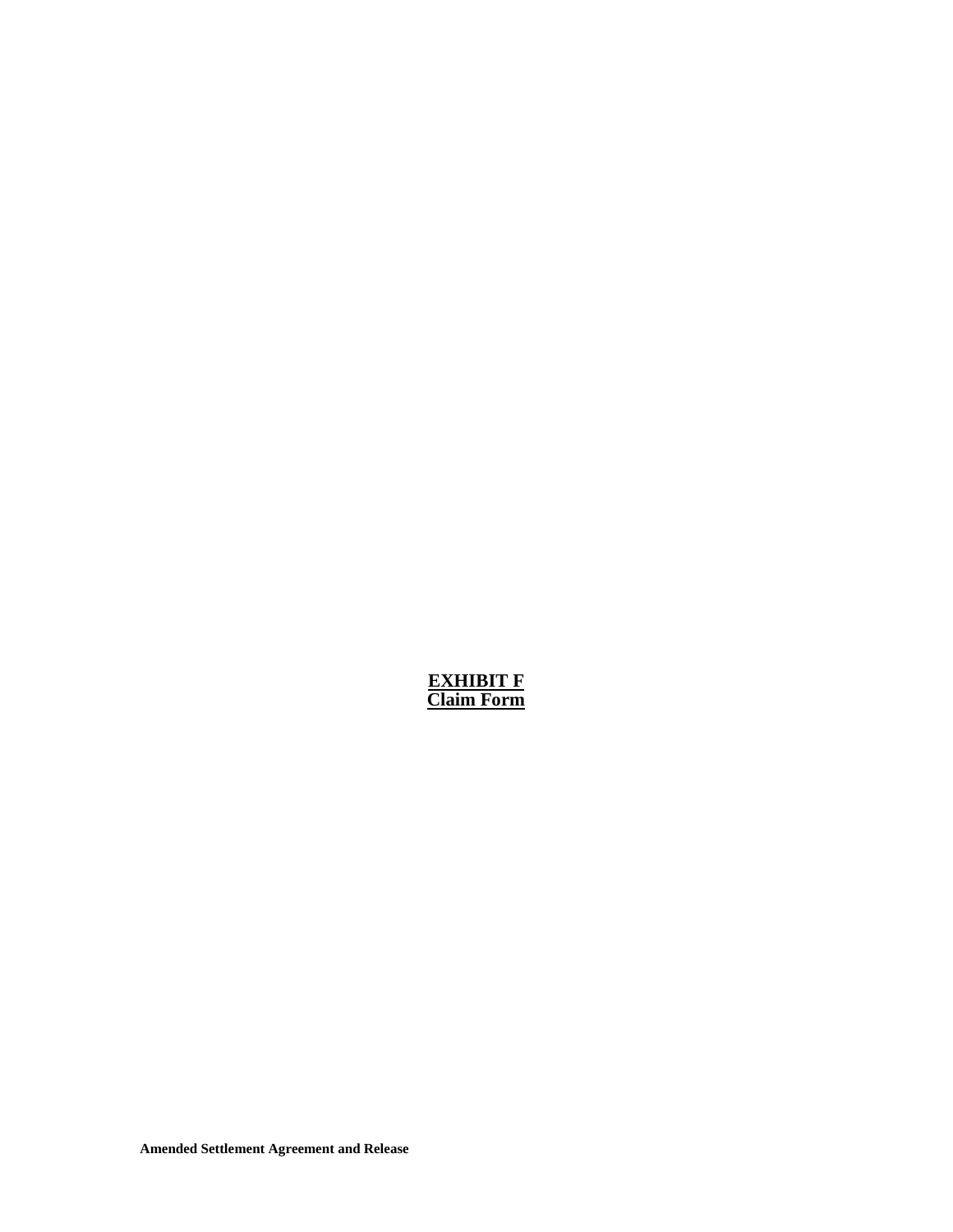### **Guess Outlet Stores Pricing Claim Form**

#### **YOU MUST SUBMIT YOUR CLAIM FORM NO LATER THAN \_\_\_\_\_\_\_\_\_\_\_.**

**PERSONAL INFORMATION.** Please legibly print or type the following information requested below. *This information will be used to deliver your Settlement Voucher or Settlement Vouchers and communicate with you if any problems arise with your claim.* 

Class Member Number (if available):\_\_\_\_\_\_\_\_\_\_\_\_\_\_\_\_\_\_\_\_\_\_\_\_\_\_\_\_\_\_\_\_\_\_\_\_\_\_\_\_\_\_\_\_\_\_\_\_\_\_\_\_\_\_\_\_ Name (first, middle, and last): Residential Street Address: City, State, and ZIP code: Email Address: Telephone Number: (\_\_\_\_\_\_)

**CONFIRMATION OF CLASS MEMBERSHIP.** I declare that I believe that, during the period of time between April 17, 2011 and [Date], I purchased from a Guess Factory store in California an item or items where a higher reference price was displayed, and that my purchases during this period totaled (*select one*):

- $\Box$  less than \$25.00 (Tier 1).
- more than \$25.01, but less than \$75.00, and I have attached proof of my purchase(s) (Tier 2).
- $\Box$  more than \$75.01, but less than \$250.00, and I have attached proof of my purchase(s) (Tier 3).
- □ more than \$250.01, and I have attached proof of my purchase(s) (Tier 4).

[Note for Claims Administrator: the following data entry form should be shown to all Claimants. Claimants should be able to add rows as needed.]

Please provide information about the purchases that you are claiming above:

| <b>Approximate Month and Year</b><br>of Purchase | <b>Approximate Location (City)</b><br>of Purchase | <b>Approximation of Total Spent</b><br>on Claimed Items |
|--------------------------------------------------|---------------------------------------------------|---------------------------------------------------------|
|                                                  |                                                   |                                                         |
|                                                  |                                                   |                                                         |
|                                                  |                                                   |                                                         |

 $\Box$  Click here to add an additional row.

[Note for Claims Administrator: after the Class Member elects the relevant tier, regardless of whether the Class Member provides a Class Member Number, the online Claim Form should provide a means for the Class Member to upload pictures of receipts. If the Class Member does not upload receipts, but has elected Tiers 2, 3, or 4, the following disclosure should be provided.]

You have not uploaded any proofs of purchase or receipts. If you would like to mail them to the Claims Administrator so as to support your claim, please send them to

#### *The Claims Administrator and/or Guess may verify your claim.*

**SELECTION OF FORM OF SETTLEMENT VOUCHER.** If, under the terms of the Amended Settlement Agreement, I may select the form of Settlement Voucher(s) I am to receive, I choose:

[Note to the Claims Administrator: the language below should only be shown in a Claim Form if the Class

#### **Amended Settlement Agreement and Release**

\_\_\_\_\_\_\_\_\_\_\_\_\_\_\_\_\_\_\_\_\_\_\_\_\_\_\_\_\_\_\_\_\_\_\_\_\_.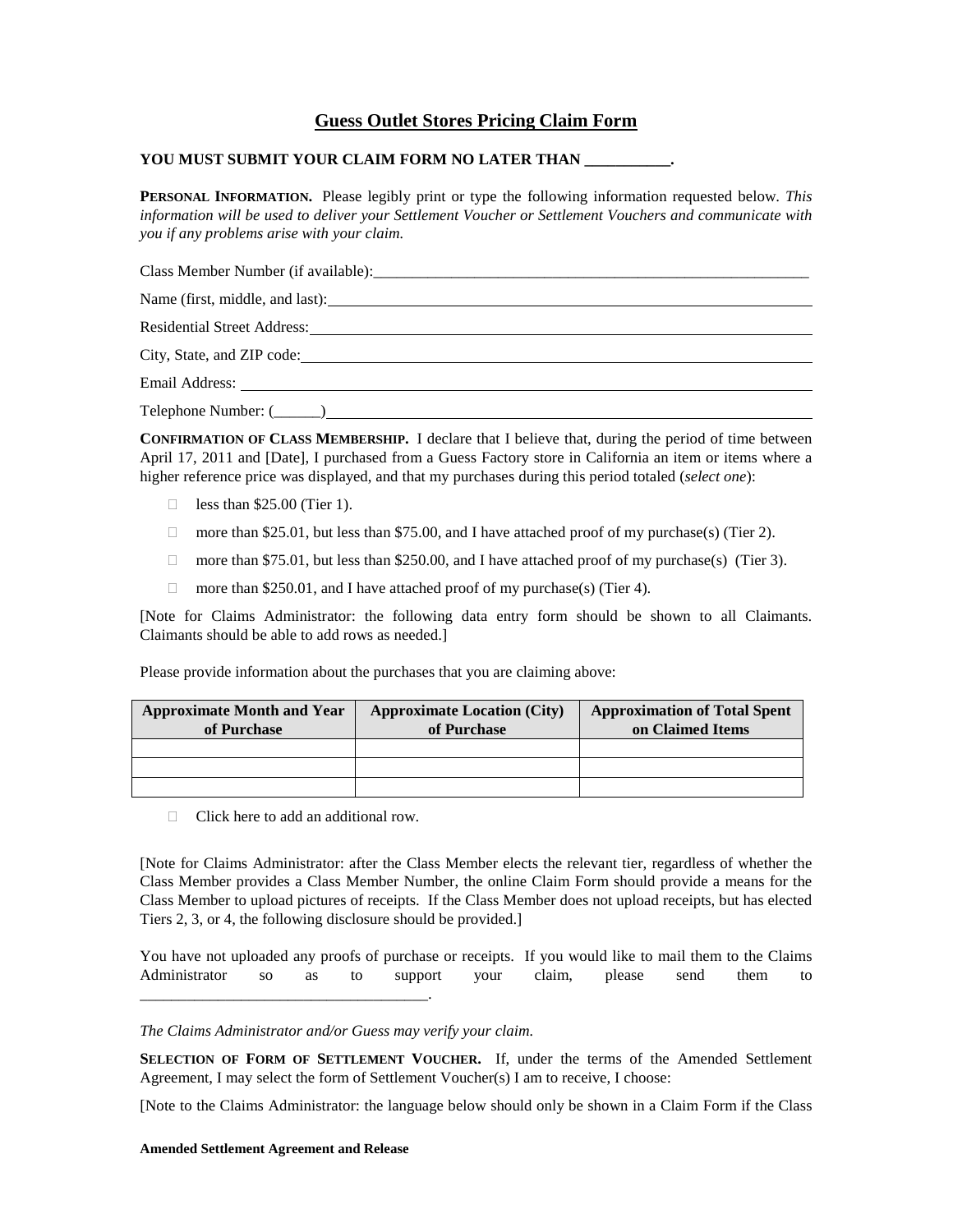Member selected Tier 1.]

1 Settlement Voucher good for \$4 off any purchase, or

1 Settlement Voucher good for \$5 off a purchase of \$20 or more

[Note to the Claims Administrator: the language below should only be shown in a Claim Form if the Class Member selected Tier 2.]

1 Settlement Voucher good for \$8 off any purchase, or

1 Settlement Voucher good for \$10 off a purchase of \$35 or more

[Note to the Claims Administrator: the language below should only be shown in a Claim Form if the Class Member selected Tier 3.]

□ 1 Settlement Voucher good for \$9 off any purchase, or

□ 2 Settlement Vouchers, each good for \$10 off a purchase of \$35 or more

[Note to the Claims Administrator: the language below should only be shown in a Claim Form if the Class Member selected Tier 4.]

1 Settlement Voucher good for \$12 off any purchase, or

3 Settlement Vouchers, each good for \$10 off a purchase of \$35 or more

*The full terms and conditions for each type of Settlement Voucher are in Section 1.32 of the Amended Settlement Agreement.*

**EMAIL ADDRESS FOR SETTLEMENT VOUCHER DELIVERY.** Please confirm the email address to which you would like the Settlement Voucher(s) delivered.

[Note to the Claims Administrator: insert the email address that was provided earlier in the form, for reference, in the blank space below.]

Would you like your Settlement Voucher delivered to  $\_\_? \Box$  Yes  $\Box$  No

If "no," please provide the email address to which you would like the Settlement Voucher(s) delivered:

**ACKNOWLEDGEMENT.** I have received notice of the class action Settlement in this case and I am a member of the class of persons described in the notice. I am aware that I can obtain a copy of the full notice and Amended Settlement Agreement at \_\_\_\_\_\_\_\_\_\_ or by writing the Claims Administrator at the email address email address or the postal address and the set of furnish email address and the postal address and the postal address and the postal address and the postal address and the postal address and the postal addre additional information to support this claim if required to do so.

#### IF SUBMITTED ELECTRONICALLY:

 **I agree that by submitting this Claim Form I certify under the penalty of perjury of the laws of the State of California that the foregoing is true and correct to the best of my knowledge and that checking this box constitutes my electronic signature on the date of its submission.**

#### IF SUBMITTED BY U.S. MAIL:

**I declare under penalty of perjury under the laws of the State of California that the foregoing is true and correct to the best of my knowledge.**

Dated: Signature: Signature: Signature: Signature: Signature: Signature: Signature: Signature: Signature: Signature: Signature: Signature: Signature: Signature: Signature: Signature: Signature: Signature: Signature: Signat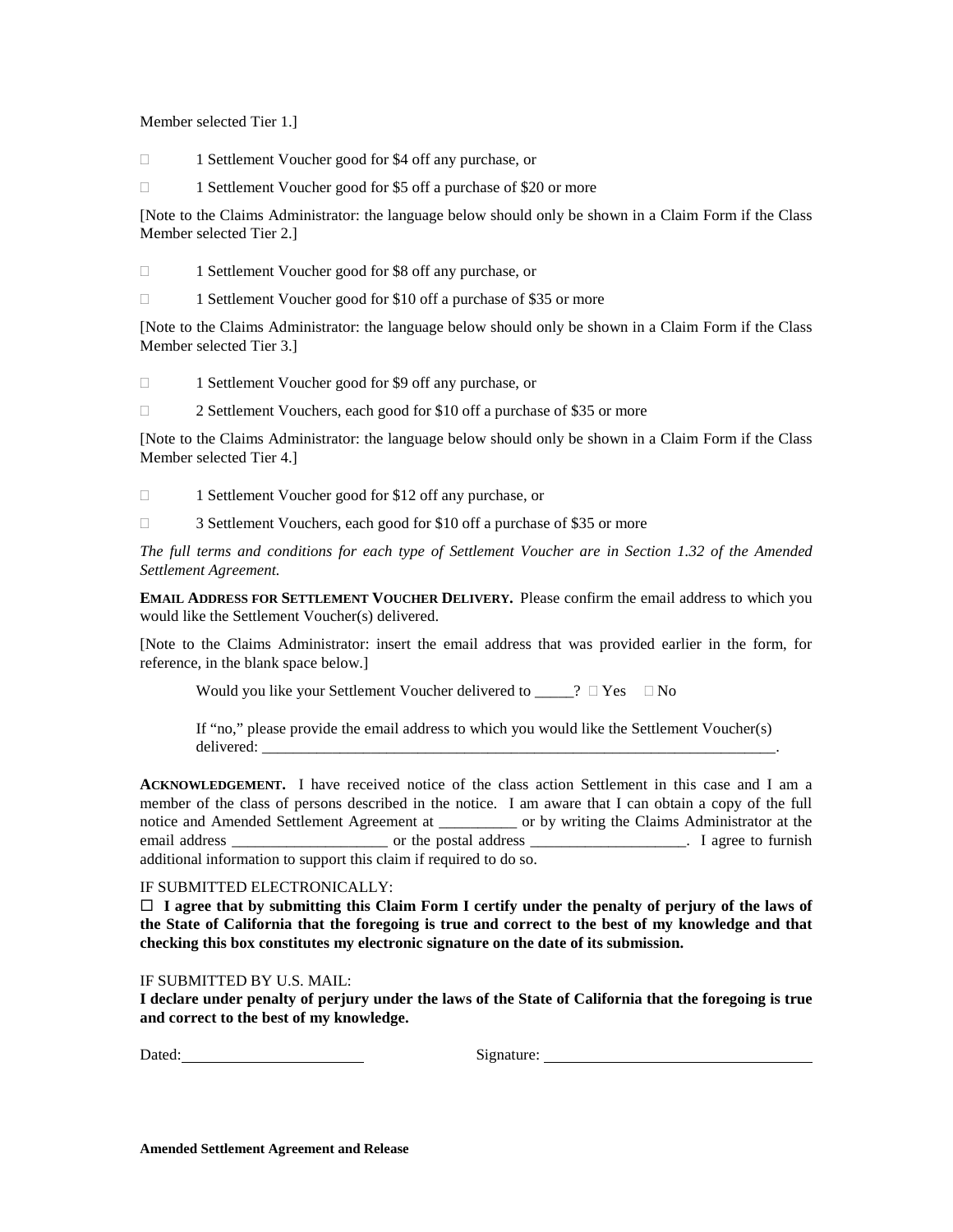**EXHIBIT G [PROPOSED] FINAL ORDER AND JUDGMENT**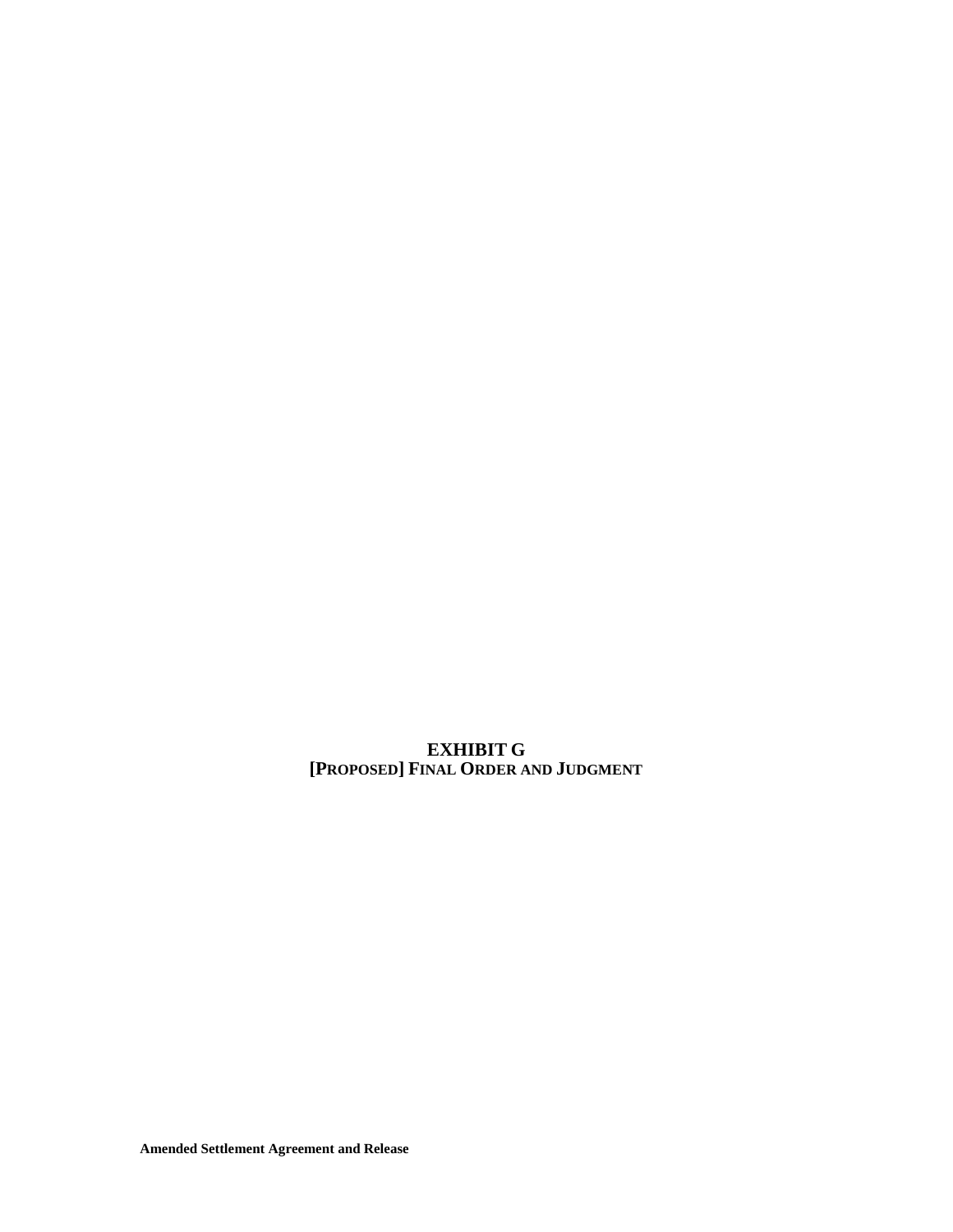| 1  |                                                                                                   |                                                                                                    |  |
|----|---------------------------------------------------------------------------------------------------|----------------------------------------------------------------------------------------------------|--|
| 2  |                                                                                                   |                                                                                                    |  |
| 3  |                                                                                                   |                                                                                                    |  |
| 4  |                                                                                                   |                                                                                                    |  |
| 5  |                                                                                                   |                                                                                                    |  |
| 6  |                                                                                                   | SUPERIOR COURT OF THE STATE OF CALIFORNIA                                                          |  |
| 7  | <b>COUNTY OF LOS ANGELES</b>                                                                      |                                                                                                    |  |
| 8  |                                                                                                   |                                                                                                    |  |
| 9  |                                                                                                   |                                                                                                    |  |
| 10 | <b>Coordination Proceeding Special Title</b>                                                      | <b>JCCP No. 4883</b>                                                                               |  |
| 11 | <b>GUESS OUTLET STORES PRICING</b>                                                                | [PROPOSED] FINAL APPROVAL ORDER                                                                    |  |
| 12 | <b>Included Actions:</b>                                                                          | AND JUDGMENT                                                                                       |  |
| 13 | Adame and Milton vs. Guess?, Inc., et al.,                                                        |                                                                                                    |  |
| 14 | Los Angeles County Superior Court No.<br>BC579128                                                 |                                                                                                    |  |
| 15 | Borsh vs. Guess?, Inc., San Francisco County                                                      |                                                                                                    |  |
| 16 | Superior Court No. CGC-16-551789                                                                  |                                                                                                    |  |
| 17 |                                                                                                   | On ____________ (month) ___ (day), this Court heard plaintiffs Versil Milton and Shiloh            |  |
| 18 | Borsh's ("Plaintiffs") motion for final approval of the class action settlement.                  | This Court                                                                                         |  |
| 19 |                                                                                                   | reviewed: (a) the motion and the supporting papers, including, the Amended Settlement              |  |
| 20 |                                                                                                   | Agreement and Release ("Agreement" or "Settlement"); (b) any objections filed with or presented    |  |
| 21 | to the Court; (c) the Parties' responses to any objections; and (d) counsels' arguments. Based on |                                                                                                    |  |
| 22 | this review and the findings below, the Court found good cause to grant the motion.               |                                                                                                    |  |
| 23 | <b>FINDINGS:</b>                                                                                  |                                                                                                    |  |
| 24 | 1.                                                                                                | Unless otherwise specified, defined terms in Agreement have the same definition                    |  |
| 25 | as used in this Final Order and Judgment.                                                         |                                                                                                    |  |
| 26 | 2.                                                                                                | The Court finds the Settlement was entered into in good faith, that it is fair,                    |  |
| 27 |                                                                                                   | reasonable and adequate, and that it satisfies the standards and applicable requirements for final |  |
| 28 |                                                                                                   | 1.                                                                                                 |  |

 $\overline{\phantom{a}}$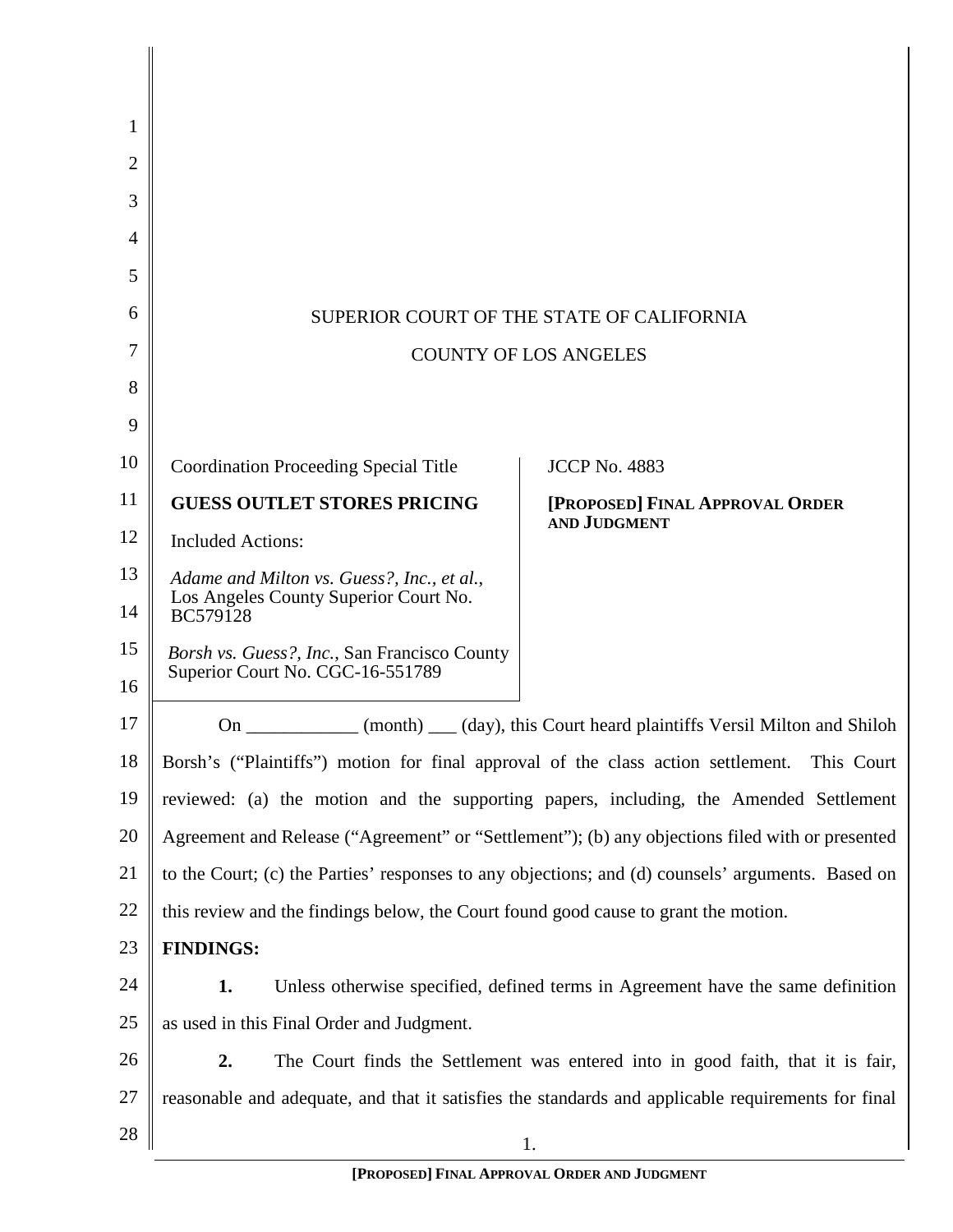1 2 approval of this class action settlement under California law, including the provisions of California Code of Civil Procedure section 382 and California Rules of Court, Rule 3.769.

3

**3.** The Parties adequately performed their obligations under the Agreement.

4 5 6 7 8 9 10 11 12 13 **4.** Defendants Guess?, Inc., and Guess? Retail, Inc., ("Defendants" or "Guess"), provided notice to Class Members in compliance with Section 3.3 of the Agreement, California Code of Civil Procedure section 382, California Rules of Court 3.766 and 3.769, the California and United States Constitutions, and any other applicable law. The notice: (i) fully and accurately informed Class Members about the lawsuit and Settlement; (ii) provided sufficient information so that Class Members were able to decide whether to accept the benefits offered, opt-out and pursue their own remedies, or object to the proposed Settlement; (iii) provided procedures for Class Members to file written objections to the proposed Settlement, to appear at the hearing, and to state objections to the proposed Settlement; and (iv) provided the time, date and place of the final fairness hearing.

14 15 16 **5.** An award of \$\_\_\_\_\_\_\_\_\_\_\_\_\_\_\_\_\_\_\_ in attorneys' fees and costs to Class Counsel is fair and reasonable in light of the nature of this case, Class Counsel's experience and efforts in prosecuting this Action, and the benefits obtained for the Class.

17 18 19 20 21 **6.** An incentive award to Plaintiffs Versil Milton and Shiloh Borsh in the amount of \$\_\_\_\_\_\_\_\_\_\_\_\_\_\_\_\_\_\_\_ (each) is fair and reasonable in light of: (a) Plaintiffs' risks (including financial, professional, and emotional) in commencing this action as the class representative; (b) the time and effort spent by Plaintiffs in litigating this action as the class representative; and (c) Plaintiffs' public interest service.

#### 22 **IT IS ORDERED THAT:**

23 24 **7. Class Members**. For Settlement purposes, the Class Members are defined as:

25 All individuals who, between April 17, 2011 and the date of entry of the Preliminary Approval Order, purchased an item from any Guess Factory store in the state of California where a higher reference price was displayed. Excluded from the Class are Defendants' Counsel, Defendants' officers, directors, and employees, and the judge presiding over the Action.

28

26

27

2.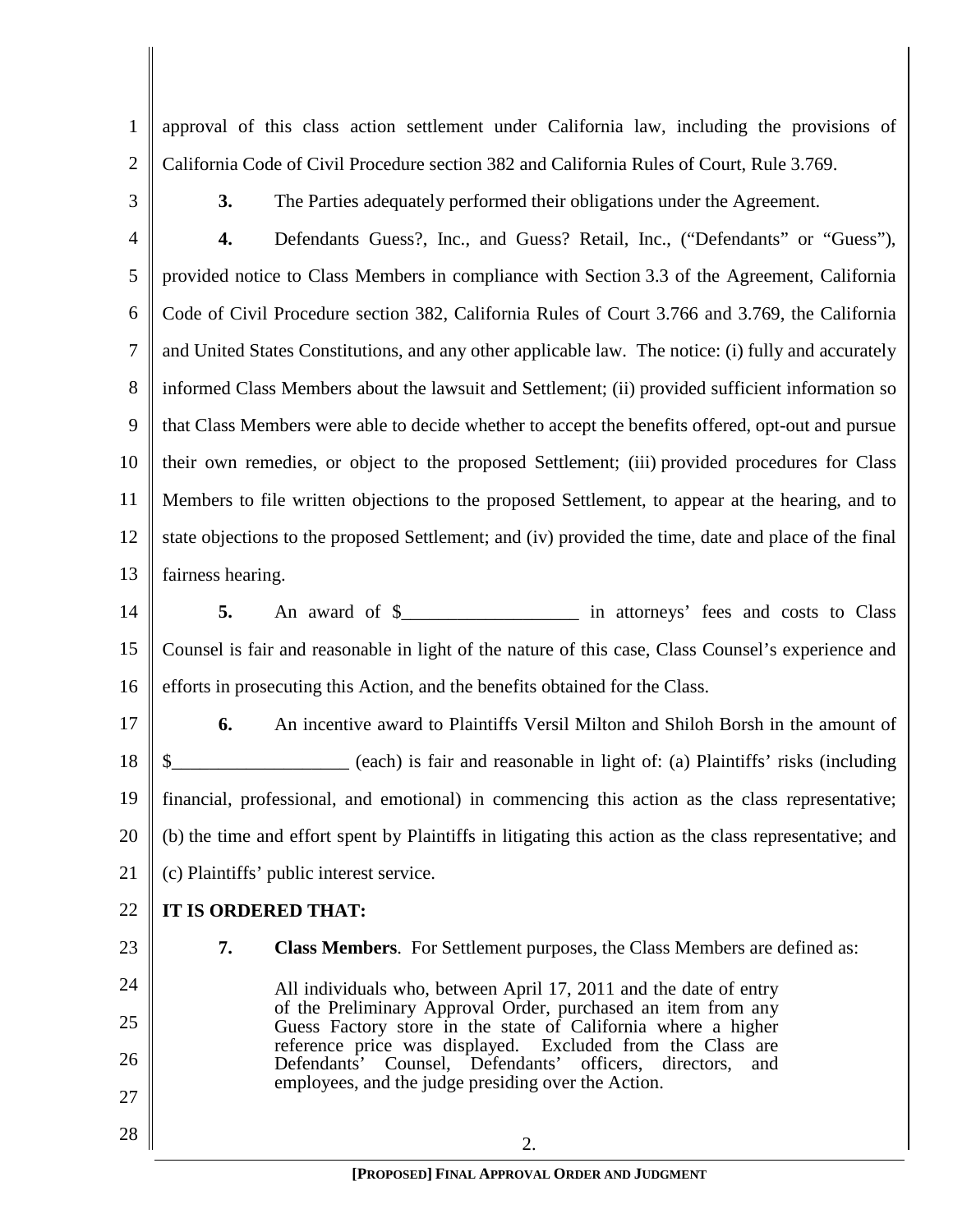1 2 3 4 5 6 **8. Binding Effect of Order**. This order applies to all claims or causes of action settled under the Agreement, and binds all class members, including those who did not properly request exclusion under paragraph 7 of the Preliminary Approval and Provisional Class Certification Order. This order does not bind persons who filed timely and valid requests for exclusion. Attached as Exhibit A is a list of persons who properly requested to be excluded from the Settlement.

7 8 9 10 **9. Release**. Plaintiffs and all Class Members who did not properly request exclusion are: (1) deemed to have released and discharged Guess from all claims arising out of or asserted in this Action and claims released under the Agreement; and (2) barred and permanently enjoined from asserting, instituting, or prosecuting, either directly or indirectly, these claims.

11 12 13 14 **10. Class Relief**. Guess will issue the appropriate Settlement Voucher(s) to each Class Member who is an Authorized Claimant or is otherwise entitled to a Settlement Voucher under Section 2.2(b) of the Agreement, according to the timeline set forth in Section 2.3 of the Agreement.

15 16 17 **11. Attorney's Fees and Costs.** Class Counsel is awarded \$ total in fees and costs. Guess must pay Class Counsel this amount according to the timeline set forth in Section 2.5 of the Agreement.

18 19 20 21 **12. Incentive Awards**. Plaintiff Versil Milton is awarded \$\_\_\_\_\_\_\_\_\_\_\_\_\_\_\_\_\_\_\_ in total, as an incentive award. Plaintiff Shiloh Borsh is awarded \$\_\_\_\_\_\_\_\_\_\_\_\_\_\_\_\_\_\_\_ in total, as an incentive award. Guess must pay Plaintiffs this amount according to the timeline set forth in Section 2.4 of the Agreement.

22 23 **13. Judgment.** The Court finds that there is no reason for delay and directs the Clerk to enter judgment in accordance with the terns of this Order as of the date of this Order.

24

25

26

27

28

3. **[PROPOSED] FINAL APPROVAL ORDER AND JUDGMENT**